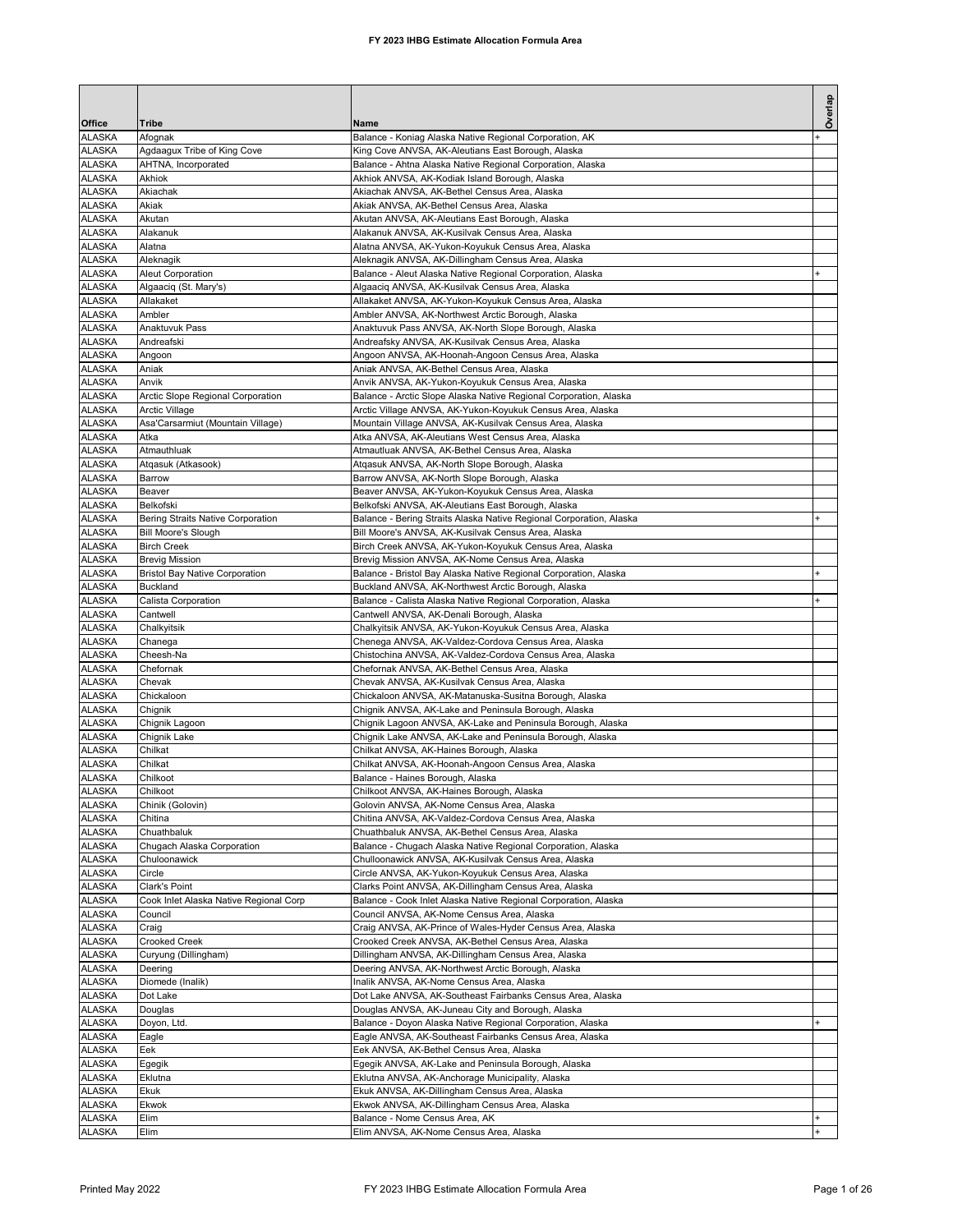| Office                         | Tribe                                          | Name                                                                                                                               | Overlap   |
|--------------------------------|------------------------------------------------|------------------------------------------------------------------------------------------------------------------------------------|-----------|
| <b>ALASKA</b>                  | Emmonak                                        | Emmonak ANVSA, AK-Kusilvak Census Area, Alaska                                                                                     |           |
| <b>ALASKA</b>                  | Evansville (Bettles Field)                     | Evansville ANVSA, AK-Yukon-Koyukuk Census Area, Alaska                                                                             |           |
| <b>ALASKA</b>                  | Eyak                                           | City of Cordova, AK                                                                                                                |           |
| <b>ALASKA</b><br><b>ALASKA</b> | Eyak<br><b>False Pass</b>                      | Eyak ANVSA, AK-Valdez-Cordova Census Area, Alaska<br>False Pass ANVSA, AK-Aleutians East Borough, Alaska                           |           |
| <b>ALASKA</b>                  | Fort Yukon                                     | Fort Yukon ANVSA, AK-Yukon-Koyukuk Census Area, Alaska                                                                             |           |
| <b>ALASKA</b>                  | Gakona                                         | Gakona ANVSA, AK-Valdez-Cordova Census Area, Alaska                                                                                |           |
| <b>ALASKA</b>                  | Galena                                         | Galena ANVSA, AK-Yukon-Koyukuk Census Area, Alaska                                                                                 |           |
| <b>ALASKA</b><br><b>ALASKA</b> | Gambell<br>Georgetown                          | Gambell ANVSA, AK-Nome Census Area, Alaska<br>Georgetown ANVSA, AK-Bethel Census Area, Alaska                                      |           |
| <b>ALASKA</b>                  | Goodnews Bay                                   | Goodnews Bay ANVSA, AK-Bethel Census Area, Alaska                                                                                  |           |
| <b>ALASKA</b>                  | Grayling                                       | Grayling ANVSA, AK-Yukon-Koyukuk Census Area, Alaska                                                                               |           |
| <b>ALASKA</b>                  | Gulkana                                        | Gulkana ANVSA, AK-Valdez-Cordova Census Area, Alaska                                                                               |           |
| <b>ALASKA</b>                  | Hamilton                                       | Hamilton ANVSA, AK-Kusilvak Census Area, Alaska                                                                                    |           |
| <b>ALASKA</b><br><b>ALASKA</b> | <b>Healy Lake</b><br><b>Holy Cross</b>         | Healy Lake ANVSA, AK-Southeast Fairbanks Census Area, Alaska<br>Holy Cross ANVSA, AK-Yukon-Koyukuk Census Area, Alaska             |           |
| <b>ALASKA</b>                  | Hoonah                                         | Hoonah ANVSA, AK-Hoonah-Angoon Census Area, Alaska                                                                                 |           |
| <b>ALASKA</b>                  | Hooper Bay                                     | Hooper Bay ANVSA, AK-Kusilvak Census Area, Alaska                                                                                  |           |
| <b>ALASKA</b>                  | Hughes                                         | Hughes ANVSA, AK-Yukon-Koyukuk Census Area, Alaska                                                                                 |           |
| <b>ALASKA</b><br><b>ALASKA</b> | Huslia<br>Hydaburg                             | Huslia ANVSA, AK-Yukon-Koyukuk Census Area, Alaska<br>Hydaburg ANVSA, AK-Prince of Wales-Hyder Census Area, Alaska                 |           |
| <b>ALASKA</b>                  | Igiugig                                        | Igiugig ANVSA, AK-Lake and Peninsula Borough, Alaska                                                                               |           |
| <b>ALASKA</b>                  | Iliamna                                        | Iliamna ANVSA, AK-Lake and Peninsula Borough, Alaska                                                                               |           |
| <b>ALASKA</b>                  | Iqurmuit                                       | Russian Mission ANVSA, AK-Kusilvak Census Area, Alaska                                                                             |           |
| <b>ALASKA</b>                  | Ivanof Bay                                     | Ivanof Bay ANVSA, AK-Lake and Peninsula Borough, Alaska                                                                            |           |
| <b>ALASKA</b><br><b>ALASKA</b> | Kaguyak<br>Kake                                | Balance - Koniag Alaska Native Regional Corporation, AK<br>Kake ANVSA, AK-Prince of Wales-Hyder Census Area, Alaska                |           |
| <b>ALASKA</b>                  | Kaktovik                                       | Kaktovik ANVSA, AK-North Slope Borough, Alaska                                                                                     |           |
| <b>ALASKA</b>                  | Kalskag                                        | Kalskag ANVSA, AK-Bethel Census Area, Alaska                                                                                       |           |
| <b>ALASKA</b>                  | Kaltag                                         | Kaltag ANVSA, AK-Yukon-Koyukuk Census Area, Alaska                                                                                 |           |
| <b>ALASKA</b>                  | Kanatak<br>Karluk                              | Minimum Needs                                                                                                                      |           |
| <b>ALASKA</b><br><b>ALASKA</b> | Kasigluk                                       | Karluk ANVSA, AK-Kodiak Island Borough, Alaska<br>Kasigluk ANVSA, AK-Bethel Census Area, Alaska                                    |           |
| <b>ALASKA</b>                  | Kassan                                         | Kasaan ANVSA, AK-Prince of Wales-Hyder Census Area, Alaska                                                                         |           |
| <b>ALASKA</b>                  | Kenaitze                                       | Kenaitze ANVSA, AK-Kenai Peninsula Borough, Alaska                                                                                 |           |
| <b>ALASKA</b>                  | Ketchikan                                      | Balance - Ketchikan Gateway Borough, Alaska                                                                                        |           |
| <b>ALASKA</b><br><b>ALASKA</b> | Ketchikan<br>Kiana                             | Ketchikan ANVSA, AK-Ketchikan Gateway Borough, Alaska<br>Kiana ANVSA, AK-Northwest Arctic Borough, Alaska                          |           |
| <b>ALASKA</b>                  | King Island                                    | Balance - Nome Census Area, AK                                                                                                     |           |
| <b>ALASKA</b>                  | King Salmon                                    | Balance - Bristol Bay Alaska Native Regional Corporation, AK                                                                       |           |
| <b>ALASKA</b>                  | King Salmon                                    | King Salmon ANVSA, AK-Bristol Bay Borough, Alaska                                                                                  |           |
| <b>ALASKA</b><br><b>ALASKA</b> | Kipnuk<br>Kivalina                             | Kipnuk ANVSA, AK-Bethel Census Area, Alaska<br>Kivalina ANVSA, AK-Northwest Arctic Borough, Alaska                                 |           |
| <b>ALASKA</b>                  | Klawock                                        | Klawock ANVSA, AK-Prince of Wales-Hyder Census Area, Alaska                                                                        |           |
| <b>ALASKA</b>                  | Kluti Kaah (Copper Center)                     | Copper Center ANVSA, AK-Valdez-Cordova Census Area, Alaska                                                                         |           |
| <b>ALASKA</b>                  | Knik                                           | Knik ANVSA, AK-Matanuska-Susitna Borough, Alaska                                                                                   |           |
| <b>ALASKA</b>                  | Kobuk                                          | Kobuk ANVSA, AK-Northwest Arctic Borough, Alaska                                                                                   |           |
| <b>ALASKA</b><br><b>ALASKA</b> | Kokhanok<br>Kongiganak                         | Kokhanok ANVSA, AK-Lake and Peninsula Borough, Alaska<br>Kongiganak ANVSA, AK-Bethel Census Area, Alaska                           |           |
| <b>ALASKA</b>                  | Koniag, Incorporated                           | Balance - Koniag Alaska Native Regional Corporation, Alaska                                                                        | $\ddot{}$ |
| <b>ALASKA</b>                  | Kotlik                                         | Kotlik ANVSA, AK-Kusilvak Census Area, Alaska                                                                                      |           |
| <b>ALASKA</b>                  | Kotzebue                                       | Kotzebue ANVSA, AK-Northwest Arctic Borough, Alaska                                                                                |           |
| <b>ALASKA</b><br><b>ALASKA</b> | Koyuk<br>Koyukuk                               | Koyuk ANVSA, AK-Nome Census Area, Alaska<br>Koyukuk ANVSA, AK-Yukon-Koyukuk Census Area, Alaska                                    |           |
| <b>ALASKA</b>                  | Kwethluk                                       | Kwethluk ANVSA, AK-Bethel Census Area, Alaska                                                                                      |           |
| <b>ALASKA</b>                  | Kwigillingok                                   | Kwigillingok ANVSA, AK-Bethel Census Area, Alaska                                                                                  |           |
| <b>ALASKA</b>                  | Kwinhagak (Quinhagak)                          | Kwinhagak ANVSA, AK-Bethel Census Area, Alaska                                                                                     |           |
| <b>ALASKA</b>                  | Larsen Bay                                     | Larsen Bay ANVSA, AK-Kodiak Island Borough, Alaska                                                                                 |           |
| <b>ALASKA</b><br><b>ALASKA</b> | Lesnoi (Woody Island)<br>Lesnoi (Woody Island) | Balance - Koniag Alaska Native Regional Corporation, AK<br>Lesnoi ANVSA, AK-Kodiak Island Borough, Alaska                          | $\ddot{}$ |
| <b>ALASKA</b>                  | Levelock                                       | Levelock ANVSA, AK-Lake and Peninsula Borough, Alaska                                                                              |           |
| <b>ALASKA</b>                  | Lime Village                                   | Lime Village ANVSA, AK-Bethel Census Area, Alaska                                                                                  |           |
| <b>ALASKA</b>                  | Lower.Kalskag                                  | Lower Kalskag ANVSA, AK-Bethel Census Area, Alaska                                                                                 |           |
| <b>ALASKA</b><br><b>ALASKA</b> | Manley Hot Springs                             | Manley Hot Springs ANVSA, AK-Yukon-Koyukuk Census Area, Alaska                                                                     |           |
| <b>ALASKA</b>                  | Manokotak<br>Marshall                          | Manokotak ANVSA, AK-Dillingham Census Area, Alaska<br>Marshall ANVSA, AK-Kusilvak Census Area, Alaska                              |           |
| <b>ALASKA</b>                  | Mary's Igloo                                   | Mary's Igloo ANVSA, AK-Nome Census Area, Alaska                                                                                    |           |
| <b>ALASKA</b>                  | McGrath                                        | McGrath ANVSA, AK-Yukon-Koyukuk Census Area, Alaska                                                                                |           |
| <b>ALASKA</b>                  | Mekoryuk                                       | Mekoryuk ANVSA, AK-Bethel Census Area, Alaska                                                                                      |           |
| <b>ALASKA</b><br><b>ALASKA</b> | Mentasta<br>Metlakakla (Annette Island)        | Mentasta Lake ANVSA, AK-Valdez-Cordova Census Area, Alaska<br>Annette Island Reserve, AK-Prince of Wales-Hyder Census Area, Alaska |           |
| <b>ALASKA</b>                  | Minto                                          | Minto ANVSA, AK-Yukon-Koyukuk Census Area, Alaska                                                                                  |           |
| <b>ALASKA</b>                  | Naknek                                         | Naknek ANVSA, AK-Bristol Bay Borough, Alaska                                                                                       |           |
| <b>ALASKA</b>                  | <b>NANA Corporation</b>                        | Balance - NANA Alaska Native Regional Corporation, Alaska                                                                          |           |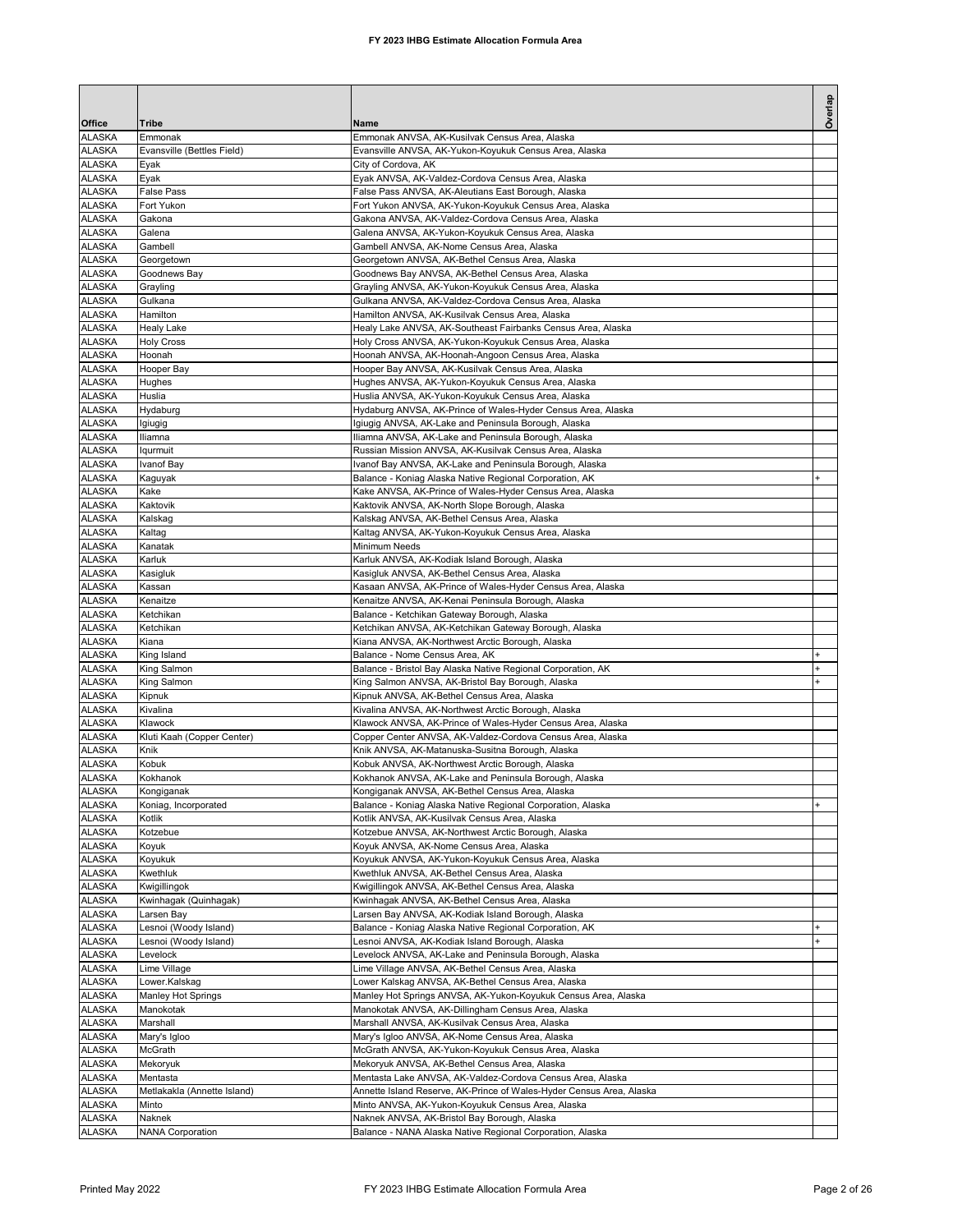| Office                         | Tribe                                  | Name                                                                                                         | Overlap |
|--------------------------------|----------------------------------------|--------------------------------------------------------------------------------------------------------------|---------|
| <b>ALASKA</b>                  | Nanwelek (English Bay)                 | Nanwalek ANVSA, AK-Kenai Peninsula Borough, Alaska                                                           |         |
| <b>ALASKA</b>                  | Napaimute                              | Napaimute ANVSA, AK-Bethel Census Area, Alaska                                                               |         |
| <b>ALASKA</b>                  | Napakiak                               | Napakiak ANVSA, AK-Bethel Census Area, Alaska                                                                |         |
| <b>ALASKA</b><br><b>ALASKA</b> | Napaskiak<br>Nelson Lagoon             | Napaskiak ANVSA, AK-Bethel Census Area, Alaska<br>Nelson Lagoon ANVSA, AK-Aleutians East Borough, Alaska     |         |
| <b>ALASKA</b>                  | Nenana                                 | Nenana ANVSA, AK-Yukon-Koyukuk Census Area, Alaska                                                           |         |
| <b>ALASKA</b>                  | New Koliganek                          | New Koliganek ANVSA, AK-Dillingham Census Area, Alaska                                                       |         |
| <b>ALASKA</b>                  | New Stuyahok                           | New Stuyahok ANVSA, AK-Dillingham Census Area, Alaska                                                        |         |
| <b>ALASKA</b>                  | Newhalen                               | Newhalen ANVSA, AK-Lake and Peninsula Borough, Alaska                                                        |         |
| <b>ALASKA</b><br><b>ALASKA</b> | Newtok<br>Nightmute                    | Newtok ANVSA, AK-Bethel Census Area, Alaska<br>Nightmute ANVSA, AK-Bethel Census Area, Alaska                |         |
| <b>ALASKA</b>                  | Nikolai                                | Nikolai ANVSA, AK-Yukon-Koyukuk Census Area, Alaska                                                          |         |
| <b>ALASKA</b>                  | Nikolski                               | Nikolski ANVSA, AK-Aleutians West Census Area, Alaska                                                        |         |
| <b>ALASKA</b>                  | Ninilchik                              | Ninilchik ANVSA, AK-Kenai Peninsula Borough, Alaska                                                          |         |
| <b>ALASKA</b>                  | Noatak                                 | Noatak ANVSA, AK-Northwest Arctic Borough, Alaska                                                            |         |
| <b>ALASKA</b><br>ALASKA        | Nome<br>Nondalton                      | Nome ANVSA, AK-Nome Census Area, Alaska<br>Nondalton ANVSA, AK-Lake and Peninsula Borough, Alaska            |         |
| <b>ALASKA</b>                  | Noorvik                                | Noorvik ANVSA, AK-Northwest Arctic Borough, Alaska                                                           |         |
| <b>ALASKA</b>                  | Northway                               | Balance - Doyon Alaska Native Regional Corporation, AK                                                       |         |
| <b>ALASKA</b>                  | Northway                               | Northway ANVSA, AK-Southeast Fairbanks Census Area, Alaska                                                   |         |
| <b>ALASKA</b>                  | Nuigsut                                | Nuiqsut ANVSA, AK-North Slope Borough, Alaska                                                                |         |
| <b>ALASKA</b><br><b>ALASKA</b> | Nulato<br>Nunakauyarmuit (Toksook Bay) | Nulato ANVSA, AK-Yukon-Koyukuk Census Area, Alaska<br>Toksook Bay ANVSA, AK-Bethel Census Area, Alaska       |         |
| <b>ALASKA</b>                  | Nunam Iqua (Sheldon's Point)           | Nunam Iqua ANVSA, AK-Kusilvak Census Area, Alaska                                                            |         |
| <b>ALASKA</b>                  | Nunapitchuk                            | Nunapitchuk ANVSA, AK-Bethel Census Area, Alaska                                                             |         |
| <b>ALASKA</b>                  | Ohogamiut                              | Ohogamiut ANVSA, AK-Kusilvak Census Area, Alaska                                                             |         |
| <b>ALASKA</b>                  | Old Harbor                             | Old Harbor ANVSA, AK-Kodiak Island Borough, Alaska                                                           |         |
| <b>ALASKA</b><br><b>ALASKA</b> | Orutsararmuit (Bethel)                 | Bethel ANVSA, AK-Bethel Census Area, Alaska                                                                  |         |
| <b>ALASKA</b>                  | Oscarville<br>Ouzinkie                 | Oscarville ANVSA, AK-Bethel Census Area, Alaska<br>Ouzinkie ANVSA, AK-Kodiak Island Borough, Alaska          |         |
| <b>ALASKA</b>                  | Paimiut                                | Paimiut ANVSA, AK-Kusilvak Census Area, Alaska                                                               |         |
| <b>ALASKA</b>                  | Pauloff Harbor Village                 | Balance - Aleut Alaska Native Regional Corporation, AK                                                       |         |
| <b>ALASKA</b>                  | Pedro Bay                              | Pedro Bay ANVSA, AK-Lake and Peninsula Borough, Alaska                                                       |         |
| <b>ALASKA</b>                  | Perryville                             | Perryville ANVSA, AK-Lake and Peninsula Borough, Alaska                                                      |         |
| <b>ALASKA</b><br><b>ALASKA</b> | Petersburg<br><b>Pilot Point</b>       | Petersburg ANVSA, AK-Petersburg Borough, Alaska<br>Pilot Point ANVSA, AK-Lake and Peninsula Borough, Alaska  |         |
| <b>ALASKA</b>                  | <b>Pilot Station</b>                   | Pilot Station ANVSA, AK-Kusilvak Census Area, Alaska                                                         |         |
| <b>ALASKA</b>                  | Pitka's Point                          | Pitkas Point ANVSA, AK-Kusilvak Census Area, Alaska                                                          |         |
| <b>ALASKA</b>                  | Platinum                               | Platinum ANVSA, AK-Bethel Census Area, Alaska                                                                |         |
| <b>ALASKA</b>                  | Point Hope                             | Point Hope ANVSA, AK-North Slope Borough, Alaska                                                             |         |
| <b>ALASKA</b><br><b>ALASKA</b> | Point Lay<br>Port Graham               | Point Lay ANVSA, AK-North Slope Borough, Alaska<br>Port Graham ANVSA, AK-Kenai Peninsula Borough, Alaska     |         |
| <b>ALASKA</b>                  | Port Heiden                            | Port Heiden ANVSA, AK-Lake and Peninsula Borough, Alaska                                                     |         |
| <b>ALASKA</b>                  | Port Lions                             | Port Lions ANVSA, AK-Kodiak Island Borough, Alaska                                                           |         |
| <b>ALASKA</b>                  | Portage Creek                          | Portage Creek ANVSA, AK-Dillingham Census Area, Alaska                                                       |         |
| <b>ALASKA</b>                  | Qagan Tayagungin (Sand Point)          | Sand Point ANVSA, AK-Aleutians East Borough, Alaska                                                          |         |
| <b>ALASKA</b><br><b>ALASKA</b> | Qawalangin (Unalaska)<br>Rampart       | Unalaska ANVSA, AK-Aleutians West Census Area, Alaska<br>Rampart ANVSA, AK-Yukon-Koyukuk Census Area, Alaska |         |
| <b>ALASKA</b>                  | <b>Red Devil</b>                       | Red Devil ANVSA, AK-Bethel Census Area, Alaska                                                               |         |
| <b>ALASKA</b>                  | Ruby                                   | Ruby ANVSA, AK-Yukon-Koyukuk Census Area, Alaska                                                             |         |
| <b>ALASKA</b>                  | Saint George                           | St. George ANVSA, AK-Aleutians West Census Area, Alaska                                                      |         |
| <b>ALASKA</b><br><b>ALASKA</b> | Saint Michael                          | St. Michael ANVSA, AK-Nome Census Area, Alaska<br>St. Paul ANVSA, AK-Aleutians West Census Area, Alaska      |         |
| <b>ALASKA</b>                  | Saint Paul<br>Salamatoff               | Salamatof ANVSA, AK-Kenai Peninsula Borough, Alaska                                                          |         |
| <b>ALASKA</b>                  | Savoonga                               | Savoonga ANVSA, AK-Nome Census Area, Alaska                                                                  |         |
| <b>ALASKA</b>                  | Saxman                                 | Saxman ANVSA, AK-Ketchikan Gateway Borough, Alaska                                                           |         |
| <b>ALASKA</b>                  | Scammon Bay                            | Scammon Bay ANVSA, AK-Kusilvak Census Area, Alaska                                                           |         |
| <b>ALASKA</b>                  | Selawik<br>Seldovia                    | Selawik ANVSA, AK-Northwest Arctic Borough, Alaska                                                           |         |
| ALASKA<br><b>ALASKA</b>        | Shageluk                               | Seldovia ANVSA, AK-Kenai Peninsula Borough, Alaska<br>Shageluk ANVSA, AK-Yukon-Koyukuk Census Area, Alaska   |         |
| <b>ALASKA</b>                  | Shaktoolik                             | Shaktoolik ANVSA, AK-Nome Census Area, Alaska                                                                |         |
| <b>ALASKA</b>                  | Shishmaref                             | Shishmaref ANVSA, AK-Nome Census Area, Alaska                                                                |         |
| <b>ALASKA</b>                  | Shungnak                               | Shungnak ANVSA, AK-Northwest Arctic Borough, Alaska                                                          |         |
| <b>ALASKA</b>                  | Sitka Tribe                            | Balance - Sitka City and Borough, Alaska                                                                     |         |
| <b>ALASKA</b><br><b>ALASKA</b> | Sitka Tribe<br>Skagway                 | Sitka ANVSA, AK-Sitka City and Borough, Alaska<br>Balance - Hoonah-Angoon Census Area, Alaska                |         |
| <b>ALASKA</b>                  | Skagway                                | Balance - Skagway Municipality, Alaska                                                                       |         |
| <b>ALASKA</b>                  | Skagway                                | Skagway ANVSA, AK-Skagway Municipality, Alaska                                                               |         |
| <b>ALASKA</b>                  | Sleetmute                              | Sleetmute ANVSA, AK-Bethel Census Area, Alaska                                                               |         |
| <b>ALASKA</b>                  | Solomon                                | Solomon ANVSA, AK-Nome Census Area, Alaska                                                                   |         |
| <b>ALASKA</b><br><b>ALASKA</b> | South Naknek<br>Stebbins               | South Naknek ANVSA, AK-Bristol Bay Borough, Alaska<br>Stebbins ANVSA, AK-Nome Census Area, Alaska            |         |
| ALASKA                         | Stevens Village                        | Stevens Village ANVSA, AK-Yukon-Koyukuk Census Area, Alaska                                                  |         |
| <b>ALASKA</b>                  | <b>Stony River</b>                     | Stony River ANVSA, AK-Bethel Census Area, Alaska                                                             |         |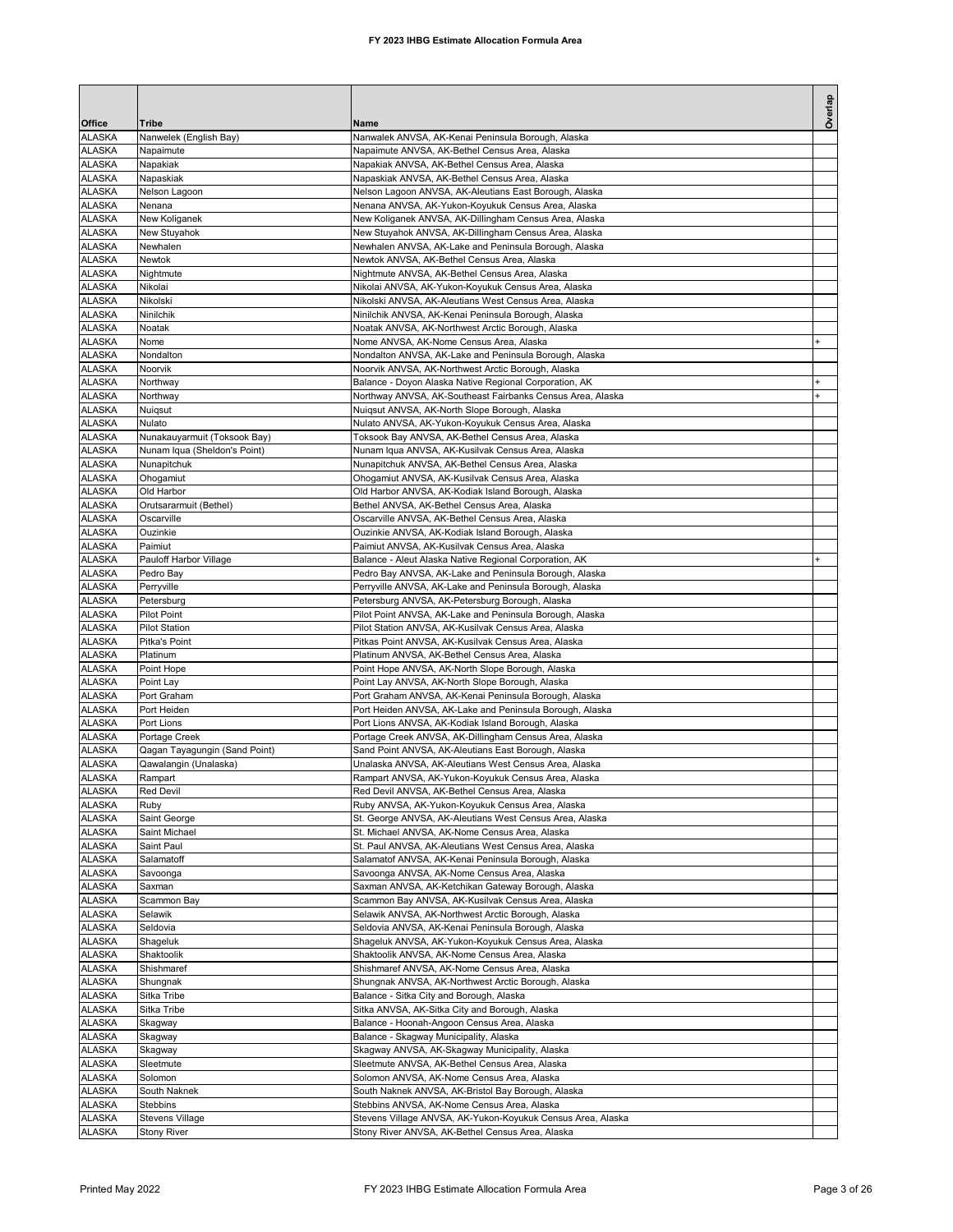| Office        | <b>Tribe</b>                  | Name                                                          | Overlap |
|---------------|-------------------------------|---------------------------------------------------------------|---------|
| <b>ALASKA</b> | Sun'ag Tribe of Kodiak        | Balance - Koniag Alaska Native Regional Corporation, AK       |         |
| <b>ALASKA</b> | Sun'ag Tribe of Kodiak        | Kodiak ANVSA, AK-Kodiak Island Borough, Alaska                | $+$     |
| <b>ALASKA</b> | Takotna                       | Takotna ANVSA, AK-Yukon-Koyukuk Census Area, Alaska           |         |
| <b>ALASKA</b> | <b>Tanacross</b>              | Tanacross ANVSA, AK-Southeast Fairbanks Census Area, Alaska   |         |
| <b>ALASKA</b> | Tanana                        | Tanana ANVSA, AK-Yukon-Koyukuk Census Area, Alaska            |         |
| <b>ALASKA</b> | Tatitlek                      | Tatitlek ANVSA, AK-Valdez-Cordova Census Area, Alaska         |         |
| <b>ALASKA</b> | Tazlina                       | Tazlina ANVSA, AK-Valdez-Cordova Census Area, Alaska          |         |
| <b>ALASKA</b> | Telida                        | Telida ANVSA, AK-Yukon-Koyukuk Census Area, Alaska            |         |
| <b>ALASKA</b> | Teller                        | Teller ANVSA, AK-Nome Census Area, Alaska                     |         |
| <b>ALASKA</b> | Tetlin                        | Tetlin ANVSA, AK-Southeast Fairbanks Census Area, Alaska      |         |
| <b>ALASKA</b> | Tlingit-Haida Central Council | Balance - Sealaska Alaska Native Regional Corporation, Alaska |         |
| <b>ALASKA</b> | Togiak                        | Togiak ANVSA, AK-Dillingham Census Area, Alaska               |         |
| <b>ALASKA</b> | Tuluksak                      | Tuluksak ANVSA, AK-Bethel Census Area, Alaska                 |         |
| <b>ALASKA</b> | Tuntutuliak                   | Tuntutuliak ANVSA, AK-Bethel Census Area, Alaska              |         |
| <b>ALASKA</b> | Tununak                       | Tununak ANVSA, AK-Bethel Census Area, Alaska                  |         |
| <b>ALASKA</b> | Twin Hills                    | Twin Hills ANVSA, AK-Dillingham Census Area, Alaska           |         |
| <b>ALASKA</b> | Tvonek                        | Tyonek ANVSA, AK-Kenai Peninsula Borough, Alaska              |         |
| <b>ALASKA</b> | Ugashik                       | Ugashik ANVSA, AK-Lake and Peninsula Borough, Alaska          |         |
| <b>ALASKA</b> | Umkumiute                     | Balance - Calista Alaska Native Regional Corporation, AK      |         |
| <b>ALASKA</b> | Unalakleet                    | Unalakleet ANVSA, AK-Nome Census Area, Alaska                 |         |
| <b>ALASKA</b> | Unga                          | Balance - Aleut Alaska Native Regional Corporation, AK        |         |
| <b>ALASKA</b> | Venetie                       | Venetie ANVSA, AK-Yukon-Koyukuk Census Area, Alaska           |         |
| <b>ALASKA</b> | Wainwright                    | Wainwright ANVSA, AK-North Slope Borough, Alaska              |         |
| <b>ALASKA</b> | Wales                         | Wales ANVSA, AK-Nome Census Area, Alaska                      |         |
| <b>ALASKA</b> | White Mountain                | White Mountain ANVSA, AK-Nome Census Area, Alaska             |         |
| <b>ALASKA</b> | Wrangell                      | Wrangell ANVSA, AK-Wrangell City and Borough, Alaska          |         |
| <b>ALASKA</b> | Yakutat                       | Yakutat ANVSA, AK-Yakutat City and Borough, Alaska            |         |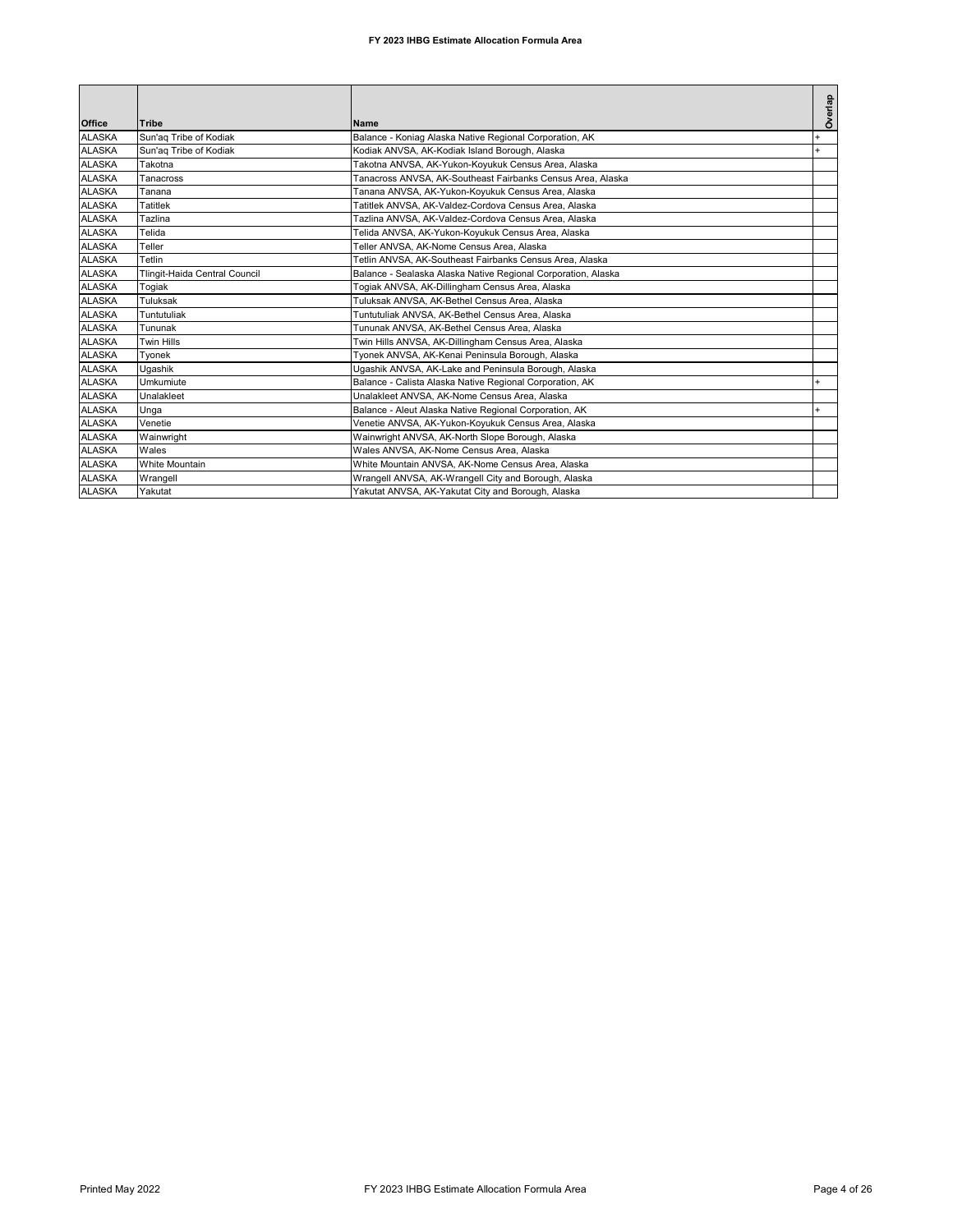| Office                           | <b>Tribe</b>                                                                             | Name                                                                                                 | Overlap |
|----------------------------------|------------------------------------------------------------------------------------------|------------------------------------------------------------------------------------------------------|---------|
| <b>CHICAGO</b>                   | Aroostook Band of Micmac                                                                 | Aroostook Band of Micmac Trust Land, ME-Aroostook County, Maine                                      |         |
| <b>CHICAGO</b>                   | Aroostook Band of Micmac                                                                 | Balance - Aroostook County, Maine                                                                    |         |
| <b>CHICAGO</b>                   | <b>Bad River Band</b>                                                                    | Bad River Reservation, WI-Ashland County, Wisconsin                                                  |         |
| <b>CHICAGO</b>                   | <b>Bad River Band</b>                                                                    | Bad River Reservation, WI-Iron County, Wisconsin                                                     |         |
| <b>CHICAGO</b><br><b>CHICAGO</b> | <b>Bad River Band</b><br><b>Bad River Band</b>                                           | Balance - Ashland County, Wisconsin<br>Balance - Iron County, Wisconsin                              |         |
| <b>CHICAGO</b>                   | Bay Mills Indian Community                                                               | Balance - Chippewa County, MI                                                                        |         |
| <b>CHICAGO</b>                   | <b>Bay Mills Indian Community</b>                                                        | Bay Mills Reservation and Off-Reservation Trust Land, MI-Chippewa County, Michigan                   |         |
| <b>CHICAGO</b>                   | Boise Forte Band of Minnesota Chippewa                                                   | Bois Forte Reservation, MN-Itasca County, Minnesota                                                  |         |
| CHICAGO                          | Boise Forte Band of Minnesota Chippewa                                                   | Bois Forte Reservation, MN-Koochiching County, Minnesota                                             |         |
| <b>CHICAGO</b><br><b>CHICAGO</b> | Boise Forte Band of Minnesota Chippewa<br>Catawba Indian Tribe                           | Bois Forte Reservation, MN-St. Louis County, Minnesota<br>Balance - Abbeville County, South Carolina |         |
| <b>CHICAGO</b>                   | Catawba Indian Tribe                                                                     | Balance - Aiken County, South Carolina                                                               |         |
| <b>CHICAGO</b>                   | Catawba Indian Tribe                                                                     | Balance - Allendale County, South Carolina                                                           |         |
| <b>CHICAGO</b>                   | Catawba Indian Tribe                                                                     | Balance - Anderson County, South Carolina                                                            |         |
| <b>CHICAGO</b>                   | Catawba Indian Tribe                                                                     | Balance - Bamberg County, South Carolina                                                             |         |
| <b>CHICAGO</b>                   | Catawba Indian Tribe                                                                     | Balance - Barnwell County, South Carolina                                                            |         |
| <b>CHICAGO</b><br><b>CHICAGO</b> | Catawba Indian Tribe<br>Catawba Indian Tribe                                             | Balance - Beaufort County, South Carolina<br>Balance - Berkeley County, South Carolina               |         |
| <b>CHICAGO</b>                   | Catawba Indian Tribe                                                                     | Balance - Cabarrus County, North Carolina                                                            |         |
| <b>CHICAGO</b>                   | Catawba Indian Tribe                                                                     | Balance - Calhoun County, South Carolina                                                             |         |
| <b>CHICAGO</b>                   | Catawba Indian Tribe                                                                     | Balance - Charleston County, South Carolina                                                          |         |
| <b>CHICAGO</b>                   | Catawba Indian Tribe                                                                     | Balance - Cherokee County, South Carolina                                                            |         |
| <b>CHICAGO</b><br><b>CHICAGO</b> | Catawba Indian Tribe<br>Catawba Indian Tribe                                             | Balance - Chester County, South Carolina<br>Balance - Chesterfield County, South Carolina            |         |
| <b>CHICAGO</b>                   | Catawba Indian Tribe                                                                     | Balance - Clarendon County, South Carolina                                                           |         |
| <b>CHICAGO</b>                   | Catawba Indian Tribe                                                                     | Balance - Cleveland County, North Carolina                                                           |         |
| <b>CHICAGO</b>                   | Catawba Indian Tribe                                                                     | Balance - Colleton County, South Carolina                                                            |         |
| <b>CHICAGO</b>                   | Catawba Indian Tribe                                                                     | Balance - Darlington County, South Carolina                                                          |         |
| <b>CHICAGO</b>                   | Catawba Indian Tribe                                                                     | Balance - Dillon County, South Carolina                                                              |         |
| <b>CHICAGO</b><br><b>CHICAGO</b> | Catawba Indian Tribe<br>Catawba Indian Tribe                                             | Balance - Dorchester County, South Carolina<br>Balance - Edgefield County, South Carolina            |         |
| <b>CHICAGO</b>                   | Catawba Indian Tribe                                                                     | Balance - Fairfield County, South Carolina                                                           |         |
| <b>CHICAGO</b>                   | Catawba Indian Tribe                                                                     | Balance - Florence County, South Carolina                                                            |         |
| <b>CHICAGO</b>                   | Catawba Indian Tribe                                                                     | Balance - Gaston County, North Carolina                                                              |         |
| <b>CHICAGO</b>                   | Catawba Indian Tribe                                                                     | Balance - Georgetown County, South Carolina                                                          |         |
| <b>CHICAGO</b><br><b>CHICAGO</b> | Catawba Indian Tribe<br>Catawba Indian Tribe                                             | Balance - Greenville County, South Carolina<br>Balance - Greenwood County, South Carolina            |         |
| <b>CHICAGO</b>                   | Catawba Indian Tribe                                                                     | Balance - Hampton County, South Carolina                                                             |         |
| <b>CHICAGO</b>                   | Catawba Indian Tribe                                                                     | Balance - Horry County, South Carolina                                                               |         |
| <b>CHICAGO</b>                   | Catawba Indian Tribe                                                                     | Balance - Jasper County, South Carolina                                                              |         |
| <b>CHICAGO</b>                   | Catawba Indian Tribe                                                                     | Balance - Kershaw County, South Carolina                                                             |         |
| <b>CHICAGO</b><br><b>CHICAGO</b> | Catawba Indian Tribe<br>Catawba Indian Tribe                                             | Balance - Lancaster County, South Carolina<br>Balance - Laurens County, South Carolina               |         |
| <b>CHICAGO</b>                   | Catawba Indian Tribe                                                                     | Balance - Lee County, South Carolina                                                                 |         |
| <b>CHICAGO</b>                   | Catawba Indian Tribe                                                                     | Balance - Lexington County, South Carolina                                                           |         |
| <b>CHICAGO</b>                   | Catawba Indian Tribe                                                                     | Balance - Marion County, South Carolina                                                              |         |
| <b>CHICAGO</b>                   | Catawba Indian Tribe                                                                     | Balance - Marlboro County, South Carolina                                                            |         |
| <b>CHICAGO</b><br><b>CHICAGO</b> | Catawba Indian Tribe<br>Catawba Indian Tribe                                             | Balance - McCormick County, South Carolina<br>Balance - Mecklenburg County, North Carolina           |         |
| <b>CHICAGO</b>                   | Catawba Indian Tribe                                                                     | Balance - Newberry County, South Carolina                                                            |         |
| <b>CHICAGO</b>                   | Catawba Indian Tribe                                                                     | Balance - Oconee County, South Carolina                                                              |         |
| <b>CHICAGO</b>                   | Catawba Indian Tribe                                                                     | Balance - Orangeburg County, South Carolina                                                          |         |
| <b>CHICAGO</b>                   | Catawba Indian Tribe                                                                     | Balance - Pickens County, South Carolina                                                             |         |
| CHICAGO<br>CHICAGO               | Catawba Indian Tribe<br>Catawba Indian Tribe                                             | Balance - Richland County, South Carolina<br>Balance - Rutherford County, North Carolina             |         |
| CHICAGO                          | Catawba Indian Tribe                                                                     | Balance - Saluda County, South Carolina                                                              |         |
| CHICAGO                          | Catawba Indian Tribe                                                                     | Balance - Spartanburg County, South Carolina                                                         |         |
| <b>CHICAGO</b>                   | Catawba Indian Tribe                                                                     | Balance - Sumter County, South Carolina                                                              |         |
| CHICAGO                          | Catawba Indian Tribe                                                                     | Balance - Union County, North Carolina                                                               |         |
| <b>CHICAGO</b><br><b>CHICAGO</b> | Catawba Indian Tribe<br>Catawba Indian Tribe                                             | Balance - Union County, South Carolina<br>Balance - Williamsburg County, South Carolina              |         |
| <b>CHICAGO</b>                   | Catawba Indian Tribe                                                                     | Balance - York County, South Carolina                                                                |         |
| <b>CHICAGO</b>                   | Catawba Indian Tribe                                                                     | Catawba Reservation, SC-York County, South Carolina                                                  |         |
| <b>CHICAGO</b>                   | Cayuga Nation                                                                            | Balance - Erie County, New York                                                                      |         |
| <b>CHICAGO</b>                   | Cayuga Nation                                                                            | Cayuga Nation TDSA, NY-Cayuga County, New York                                                       |         |
| <b>CHICAGO</b><br>CHICAGO        | Cayuga Nation<br>Chickahominy Indian Tribe                                               | Cayuga Nation TDSA, NY-Seneca County, New York<br>Balance - Charles City County, Virginia            |         |
| <b>CHICAGO</b>                   | Chickahominy Indian Tribe                                                                | Balance - Henrico County, Virginia                                                                   |         |
| CHICAGO                          | Chickahominy Indian Tribe                                                                | Balance - James City County, Virginia                                                                |         |
| <b>CHICAGO</b>                   | Chickahominy Indian Tribe                                                                | Balance - New Kent County, Virginia                                                                  |         |
| <b>CHICAGO</b>                   | Chickahominy Indian Tribe                                                                | Chickahominy SDTSA, VA-Charles City County, Virginia                                                 |         |
| <b>CHICAGO</b><br><b>CHICAGO</b> | Chickahominy Indian Tribe-Eastern Division<br>Chickahominy Indian Tribe-Eastern Division | Balance - Charles City County, Virginia<br>Balance - Henrico County, Virginia                        |         |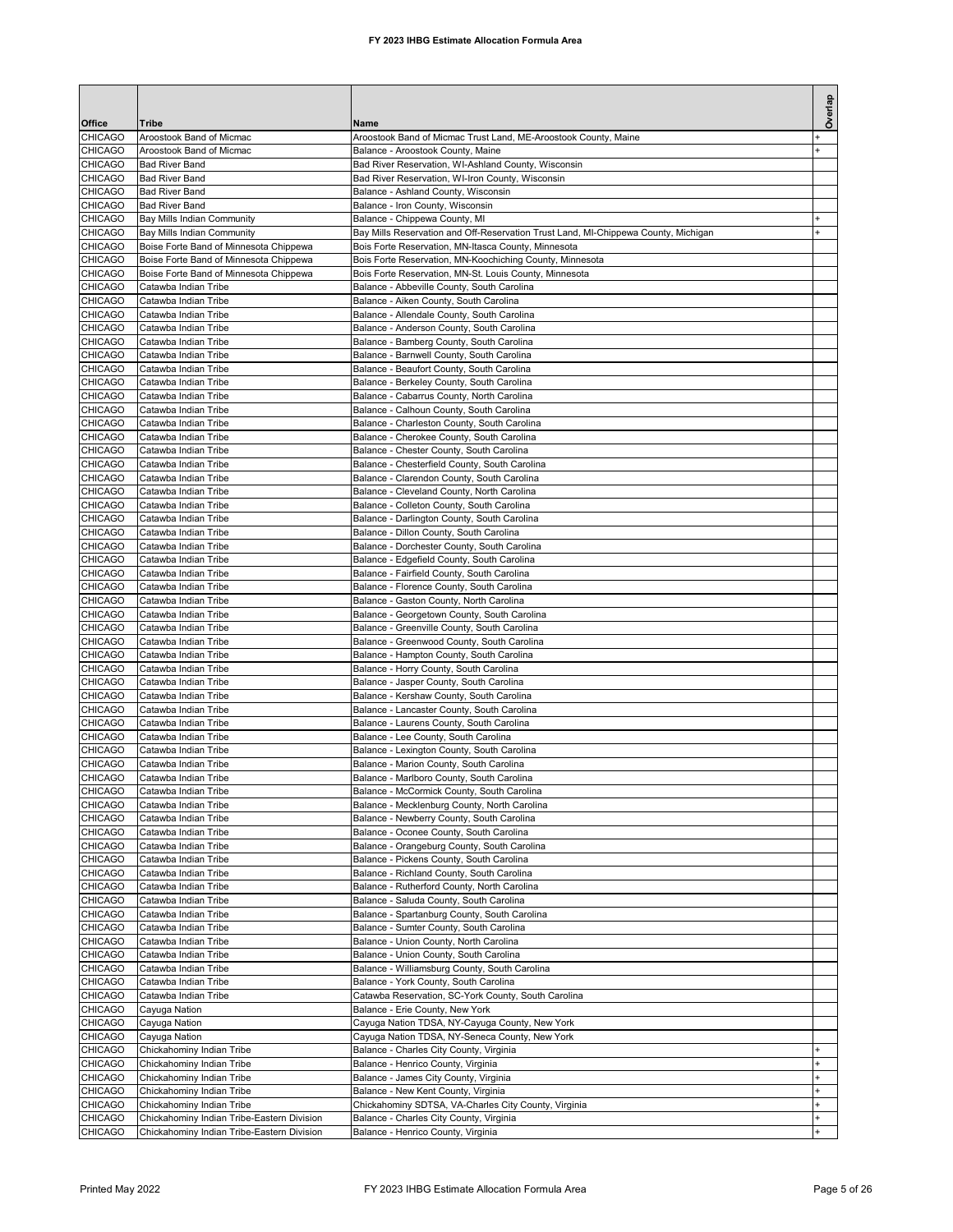| Office                           | Tribe                                                              | Name                                                                                                                                                                                   | Overlap   |
|----------------------------------|--------------------------------------------------------------------|----------------------------------------------------------------------------------------------------------------------------------------------------------------------------------------|-----------|
| <b>CHICAGO</b>                   | Chickahominy Indian Tribe-Eastern Division                         | Balance - James City County, Virginia                                                                                                                                                  |           |
| CHICAGO                          | Chickahominy Indian Tribe-Eastern Division                         | Balance - New Kent County, Virginia                                                                                                                                                    |           |
| CHICAGO                          | Chickahominy Indian Tribe-Eastern Division                         | Eastern Chickahominy SDTSA, VA-New Kent County, Virginia                                                                                                                               |           |
| CHICAGO                          | Coharie State Tribe                                                | Coharie SDTSA, NC-Cumberland County, North Carolina                                                                                                                                    |           |
| CHICAGO                          | Coharie State Tribe                                                | Coharie SDTSA, NC-Harnett County, North Carolina                                                                                                                                       |           |
| CHICAGO                          | Coharie State Tribe                                                | Coharie SDTSA, NC-Sampson County, North Carolina                                                                                                                                       |           |
| CHICAGO<br>CHICAGO               | Eastern Cherokee<br>Eastern Cherokee                               | Eastern Cherokee Reservation, NC-Cherokee County, North Carolina<br>Eastern Cherokee Reservation, NC-Graham County, North Carolina                                                     |           |
| CHICAGO                          | Eastern Cherokee                                                   | Eastern Cherokee Reservation, NC-Haywood County, North Carolina                                                                                                                        |           |
| CHICAGO                          | Eastern Cherokee                                                   | Eastern Cherokee Reservation, NC-Jackson County, North Carolina                                                                                                                        |           |
| CHICAGO                          | Eastern Cherokee                                                   | Eastern Cherokee Reservation, NC-Swain County, North Carolina                                                                                                                          |           |
| <b>CHICAGO</b>                   | Fond Du Lac Band of Minnesota Chippewa                             | Balance - Carlton County, Minnesota                                                                                                                                                    |           |
| CHICAGO                          | Fond Du Lac Band of Minnesota Chippewa                             | Balance - St. Louis County, Minnesota                                                                                                                                                  |           |
| CHICAGO                          | Fond Du Lac Band of Minnesota Chippewa                             | Fond du Lac Reservation and Off-Reservation Trust Land, MN--WI-Carlton County, Minnesota                                                                                               |           |
| CHICAGO<br>CHICAGO               | Fond Du Lac Band of Minnesota Chippewa                             | Fond du Lac Reservation and Off-Reservation Trust Land, MN--WI-Douglas County, Wisconsin<br>Fond du Lac Reservation and Off-Reservation Trust Land, MN--WI-St. Louis County, Minnesota |           |
| CHICAGO                          | Fond Du Lac Band of Minnesota Chippewa<br>Forest County Potawatami | Forest County Potawatomi Community and Off-Reservation Trust Land, Oconto County, Wisconsin                                                                                            | ÷         |
| CHICAGO                          | Forest County Potawatami                                           | Forest County Potawatomi Community and Off-Reservation Trust Land, WI-Forest County, Wisconsin                                                                                         | ÷         |
| CHICAGO                          | Forest County Potawatami                                           | Forest County Potawatomi Community and Off-Reservation Trust Land, WI-Milwaukee County, Wisconsin                                                                                      |           |
| CHICAGO                          | Grand Portage Band of Minn. Chippewa                               | Balance - Cook County, Minnesota                                                                                                                                                       |           |
| CHICAGO                          | Grand Portage Band of Minn. Chippewa                               | Grand Portage Reservation and Off-Reservation Trust Land, MN-Cook County, Minnesota                                                                                                    |           |
| CHICAGO                          | <b>Grand Traverse Band</b>                                         | Balance - Antrim County, Michigan                                                                                                                                                      | ÷         |
| CHICAGO                          | <b>Grand Traverse Band</b>                                         | Balance - Benzie County, Michigan                                                                                                                                                      | $\ddot{}$ |
| CHICAGO                          | <b>Grand Traverse Band</b>                                         | Balance - Charlevoix County, MI                                                                                                                                                        |           |
| CHICAGO<br>CHICAGO               | <b>Grand Traverse Band</b><br><b>Grand Traverse Band</b>           | Balance - Grand Traverse County, Michigan<br>Balance - Leelanau County, Michigan                                                                                                       |           |
| CHICAGO                          | <b>Grand Traverse Band</b>                                         | Balance - Manistee County, Michigan                                                                                                                                                    | ÷         |
| CHICAGO                          | <b>Grand Traverse Band</b>                                         | Grand Traverse Reservation and Off-Reservation Trust Land, Grand Traverse County, Michigan                                                                                             | ÷.        |
| CHICAGO                          | <b>Grand Traverse Band</b>                                         | Grand Traverse Reservation and Off-Reservation Trust Land, MI-Antrim County, Michigan                                                                                                  |           |
| CHICAGO                          | <b>Grand Traverse Band</b>                                         | Grand Traverse Reservation and Off-Reservation Trust Land, MI-Benzie County, Michigan                                                                                                  |           |
| CHICAGO                          | <b>Grand Traverse Band</b>                                         | Grand Traverse Reservation and Off-Reservation Trust Land, MI-Charlevoix County, Michigan                                                                                              | ÷         |
| CHICAGO                          | <b>Grand Traverse Band</b>                                         | Grand Traverse Reservation and Off-Reservation Trust Land, MI-Leelanau County, Michigan                                                                                                |           |
| CHICAGO                          | Haliwa-Saponi State Tribe                                          | Haliwa-Saponi SDTSA, NC-Franklin County, North Carolina                                                                                                                                |           |
| CHICAGO                          | Haliwa-Saponi State Tribe                                          | Haliwa-Saponi SDTSA, NC-Halifax County, North Carolina                                                                                                                                 |           |
| CHICAGO<br>CHICAGO               | Haliwa-Saponi State Tribe<br>Haliwa-Saponi State Tribe             | Haliwa-Saponi SDTSA, NC-Nash County, North Carolina<br>Haliwa-Saponi SDTSA, NC-Warren County, North Carolina                                                                           |           |
| CHICAGO                          | Hannahville Community                                              | Hannahville Indian Community and Off-Reservation Trust Land, MI-Delta County, Michigan                                                                                                 |           |
| CHICAGO                          | Hannahville Community                                              | Hannahville Indian Community and Off-Reservation Trust Land, MI-Menominee County, Michigan                                                                                             |           |
| CHICAGO                          | Ho-Chunk Nation                                                    | Balance - Adams County, Wisconsin                                                                                                                                                      |           |
| CHICAGO                          | Ho-Chunk Nation                                                    | Balance - Clark County, Wisconsin                                                                                                                                                      |           |
| CHICAGO                          | Ho-Chunk Nation                                                    | Balance - Columbia County, Wisconsin                                                                                                                                                   |           |
| <b>CHICAGO</b>                   | Ho-Chunk Nation<br><b>Ho-Chunk Nation</b>                          | Balance - Crawford County, Wisconsin                                                                                                                                                   |           |
| <b>CHICAGO</b><br><b>CHICAGO</b> | Ho-Chunk Nation                                                    | Balance - Dane County, Wisconsin<br>Balance - Eau Claire County, Wisconsin                                                                                                             |           |
| <b>CHICAGO</b>                   | <b>Ho-Chunk Nation</b>                                             | Balance - Jackson County, Wisconsin                                                                                                                                                    |           |
| CHICAGO                          | Ho-Chunk Nation                                                    | Balance - Juneau County, Wisconsin                                                                                                                                                     |           |
| CHICAGO                          | Ho-Chunk Nation                                                    | Balance - La Crosse County, Wisconsin                                                                                                                                                  |           |
| <b>CHICAGO</b>                   | <b>Ho-Chunk Nation</b>                                             | Balance - Monroe County, Wisconsin                                                                                                                                                     |           |
| CHICAGO                          | Ho-Chunk Nation                                                    | Balance - Sauk County, Wisconsin                                                                                                                                                       |           |
| CHICAGO                          | Ho-Chunk Nation                                                    | Balance - Shawano County, Wisconsin                                                                                                                                                    |           |
| CHICAGO                          | Ho-Chunk Nation                                                    | Balance - Trempealeau County, Wisconsin                                                                                                                                                |           |
| CHICAGO<br>CHICAGO               | Ho-Chunk Nation<br>Ho-Chunk Nation                                 | Balance - Vernon County, Wisconsin<br>Balance - Wood County, Wisconsin                                                                                                                 |           |
| CHICAGO                          | Ho-Chunk Nation                                                    | Ho-Chunk Nation Reservation and Off-Reservation Trust Land, Adams County, Wisconsin                                                                                                    |           |
| CHICAGO                          | Ho-Chunk Nation                                                    | Ho-Chunk Nation Reservation and Off-Reservation Trust Land, Clark County, Wisconsin                                                                                                    |           |
| CHICAGO                          | Ho-Chunk Nation                                                    | Ho-Chunk Nation Reservation and Off-Reservation Trust Land, Crawford County, Wisconsin                                                                                                 |           |
| CHICAGO                          | Ho-Chunk Nation                                                    | Ho-Chunk Nation Reservation and Off-Reservation Trust Land, Dane County, Wisconsin                                                                                                     |           |
| CHICAGO                          | Ho-Chunk Nation                                                    | Ho-Chunk Nation Reservation and Off-Reservation Trust Land, Eau Claire County, Wisconsin                                                                                               |           |
| CHICAGO                          | Ho-Chunk Nation                                                    | Ho-Chunk Nation Reservation and Off-Reservation Trust Land, Houston County, Minnesota                                                                                                  |           |
| CHICAGO<br>CHICAGO               | Ho-Chunk Nation<br>Ho-Chunk Nation                                 | Ho-Chunk Nation Reservation and Off-Reservation Trust Land, Jackson County, Wisconsin<br>Ho-Chunk Nation Reservation and Off-Reservation Trust Land, Juneau County, Wisconsin          |           |
| CHICAGO                          | Ho-Chunk Nation                                                    | Ho-Chunk Nation Reservation and Off-Reservation Trust Land, La Crosse County, Wisconsin                                                                                                |           |
| CHICAGO                          | Ho-Chunk Nation                                                    | Ho-Chunk Nation Reservation and Off-Reservation Trust Land, Marathon County, Wisconsin                                                                                                 |           |
| CHICAGO                          | Ho-Chunk Nation                                                    | Ho-Chunk Nation Reservation and Off-Reservation Trust Land, Monroe County, Wisconsin                                                                                                   |           |
| CHICAGO                          | Ho-Chunk Nation                                                    | Ho-Chunk Nation Reservation and Off-Reservation Trust Land, Sauk County, Wisconsin                                                                                                     |           |
| CHICAGO                          | Ho-Chunk Nation                                                    | Ho-Chunk Nation Reservation and Off-Reservation Trust Land, Shawano County, Wisconsin                                                                                                  |           |
| CHICAGO                          | Ho-Chunk Nation                                                    | Ho-Chunk Nation Reservation and Off-Reservation Trust Land, Vernon County, Wisconsin                                                                                                   |           |
| CHICAGO                          | Ho-Chunk Nation                                                    | Ho-Chunk Nation Reservation and Off-Reservation Trust Land, Wood County, Wisconsin                                                                                                     |           |
| CHICAGO<br>CHICAGO               | Houlton Band of Maliseets<br>Houlton Band of Maliseets             | Balance - Aroostook County, ME<br>Houlton Maliseet Reservation and Off-Reservation Trust Land, ME-Aroostook County, Maine                                                              |           |
| CHICAGO                          | Keweenaw Bay Indian Community                                      | Balance - Baraga County, Michigan                                                                                                                                                      | $\ddot{}$ |
| CHICAGO                          | Keweenaw Bay Indian Community                                      | Balance - Marquette County, Michigan                                                                                                                                                   |           |
| CHICAGO                          | Keweenaw Bay Indian Community                                      | L'Anse Reservation and Off-Reservation Trust Land, MI-Baraga County, Michigan                                                                                                          | $\ddot{}$ |
| CHICAGO                          | Keweenaw Bay Indian Community                                      | L'Anse Reservation and Off-Reservation Trust Land, MI-Marquette County, Michigan                                                                                                       |           |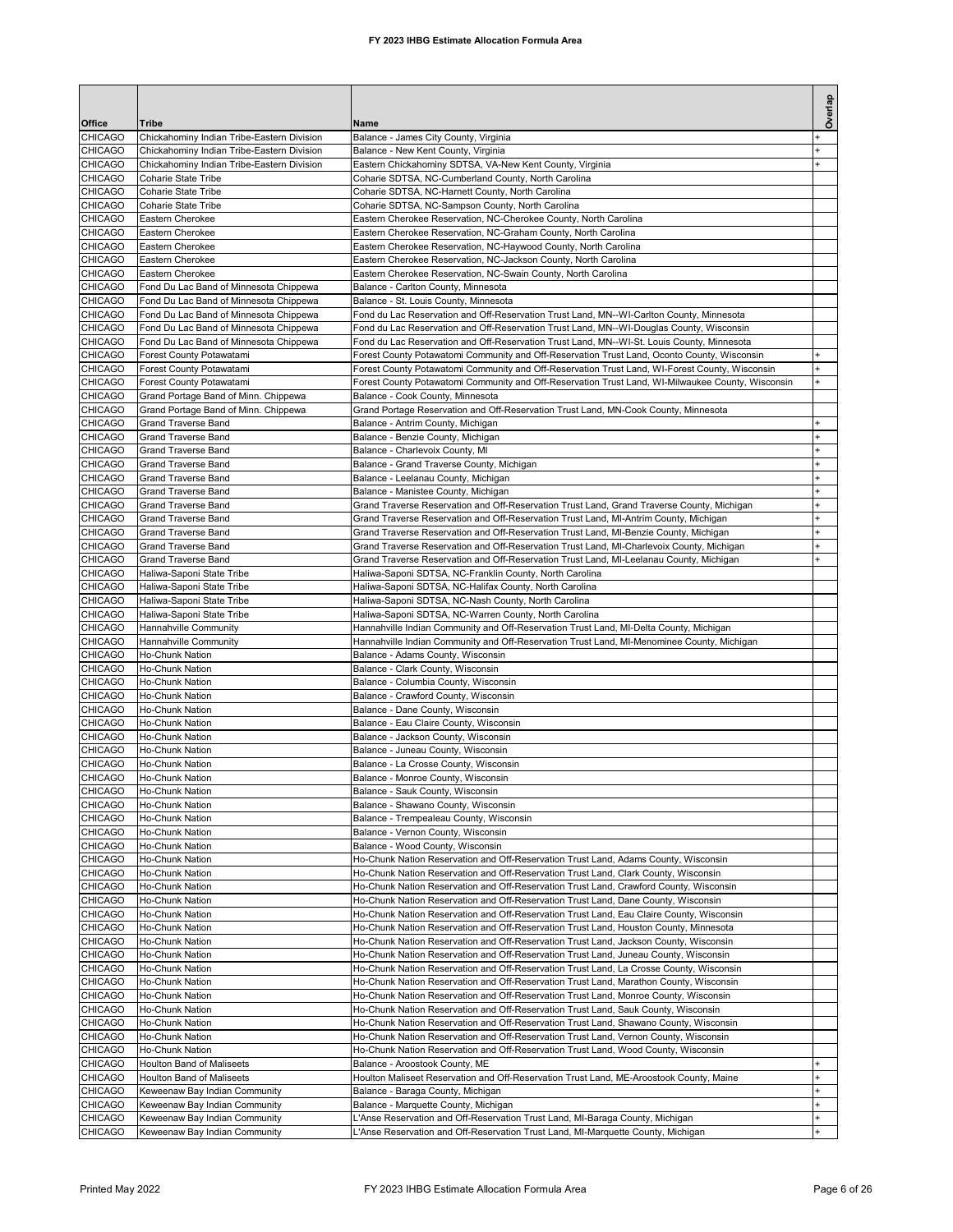| Office                           | Tribe                                                                                          | Name                                                                                                                                                                                          | Overlap   |
|----------------------------------|------------------------------------------------------------------------------------------------|-----------------------------------------------------------------------------------------------------------------------------------------------------------------------------------------------|-----------|
| <b>CHICAGO</b>                   | Keweenaw Bay Indian Community                                                                  | Ontonagon Reservation, MI-Ontonagon County, Michigan                                                                                                                                          |           |
| <b>CHICAGO</b>                   | Lac Courte Oreilles                                                                            | Balance - Sawyer County, Wisconsin                                                                                                                                                            |           |
| <b>CHICAGO</b>                   | Lac Courte Oreilles                                                                            | Lac Courte Oreilles Reservation and Off-Reservation Trust Land, WI-Burnett County, Wisconsin                                                                                                  |           |
| <b>CHICAGO</b><br><b>CHICAGO</b> | Lac Courte Oreilles<br>Lac Courte Oreilles                                                     | Lac Courte Oreilles Reservation and Off-Reservation Trust Land, WI-Sawyer County, Wisconsin<br>Lac Courte Oreilles Reservation and Off-Reservation Trust Land, WI-Washburn County, Wisconsin  |           |
| <b>CHICAGO</b>                   | Lac Du Flambeau Band                                                                           | Balance - Vilas County, Wisconsin                                                                                                                                                             |           |
| <b>CHICAGO</b>                   | Lac Du Flambeau Band                                                                           | Lac du Flambeau Reservation, WI-Iron County, Wisconsin                                                                                                                                        |           |
| <b>CHICAGO</b>                   | Lac Du Flambeau Band                                                                           | Lac du Flambeau Reservation, WI-Oneida County, Wisconsin                                                                                                                                      |           |
| CHICAGO                          | Lac Du Flambeau Band                                                                           | Lac du Flambeau Reservation, WI-Vilas County, Wisconsin                                                                                                                                       |           |
| <b>CHICAGO</b><br><b>CHICAGO</b> | Lac Vieux Desert Band<br>Leech Lake Band of Minnesota Chippewa                                 | Lac Vieux Desert Reservation, MI-Gogebic County, Michigan<br>Balance - Beltrami County, Minnesota                                                                                             |           |
| <b>CHICAGO</b>                   | Leech Lake Band of Minnesota Chippewa                                                          | Leech Lake Reservation and Off-Reservation Trust Land, MN-Beltrami County, Minnesota                                                                                                          |           |
| <b>CHICAGO</b>                   | Leech Lake Band of Minnesota Chippewa                                                          | Leech Lake Reservation and Off-Reservation Trust Land, MN-Cass County, Minnesota                                                                                                              |           |
| <b>CHICAGO</b>                   | Leech Lake Band of Minnesota Chippewa                                                          | Leech Lake Reservation and Off-Reservation Trust Land, MN-Hubbard County, Minnesota                                                                                                           |           |
| <b>CHICAGO</b>                   | Leech Lake Band of Minnesota Chippewa                                                          | Leech Lake Reservation and Off-Reservation Trust Land, MN-Itasca County, Minnesota                                                                                                            |           |
| <b>CHICAGO</b><br><b>CHICAGO</b> | Little River Band of Ottawa<br>Little River Band of Ottawa                                     | Balance - Lake County, Michigan<br>Balance - Mason County, Michigan                                                                                                                           |           |
| <b>CHICAGO</b>                   | Little River Band of Ottawa                                                                    | Balance - Wexford County, Michigan                                                                                                                                                            |           |
| <b>CHICAGO</b>                   | Little River Band of Ottawa                                                                    | Little River Reservation and Off-Reservation Trust Land, MI-Manistee County, Michigan                                                                                                         |           |
| <b>CHICAGO</b>                   | Little River Band of Ottawa                                                                    | Little River Reservation and Off-Reservation Trust Land, MI-Mason Co                                                                                                                          |           |
| <b>CHICAGO</b>                   | Little Traverse Bay Band                                                                       | Balance - Charlevoix County, Michigan                                                                                                                                                         |           |
| CHICAGO                          | Little Traverse Bay Band                                                                       | Balance - Cheboygan County, Michigan                                                                                                                                                          |           |
| <b>CHICAGO</b><br><b>CHICAGO</b> | Little Traverse Bay Band<br>Little Traverse Bay Band                                           | Balance - Emmet County, Michigan<br>Little Traverse Bay Reservation and Off-Reservation Trust Land, Charlevoix County, Michigan                                                               |           |
| <b>CHICAGO</b>                   | Little Traverse Bay Band                                                                       | Little Traverse Bay Reservation and Off-Reservation Trust Land, Emmet County, Michigan                                                                                                        |           |
| <b>CHICAGO</b>                   | Little Traverse Bay Band                                                                       |                                                                                                                                                                                               |           |
| <b>CHICAGO</b>                   | Lower Sioux                                                                                    | Balance - Redwood County, Minnesota                                                                                                                                                           |           |
| CHICAGO                          | Lower Sioux                                                                                    | Lower Sioux Indian Community, MN-Redwood County, Minnesota                                                                                                                                    |           |
| <b>CHICAGO</b>                   | Lumbee State Tribe                                                                             | Balance - Cumberland County, North Carolina                                                                                                                                                   |           |
| <b>CHICAGO</b><br><b>CHICAGO</b> | Lumbee State Tribe<br>Lumbee State Tribe                                                       | Lumbee SDTSA, NC-Cumberland County, North Carolina<br>Lumbee SDTSA, NC-Hoke County, North Carolina                                                                                            |           |
| <b>CHICAGO</b>                   | Lumbee State Tribe                                                                             | Lumbee SDTSA, NC-Robeson County, North Carolina                                                                                                                                               |           |
| CHICAGO                          | Lumbee State Tribe                                                                             | Lumbee SDTSA, NC-Scotland County, North Carolina                                                                                                                                              |           |
| <b>CHICAGO</b>                   | Mashantucket Pequot                                                                            | Mashantucket Pequot Reservation and Off-Reservation Trust Land, New London County, CT                                                                                                         |           |
| CHICAGO                          | Mashpee Wampanoag                                                                              | Balance - Barnstable County, Massachusetts                                                                                                                                                    |           |
| <b>CHICAGO</b><br><b>CHICAGO</b> | Match-e-be-nash-she-wish Band of Pottawatomie<br>Match-e-be-nash-she-wish Band of Pottawatomie | Balance - Allegan County, MI<br>Balance - Barry County, Michigan                                                                                                                              | $\ddot{}$ |
| <b>CHICAGO</b>                   | Match-e-be-nash-she-wish Band of Pottawatomie                                                  | Balance - Kalamazoo County, Michigan                                                                                                                                                          |           |
| <b>CHICAGO</b>                   | Match-e-be-nash-she-wish Band of Pottawatomie                                                  | Balance - Kent County, Michigan                                                                                                                                                               |           |
| <b>CHICAGO</b>                   | Match-e-be-nash-she-wish Band of Pottawatomie                                                  | Balance - Ottawa County, Michigan                                                                                                                                                             | $\ddot{}$ |
| <b>CHICAGO</b>                   | Match-e-be-nash-she-wish Band of Pottawatomie                                                  | Match-e-be-nash-she-wish Band of Pottawatomi Reservation, MI-Allegan County, Michigan                                                                                                         |           |
| <b>CHICAGO</b><br><b>CHICAGO</b> | Menominee Indian Tribe<br>Menominee Indian Tribe                                               | Menominee Reservation and Off-Reservation Trust Land, WI-Menominee County, Wisconsin<br>Menominee Reservation and Off-Reservation Trust Land, WI-Shawano County, Wisconsin                    |           |
| <b>CHICAGO</b>                   | Miccosukee Tribe                                                                               | Miccosukee Reservation and Off-Reservation Trust Land, FL-Broward County, Florida                                                                                                             |           |
| <b>CHICAGO</b>                   | Miccosukee Tribe                                                                               | Miccosukee Reservation and Off-Reservation Trust Land, FL-Hendry County, Florida                                                                                                              |           |
| CHICAGO                          | Miccosukee Tribe                                                                               | Miccosukee Reservation and Off-Reservation Trust Land, FL-Highlands County, Florida                                                                                                           |           |
| CHICAGO                          | Miccosukee Tribe                                                                               | Miccosukee Reservation and Off-Reservation Trust Land, FL-Miami-Dade County, Florida                                                                                                          |           |
| CHICAGO<br><b>CHICAGO</b>        | Mille Lacs Band of Minnesota Chippewa<br>Mille Lacs Band of Minnesota Chippewa                 | Balance - Crow Wing County, Minnesota<br>Balance - Mille Lacs County, Minnesota                                                                                                               |           |
| <b>CHICAGO</b>                   | Mille Lacs Band of Minnesota Chippewa                                                          | Balance - Pine County, Minnesota                                                                                                                                                              |           |
| <b>CHICAGO</b>                   | Mille Lacs Band of Minnesota Chippewa                                                          | Mille Lacs Reservation and Off-Reservation Trust Land, Crow Wing County, Minnesota                                                                                                            |           |
| <b>CHICAGO</b>                   | Mille Lacs Band of Minnesota Chippewa                                                          | Mille Lacs Reservation and Off-Reservation Trust Land, MN-Aitkin County, Minnesota                                                                                                            |           |
| <b>CHICAGO</b>                   | Mille Lacs Band of Minnesota Chippewa                                                          | Mille Lacs Reservation and Off-Reservation Trust Land, MN-Mille Lacs County, Minnesota                                                                                                        |           |
| <b>CHICAGO</b><br><b>CHICAGO</b> | Mille Lacs Band of Minnesota Chippewa<br>Mississippi Choctaw Tribe                             | Mille Lacs Reservation and Off-Reservation Trust Land, MN-Pine County, Minnesota<br>Balance - Jackson County, Mississippi                                                                     |           |
| <b>CHICAGO</b>                   | Mississippi Choctaw Tribe                                                                      | Balance - Jasper County, Mississippi                                                                                                                                                          |           |
| <b>CHICAGO</b>                   | Mississippi Choctaw Tribe                                                                      | Balance - Jones County, Mississippi                                                                                                                                                           |           |
| <b>CHICAGO</b>                   | Mississippi Choctaw Tribe                                                                      | Balance - Kemper County, Mississippi                                                                                                                                                          |           |
| <b>CHICAGO</b>                   | Mississippi Choctaw Tribe                                                                      | Balance - Lauderdale County, Tennessee                                                                                                                                                        |           |
| <b>CHICAGO</b>                   | Mississippi Choctaw Tribe                                                                      | Balance - Leake County, Mississippi                                                                                                                                                           |           |
| <b>CHICAGO</b><br><b>CHICAGO</b> | Mississippi Choctaw Tribe<br>Mississippi Choctaw Tribe                                         | Balance - Neshoba County, Mississippi<br>Balance - Newton County, Mississippi                                                                                                                 |           |
| CHICAGO                          | Mississippi Choctaw Tribe                                                                      | Balance - Scott County, Mississippi                                                                                                                                                           |           |
| <b>CHICAGO</b>                   |                                                                                                |                                                                                                                                                                                               |           |
|                                  | Mississippi Choctaw Tribe                                                                      | Balance - Winston County, Mississippi                                                                                                                                                         |           |
| <b>CHICAGO</b>                   | Mississippi Choctaw Tribe                                                                      | Mississippi Choctaw Reservation and Off-Reservation Trust Land, Jones County, Mississippi                                                                                                     |           |
| <b>CHICAGO</b>                   | Mississippi Choctaw Tribe                                                                      | Mississippi Choctaw Reservation and Off-Reservation Trust Land, Kemper County, Mississippi                                                                                                    |           |
| <b>CHICAGO</b>                   | Mississippi Choctaw Tribe                                                                      | Mississippi Choctaw Reservation and Off-Reservation Trust Land, Leake County, Mississippi                                                                                                     |           |
| <b>CHICAGO</b><br><b>CHICAGO</b> | Mississippi Choctaw Tribe<br>Mississippi Choctaw Tribe                                         | Mississippi Choctaw Reservation and Off-Reservation Trust Land, MS-Newton County, Mississippi<br>Mississippi Choctaw Reservation and Off-Reservation Trust Land, MS-Scott County, Mississippi |           |
| <b>CHICAGO</b>                   | Mississippi Choctaw Tribe                                                                      | Mississippi Choctaw Reservation and Off-Reservation Trust Land, MS-Winston County, Mississippi                                                                                                |           |
| <b>CHICAGO</b>                   | Mississippi Choctaw Tribe                                                                      | Mississippi Choctaw Reservation and Off-Reservation Trust Land, Neshoba County, Mississippi                                                                                                   |           |
| <b>CHICAGO</b>                   | Mississippi Choctaw Tribe                                                                      | Mississippi Choctaw Reservation, MS-Attala County, Mississippi                                                                                                                                |           |
| CHICAGO<br><b>CHICAGO</b>        | Mississippi Choctaw Tribe<br>Mississippi Choctaw Tribe                                         | Mississippi Choctaw Reservation, MS-Jackson County, Mississippi<br>Mississippi Choctaw Reservation, MS-Noxubee County, Mississippi                                                            |           |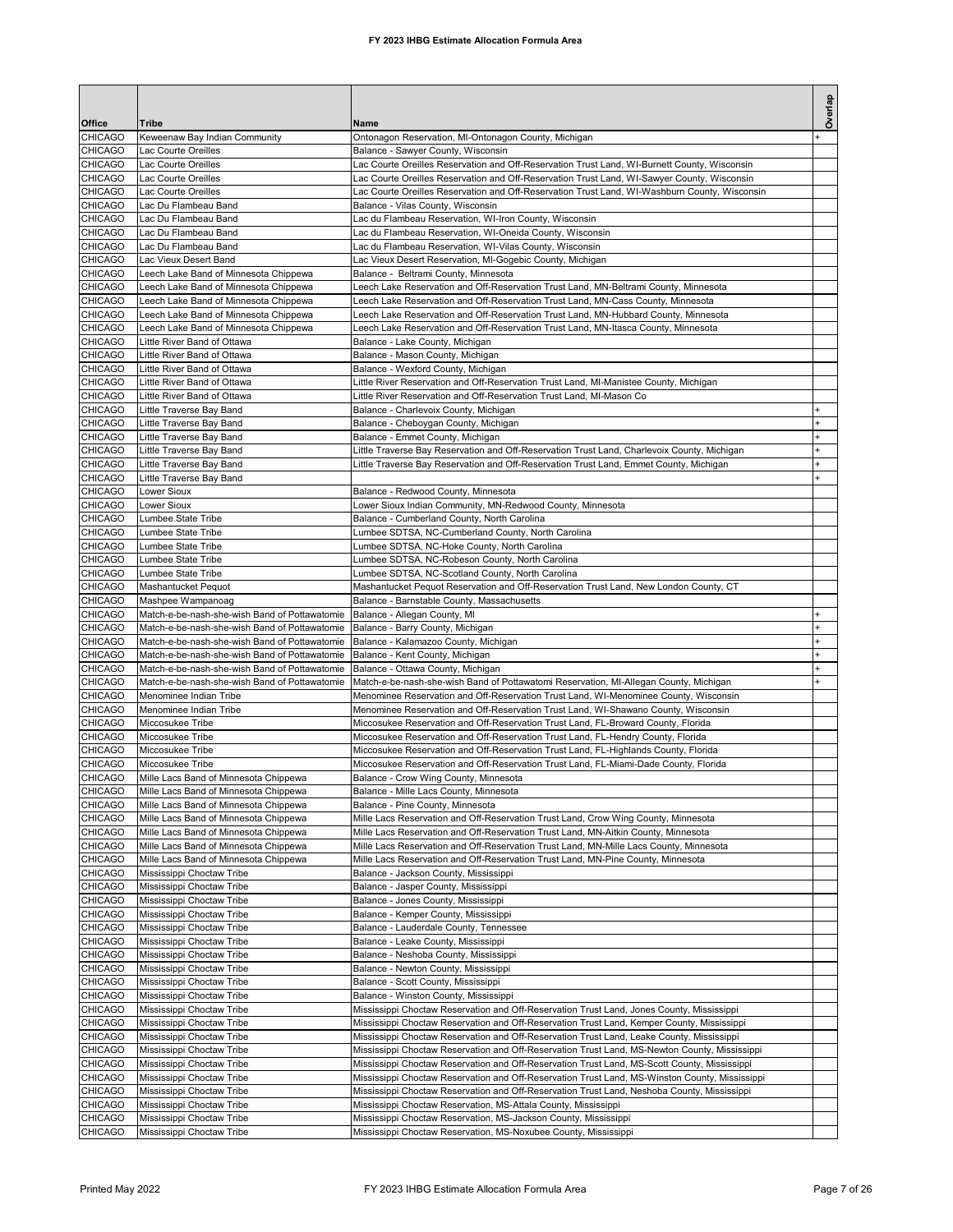| Office                           |                                                              |                                                                                                                                                                                    | Overlap        |
|----------------------------------|--------------------------------------------------------------|------------------------------------------------------------------------------------------------------------------------------------------------------------------------------------|----------------|
| <b>CHICAGO</b>                   | Tribe<br>Mohegan Tribe of Connecticut                        | Name<br>Mohegan Reservation and Off-Reservation Trust Land, CT-New London County, Connecticut                                                                                      |                |
| CHICAGO                          | Monacan Indian Nation                                        | Balance - Amherst County, Virginia                                                                                                                                                 |                |
| <b>CHICAGO</b>                   | Monacan Indian Nation                                        | Balance - Appomattox County, Virginia                                                                                                                                              |                |
| CHICAGO<br>CHICAGO               | Monacan Indian Nation<br>Monacan Indian Nation               | Balance - Buena Vista city, Virginia<br>Balance - Lynchburg city, Virginia                                                                                                         |                |
| CHICAGO                          | Monacan Indian Nation                                        | Bedford County, Virginia - part                                                                                                                                                    |                |
| <b>CHICAGO</b>                   | Monacan Indian Nation                                        | Buckingham County, Virginia - part                                                                                                                                                 |                |
| CHICAGO                          | Monacan Indian Nation                                        | Campbell County, Virginia - part                                                                                                                                                   |                |
| CHICAGO                          | Monacan Indian Nation                                        | Nelson County, Virginia - part                                                                                                                                                     |                |
| CHICAGO<br>CHICAGO               | Monacan Indian Nation<br>MOWA Band of Choctaw Indians        | Rockbridge County, Virginia -- part<br>Balance - Mobile County, Alabama                                                                                                            |                |
| CHICAGO                          | MOWA Band of Choctaw Indians                                 | Balance - Washington County, Alabama                                                                                                                                               |                |
| CHICAGO                          | MOWA Band of Choctaw Indians                                 | MOWA Choctaw (state) Reservation, AL-Mobile County, Alabama                                                                                                                        |                |
| CHICAGO                          | MOWA Band of Choctaw Indians                                 | MOWA Choctaw (state) Reservation, AL-Washington County, Alabama                                                                                                                    |                |
| CHICAGO                          | Nansemond Indian Nation                                      | Balance - Chesapeake city, Virginia                                                                                                                                                |                |
| <b>CHICAGO</b><br><b>CHICAGO</b> | Nansemond Indian Nation<br>Nansemond Indian Nation           | Balance - Hampton city, Virginia<br>Balance - Newport News city, Virginia                                                                                                          |                |
| CHICAGO                          | Nansemond Indian Nation                                      | Balance - Norfolk city, Virginia                                                                                                                                                   |                |
| CHICAGO                          | Nansemond Indian Nation                                      | Balance - Portsmouth city, Virginia                                                                                                                                                |                |
| <b>CHICAGO</b>                   | Nansemond Indian Nation                                      | Balance - Suffolk city, Virginia                                                                                                                                                   |                |
| CHICAGO                          | Nansemond Indian Nation                                      | Balance - Virginia Beach city, Virginia                                                                                                                                            |                |
| CHICAGO<br>CHICAGO               | Narragansett Tribe<br>Narragansett Tribe                     | Balance - Washington County, Rhode Island<br>Narragansett Reservation, RI-Washington County, Rhode Island                                                                          |                |
| CHICAGO                          | Nottawaseppi Huron Band of Potawatomi                        | Balance - Calhoun County, Michigan                                                                                                                                                 |                |
| CHICAGO                          | Nottawaseppi Huron Band of Potawatomi                        | Huron Potawatomi Reservation and Off-Reservation Trust Land, MI-Calhoun County, Michigan                                                                                           |                |
| CHICAGO                          | Oneida Nation of New York                                    | Balance - Chenango County, New York                                                                                                                                                |                |
| CHICAGO                          | Oneida Nation of New York                                    | Balance - Cortland County, New York                                                                                                                                                |                |
| CHICAGO<br>CHICAGO               | Oneida Nation of New York<br>Oneida Nation of New York       | Balance - Herkimer County, New York                                                                                                                                                |                |
| CHICAGO                          | Oneida Nation of New York                                    | Balance - Madison County, New York<br>Balance - Oneida County, New York                                                                                                            |                |
| <b>CHICAGO</b>                   | Oneida Nation of New York                                    | Balance - Onondaga County, New York                                                                                                                                                |                |
| CHICAGO                          | Oneida Nation of New York                                    | Oneida Nation Reservation, NY-Madison County, New York                                                                                                                             |                |
| CHICAGO                          | Oneida Tribe                                                 | Balance - Brown County, Wisconsin                                                                                                                                                  |                |
| CHICAGO                          | Oneida Tribe                                                 | Balance - Outagamie County, Wisconsin                                                                                                                                              |                |
| CHICAGO<br>CHICAGO               | Oneida Tribe<br>Oneida Tribe                                 | Oneida (WI) Reservation and Off-Reservation Trust Land, WI-Brown County, Wisconsin<br>Oneida (WI) Reservation and Off-Reservation Trust Land, WI-Outagamie County, Wisconsin       |                |
| CHICAGO                          | Onondaga Nation                                              | Onondaga Nation Reservation, NY-Onondaga County, New York                                                                                                                          |                |
| CHICAGO                          | Pamunkey                                                     | Pamunkey (state) Reservation, VA-King William County, Virginia                                                                                                                     |                |
| CHICAGO                          | Passamaquoddy Indian Tribe                                   | Indian Township Reservation, ME-Washington County, Maine                                                                                                                           |                |
| <b>CHICAGO</b>                   | Penobscot Tribe<br>Penobscot Tribe                           | Balance - Penobscot County, Maine                                                                                                                                                  |                |
| CHICAGO<br>CHICAGO               | Penobscot Tribe                                              | Penobscot Reservation and Off-Reservation Trust Land, ME-Aroostook County, Maine<br>Penobscot Reservation and Off-Reservation Trust Land, ME-Franklin County, Maine                |                |
| <b>CHICAGO</b>                   | Penobscot Tribe                                              | Penobscot Reservation and Off-Reservation Trust Land, ME-Penobscot County, Maine                                                                                                   |                |
| CHICAGO                          | Penobscot Tribe                                              | Penobscot Reservation and Off-Reservation Trust Land, ME-Piscataquis                                                                                                               |                |
| <b>CHICAGO</b>                   | <b>Pleasant Point</b>                                        | Balance - Washington County, Maine                                                                                                                                                 |                |
| <b>CHICAGO</b>                   | <b>Pleasant Point</b>                                        | Passamaquoddy Trust Land, ME-Franklin County, Maine                                                                                                                                |                |
| <b>CHICAGO</b><br><b>CHICAGO</b> | <b>Pleasant Point</b><br><b>Pleasant Point</b>               | Passamaquoddy Trust Land, ME-Hancock County, Maine<br>Passamaquoddy Trust Land, ME-Oxford County, Maine                                                                            |                |
| CHICAGO                          | <b>Pleasant Point</b>                                        | Passamaquoddy Trust Land, ME-Penobscot County, Maine                                                                                                                               |                |
| CHICAGO                          | <b>Pleasant Point</b>                                        | Passamaquoddy Trust Land, ME-Somerset County, Maine                                                                                                                                |                |
| CHICAGO                          | Pleasant Point                                               | Passamaquoddy Trust Land, ME-Washington County, Maine                                                                                                                              |                |
| CHICAGO<br>CHICAGO               | <b>Pleasant Point</b><br>Poarch Band of Creek Indians        | Pleasant Point Reservation, ME-Washington County, Maine<br>Balance - Baldwin County, Alabama                                                                                       |                |
| CHICAGO                          | Poarch Band of Creek Indians                                 | Balance - Escambia County, Alabama                                                                                                                                                 | $\ddot{}$      |
| CHICAGO                          | Poarch Band of Creek Indians                                 | Balance - Escambia County, Florida                                                                                                                                                 | $\ddot{}$      |
| CHICAGO                          | Poarch Band of Creek Indians                                 | Balance - Mobile County, Alabama                                                                                                                                                   | $\ddot{}$      |
| CHICAGO                          | Poarch Band of Creek Indians                                 | Balance - Monroe County, Alabama                                                                                                                                                   | $\ddot{}$      |
| CHICAGO<br>CHICAGO               | Poarch Band of Creek Indians<br>Poarch Band of Creek Indians | Poarch Creek Reservation and Off-Reservation Trust Land, AL--FL-Elmore County, Alabama<br>Poarch Creek Reservation and Off-Reservation Trust Land, AL--FL-Escambia County, Alabama | ÷              |
| CHICAGO                          | Poarch Band of Creek Indians                                 | Poarch Creek Reservation and Off-Reservation Trust Land, AL--FL-Escambia County, Florida                                                                                           | ÷              |
| CHICAGO                          | Poarch Band of Creek Indians                                 | Poarch Creek Reservation and Off-Reservation Trust Land, AL--FL-Monroe County, Alabama                                                                                             | <sup>+</sup>   |
| CHICAGO                          | Poarch Band of Creek Indians                                 | Poarch Creek Reservation and Off-Reservation Trust Land, AL--FL-Montgomery County, Alabama                                                                                         | ÷              |
| CHICAGO                          | Pokagon Band of Potawatomi                                   | Balance - Allegan County, Michigan                                                                                                                                                 | +              |
| CHICAGO<br>CHICAGO               | Pokagon Band of Potawatomi                                   | Balance - Berrien County, Michigan<br>Balance - Cass County, Michigan                                                                                                              |                |
| CHICAGO                          | Pokagon Band of Potawatomi<br>Pokagon Band of Potawatomi     | Balance - Elkhart County, Indiana                                                                                                                                                  |                |
| CHICAGO                          | Pokagon Band of Potawatomi                                   | Balance - Kosciusko County, Indiana                                                                                                                                                | $\ddot{}$      |
| CHICAGO                          | Pokagon Band of Potawatomi                                   | Balance - LaPorte County, Indiana                                                                                                                                                  | $\ddot{}$      |
| CHICAGO                          | Pokagon Band of Potawatomi                                   | Balance - Marshall County, Indiana                                                                                                                                                 | $\ddot{}$      |
| <b>CHICAGO</b>                   | Pokagon Band of Potawatomi                                   | Balance - St. Joseph County, Indiana                                                                                                                                               | $\ddot{}$<br>÷ |
| CHICAGO<br>CHICAGO               | Pokagon Band of Potawatomi<br>Pokagon Band of Potawatomi     | Balance - Starke County, Indiana<br>Balance - Van Buren County, Michigan                                                                                                           | ÷              |
| CHICAGO                          | Pokagon Band of Potawatomi                                   | Pokagon Reservation and Off-Reservation Trust Land, MI-Berrien County, Michigan                                                                                                    | $\ddot{}$      |
| CHICAGO                          | Pokagon Band of Potawatomi                                   | Pokagon Reservation and Off-Reservation Trust Land, MI-Cass County, Michigan                                                                                                       |                |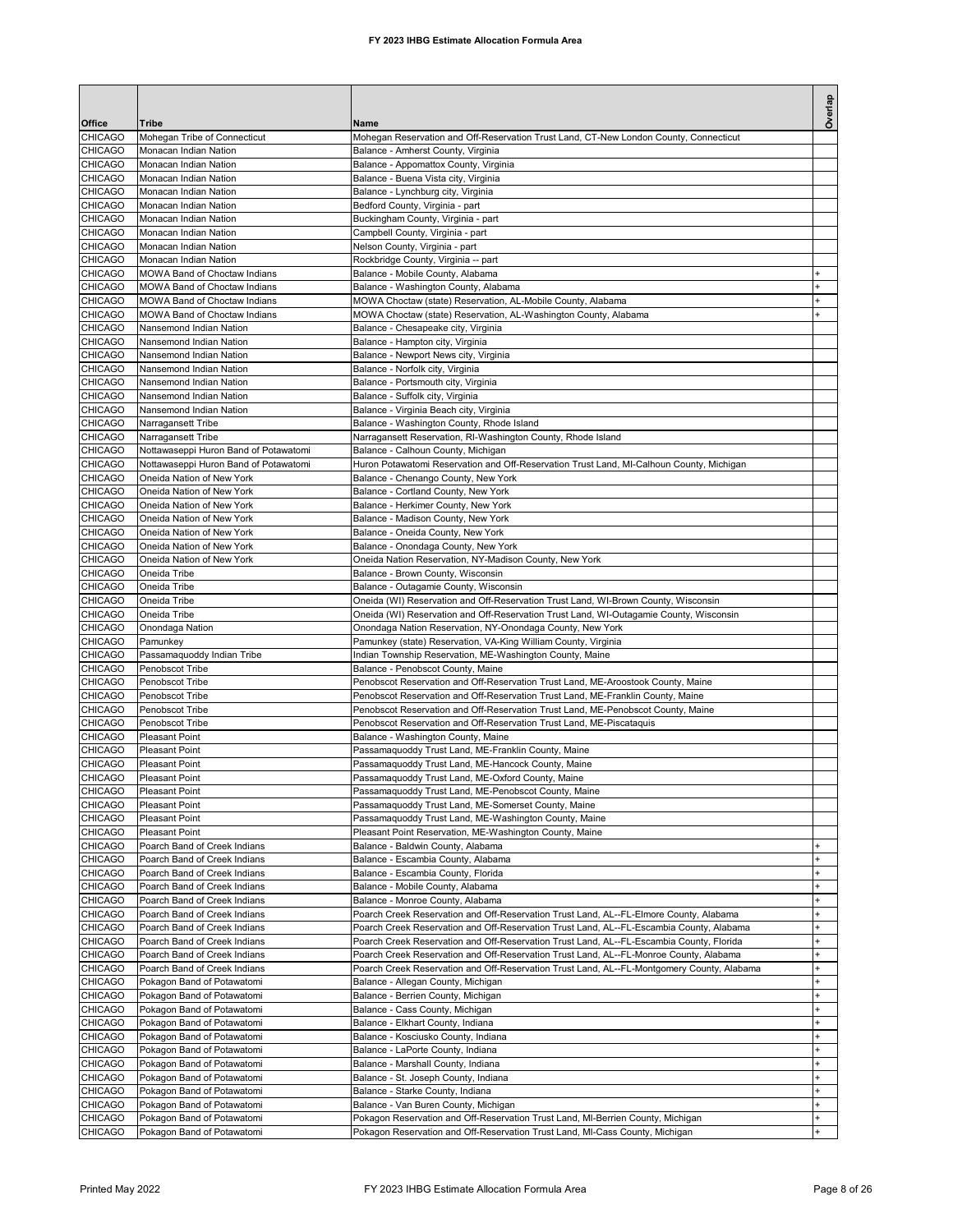|                    |                                                                     |                                                                                                                                                                               | Overlap        |
|--------------------|---------------------------------------------------------------------|-------------------------------------------------------------------------------------------------------------------------------------------------------------------------------|----------------|
| Office             | Tribe                                                               | Name                                                                                                                                                                          |                |
| <b>CHICAGO</b>     | Pokagon Band of Potawatomi                                          | Pokagon Reservation and Off-Reservation Trust Land, MI-St. Joseph County, Indiana                                                                                             |                |
| CHICAGO            | Pokagon Band of Potawatomi                                          | Pokagon Reservation and Off-Reservation Trust Land, MI-Van Buren County, Michigan                                                                                             | $\overline{1}$ |
| <b>CHICAGO</b>     | Prairie Island Sioux                                                | Prairie Island Indian Community and Off-Reservation Trust Land, Dakota County, Minnesota                                                                                      |                |
| CHICAGO            | <b>Prairie Island Sioux</b>                                         | Prairie Island Indian Community and Off-Reservation Trust Land, Goodhue County, Minnesota                                                                                     |                |
| CHICAGO<br>CHICAGO | Rappahannock Tribe<br>Rappahannock Tribe                            | Balance - Caroline County, Virginia<br>Balance - Essex County, Virginia                                                                                                       | $\ddot{}$<br>÷ |
| CHICAGO            | Rappahannock Tribe                                                  | Balance - King and Queen County, Virginia                                                                                                                                     |                |
| CHICAGO            | Rappahannock Tribe                                                  | Balance - King William County, Virginia                                                                                                                                       |                |
| CHICAGO            | Red Cliff Band of Lake Superior Chippe                              | Red Cliff Reservation and Off-Reservation Trust Land, WI-Bayfield County, Wisconsin                                                                                           |                |
| <b>CHICAGO</b>     | Red Lake Band of Chippewa                                           | Balance - Beltrami County, Minnesota                                                                                                                                          |                |
| CHICAGO            | Red Lake Band of Chippewa                                           | Red Lake Reservation, MN-Beltrami County, Minnesota                                                                                                                           |                |
| CHICAGO<br>CHICAGO | Red Lake Band of Chippewa<br>Red Lake Band of Chippewa              | Red Lake Reservation, MN-Clearwater County, Minnesota<br>Red Lake Reservation, MN-Koochiching County, Minnesota                                                               |                |
| CHICAGO            | Red Lake Band of Chippewa                                           | Red Lake Reservation, MN-Lake of the Woods County, Minnesota                                                                                                                  |                |
| CHICAGO            | Red Lake Band of Chippewa                                           | Red Lake Reservation, MN-Marshall County, Minnesota                                                                                                                           |                |
| CHICAGO            | Red Lake Band of Chippewa                                           | Red Lake Reservation, MN-Pennington County, Minnesota                                                                                                                         |                |
| CHICAGO            | Red Lake Band of Chippewa                                           | Red Lake Reservation, MN-Polk County, Minnesota                                                                                                                               |                |
| CHICAGO            | Red Lake Band of Chippewa                                           | Red Lake Reservation, MN-Red Lake County, Minnesota                                                                                                                           |                |
| CHICAGO<br>CHICAGO | Red Lake Band of Chippewa<br>Sac & Fox Tribe of the Mississippi, IA | Red Lake Reservation, MN-Roseau County, Minnesota<br>Sac and Fox/Meskwaki Settlement and Off-Reservation Trust Land, IA-Tama County, Iowa                                     |                |
| CHICAGO            | Saginaw Chippewa                                                    | Balance - Arenac County, Michigan                                                                                                                                             |                |
| CHICAGO            | Saginaw Chippewa                                                    | Balance - Gladwin County, Michigan                                                                                                                                            |                |
| CHICAGO            | Saginaw Chippewa                                                    | Balance - Gratiot County, Michigan                                                                                                                                            |                |
| CHICAGO            | Saginaw Chippewa                                                    | Balance - Isabella County, Michigan                                                                                                                                           |                |
| CHICAGO            | Saginaw Chippewa                                                    | Balance - Mecosta County, Michigan                                                                                                                                            |                |
| CHICAGO<br>CHICAGO | Saginaw Chippewa                                                    | Balance - Midland County, Michigan                                                                                                                                            |                |
| CHICAGO            | Saginaw Chippewa<br>Saginaw Chippewa                                | Balance - Montcalm County, Michigan<br>Balance - Osceola County, Michigan                                                                                                     |                |
| CHICAGO            | Saginaw Chippewa                                                    | Isabella Reservation and Off-Reservation Trust Land, MI-Arenac County, Michigan                                                                                               |                |
| CHICAGO            | Saginaw Chippewa                                                    | Isabella Reservation and Off-Reservation Trust Land, MI-Isabella County, Michigan                                                                                             |                |
| CHICAGO            | Saint Croix Chippewa                                                | Almena Village, Cumberland City, Rice Lake Town, WI                                                                                                                           |                |
| CHICAGO            | Saint Croix Chippewa                                                | Balance - Burnett County, Wisconsin                                                                                                                                           |                |
| CHICAGO<br>CHICAGO | Saint Croix Chippewa<br>Saint Croix Chippewa                        | Clayton, Johnstown & Bone Lake Towns, Turtle Lake & Luck Vil., WI<br>St. Croix Reservation and Off-Reservation Trust Land, WI-Barron County, Wisconsin                        |                |
| CHICAGO            | Saint Croix Chippewa                                                | St. Croix Reservation and Off-Reservation Trust Land, WI-Burnett County, Wisconsin                                                                                            |                |
| CHICAGO            | Saint Croix Chippewa                                                | St. Croix Reservation and Off-Reservation Trust Land, WI-Polk County, Wisconsin                                                                                               |                |
| CHICAGO            | Sault Ste. Marie Tribe                                              | Balance - Alger County, Michigan                                                                                                                                              |                |
| CHICAGO            | Sault Ste. Marie Tribe                                              | Balance - Chippewa County, Michigan                                                                                                                                           | ÷              |
| CHICAGO            | Sault Ste. Marie Tribe                                              | Balance - Delta County, Michigan                                                                                                                                              | ÷              |
| CHICAGO<br>CHICAGO | Sault Ste. Marie Tribe<br>Sault Ste. Marie Tribe                    | Balance - Luce County, Michigan<br>Balance - Mackinac County, Michigan                                                                                                        | $\ddot{}$      |
| CHICAGO            | Sault Ste, Marie Tribe                                              | Balance - Marquette County, MI                                                                                                                                                | $\ddot{}$      |
| CHICAGO            | Sault Ste. Marie Tribe                                              | Balance - Schoolcraft County, Michigan                                                                                                                                        | $\ddot{}$      |
| CHICAGO            | Sault Ste. Marie Tribe                                              | Sault Sainte Marie Reservation and Off-Reservation Trust Land, Marquette County, Michigan                                                                                     | ÷              |
| CHICAGO            | Sault Ste. Marie Tribe                                              | Sault Ste. Marie Reservation and Off-Reservation Trust Land, Alger County, Michigan                                                                                           | $\overline{1}$ |
| CHICAGO<br>CHICAGO | Sault Ste. Marie Tribe<br>Sault Ste. Marie Tribe                    | Sault Ste. Marie Reservation and Off-Reservation Trust Land, Chippewa County, Michigan<br>Sault Ste, Marie Reservation and Off-Reservation Trust Land, Delta County, Michigan | $\ddot{}$      |
| <b>CHICAGO</b>     | Sault Ste, Marie Tribe                                              | Sault Ste. Marie Reservation and Off-Reservation Trust Land, Luce County, Michigan                                                                                            | $\ddot{}$      |
| <b>CHICAGO</b>     | Sault Ste. Marie Tribe                                              | Sault Ste. Marie Reservation and Off-Reservation Trust Land, Mackinac County, Michigan                                                                                        |                |
| CHICAGO            | Sault Ste. Marie Tribe                                              | Sault Ste. Marie Reservation and Off-Reservation Trust Land, Schoolcraft County, Michigan                                                                                     |                |
| CHICAGO            | Seminole Tribe                                                      | Big Cypress Reservation, FL-Broward County, Florida                                                                                                                           |                |
| CHICAGO            | Seminole Tribe                                                      | Big Cypress Reservation, FL-Hendry County, Florida                                                                                                                            |                |
| CHICAGO<br>CHICAGO | Seminole Tribe<br>Seminole Tribe                                    | Brighton Reservation, FL-Glades County, Florida                                                                                                                               |                |
| CHICAGO            | Seminole Tribe                                                      | Coconut Creek Trust Land, FL-Broward County, Florida<br>Fort Pierce Reservation, FL-St. Lucie County, Florida                                                                 |                |
| CHICAGO            | Seminole Tribe                                                      | Hollywood Reservation, FL-Broward County, Florida                                                                                                                             |                |
| CHICAGO            | Seminole Tribe                                                      | Immokalee Reservation, FL-Collier County, Florida                                                                                                                             |                |
| CHICAGO            | Seminole Tribe                                                      | Seminole (FL) Trust Land, FL-Broward County, Florida                                                                                                                          |                |
| CHICAGO            | Seminole Tribe                                                      | Tampa Reservation, FL-Hillsborough County, Florida                                                                                                                            |                |
| CHICAGO<br>CHICAGO | Seneca Nation of New York<br>Seneca Nation of New York              | Allegany Reservation, NY-Cattaraugus County, New York                                                                                                                         |                |
| CHICAGO            | Seneca Nation of New York                                           | Cattaraugus Reservation, NY-Cattaraugus County, New York<br>Cattaraugus Reservation, NY-Chautauqua County, New York                                                           |                |
| CHICAGO            | Seneca Nation of New York                                           | Cattaraugus Reservation, NY-Erie County, New York                                                                                                                             |                |
| CHICAGO            | Seneca Nation of New York                                           | Oil Springs Reservation, NY-Allegany County, New York                                                                                                                         |                |
| CHICAGO            | Seneca Nation of New York                                           | Oil Springs Reservation, NY-Cattaraugus County, New York                                                                                                                      |                |
| CHICAGO            | Shakopee Mdewakanton Sioux                                          | Shakopee Mdewakanton Sioux Community and Off-Reservation Trust Land, Scott Cnty, Minnesota                                                                                    |                |
| CHICAGO            | Shinnecock Indian Nation                                            | Shinnecock (state) Reservation, NY-Suffolk County, New York                                                                                                                   |                |
| CHICAGO<br>CHICAGO | Sokagoan Chippewa Tribe<br>Sokagoan Chippewa Tribe                  | Balance - Forest County, Wisconsin<br>Sokaogon Chippewa Community and Off-Reservation Trust Land, WI-Forest County, Wisconsin                                                 |                |
| CHICAGO            | St. Regis Mohawk Tribe                                              | Balance - Franklin County, New York                                                                                                                                           |                |
| CHICAGO            | St. Regis Mohawk Tribe                                              | Balance - St. Lawrence County, New York                                                                                                                                       |                |
| CHICAGO            | St. Regis Mohawk Tribe                                              | St. Regis Mohawk Reservation, NY-Franklin County, New York                                                                                                                    |                |
| CHICAGO            | Stockbridge-Munsee Tribe                                            | Stockbridge Munsee Community and Off-Reservation Trust Land, WI-Shawano County, Wisconsin                                                                                     |                |
| CHICAGO            | Tonawanda Band of Senecas                                           | Tonawanda Reservation, NY-Erie County, New York                                                                                                                               |                |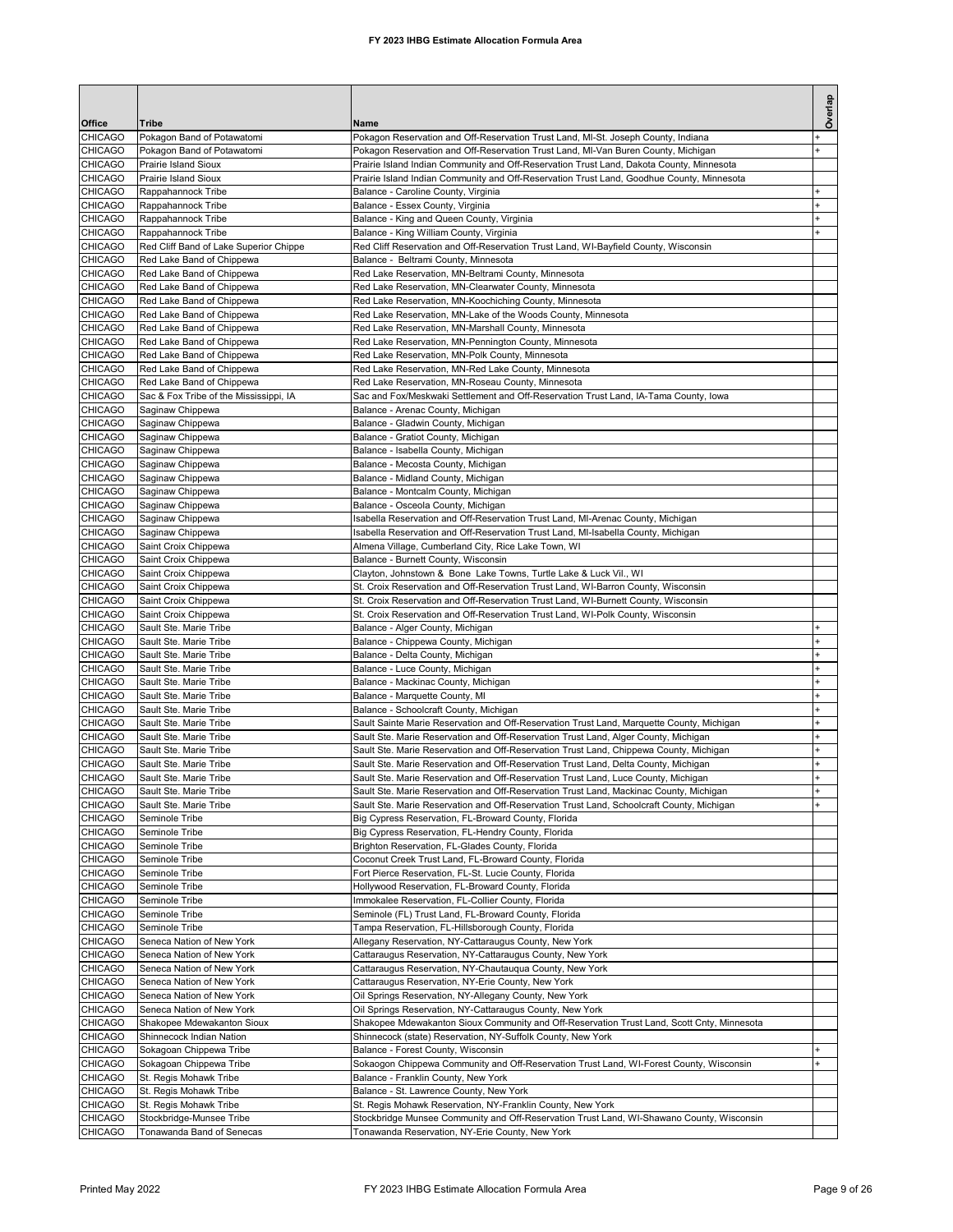| Office         | <b>Tribe</b>                           | Name                                                                                       | Overlap |
|----------------|----------------------------------------|--------------------------------------------------------------------------------------------|---------|
| <b>CHICAGO</b> | Tonawanda Band of Senecas              | Tonawanda Reservation, NY-Genesee County, New York                                         |         |
| <b>CHICAGO</b> | Tonawanda Band of Senecas              | Tonawanda Reservation, NY-Niagara County, New York                                         |         |
| <b>CHICAGO</b> | Tuscarora Nation                       | Tuscarora Nation Reservation, NY-Niagara County, New York                                  |         |
| <b>CHICAGO</b> | Upper Mattaponi Tribe                  | Balance - Essex County, Virginia                                                           |         |
| <b>CHICAGO</b> | Upper Mattaponi Tribe                  | Balance - Henrico County, Virginia                                                         |         |
| <b>CHICAGO</b> | Upper Mattaponi Tribe                  | Balance - King and Queen County, Virginia                                                  |         |
| <b>CHICAGO</b> | Upper Mattaponi Tribe                  | Balance - King William County, Virginia                                                    |         |
| <b>CHICAGO</b> | Upper Mattaponi Tribe                  | Balance - New Kent County, Virginia                                                        |         |
| <b>CHICAGO</b> | Upper Mattaponi Tribe                  | Caroline County, Virginia - part                                                           |         |
| <b>CHICAGO</b> | Upper Mattaponi Tribe                  | Charles City County, Virginia - part                                                       |         |
| <b>CHICAGO</b> | Upper Mattaponi Tribe                  | Hanover County, Virginia - part                                                            |         |
| <b>CHICAGO</b> | Upper Mattaponi Tribe                  | Mattaponi (state) Reservation, VA-King William County, Virginia                            |         |
| <b>CHICAGO</b> | Upper Mattaponi Tribe                  | Richmond City, Virginia -- part                                                            |         |
| <b>CHICAGO</b> | <b>Upper Sioux Indian Community</b>    | Balance - Chippewa County, Minnesota                                                       |         |
| <b>CHICAGO</b> | <b>Upper Sioux Indian Community</b>    | Balance - Renville County, Minnesota                                                       |         |
| <b>CHICAGO</b> | <b>Upper Sioux Indian Community</b>    | Balance - Yellow Medicine County, Minnesota                                                |         |
| <b>CHICAGO</b> | <b>Upper Sioux Indian Community</b>    | Upper Sioux Community and Off-Reservation Trust Land, MN-Chippewa Co, Minnesota            |         |
| <b>CHICAGO</b> | <b>Upper Sioux Indian Community</b>    | Upper Sioux Community and Off-Reservation Trust Land, MN-Yellow Medicine County, Minnesota |         |
| <b>CHICAGO</b> | Waccamaw Siouan State Tribe            | Waccamaw Siouan SDTSA, NC-Bladen County, North Carolina                                    |         |
| <b>CHICAGO</b> | Waccamaw Siouan State Tribe            | Waccamaw Siouan SDTSA, NC-Columbus County, North Carolina                                  |         |
| <b>CHICAGO</b> | Wampanoag Tribe of Gay Head            | Balance - Dukes County, Massachusetts                                                      |         |
| <b>CHICAGO</b> | Wampanoag Tribe of Gay Head            | Wampanoag-Aquinnah Trust Land, MA-Dukes County, Massachusetts                              |         |
| <b>CHICAGO</b> | White Earth Band of Minnesota Chippewa | Balance - Becker County, Minnesota                                                         |         |
| <b>CHICAGO</b> | White Earth Band of Minnesota Chippewa | Balance - Clearwater County, Minnesota                                                     |         |
| <b>CHICAGO</b> | White Earth Band of Minnesota Chippewa | White Earth Reservation and Off-Reservation Trust Land, MN-Becker County, Minnesota        |         |
| <b>CHICAGO</b> | White Earth Band of Minnesota Chippewa | White Earth Reservation and Off-Reservation Trust Land, MN-Clearwater County, Minnesota    |         |
| <b>CHICAGO</b> | White Earth Band of Minnesota Chippewa | White Earth Reservation and Off-Reservation Trust Land, MN-Mahnomen County, Minnesota      |         |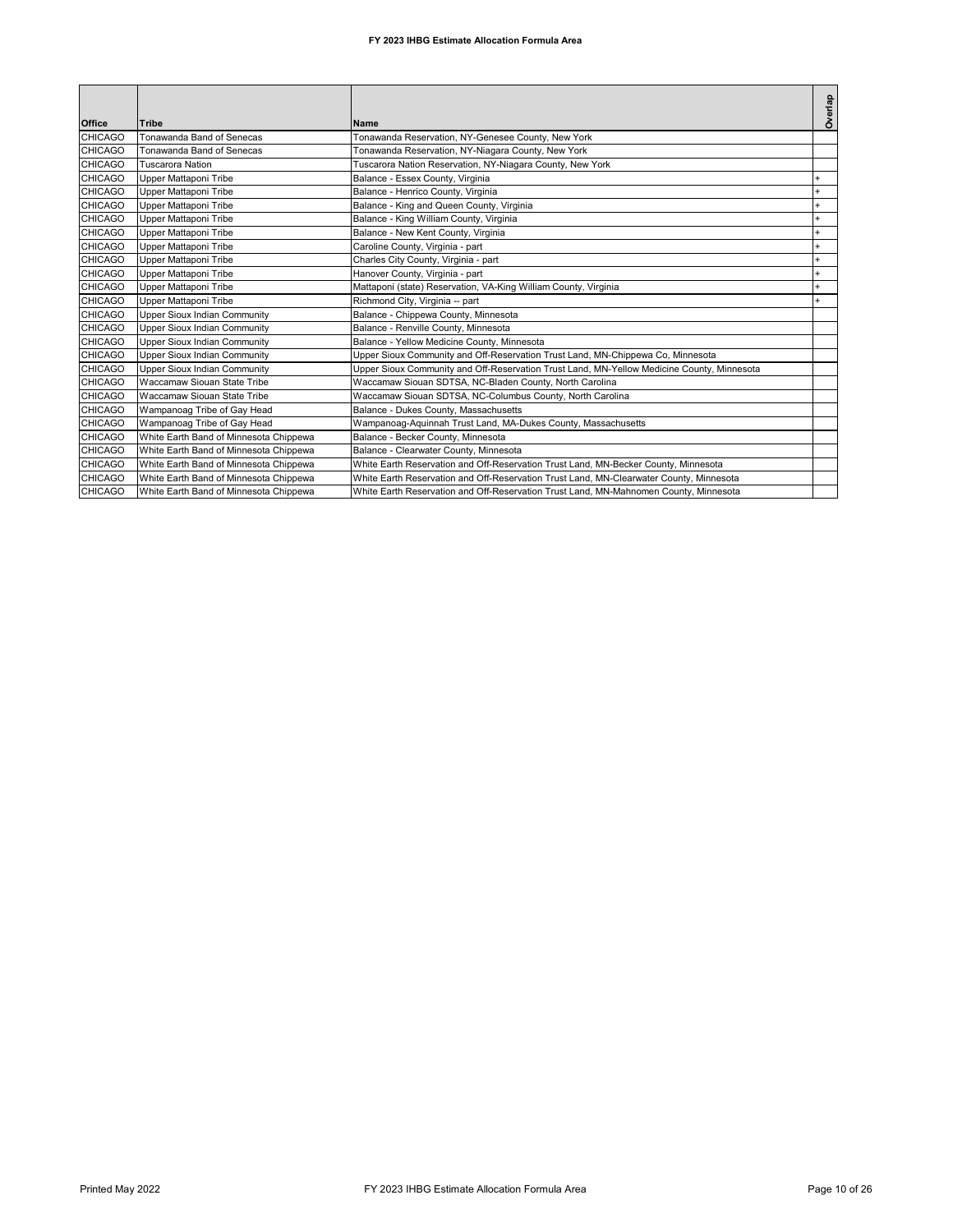|                                |                                                                                  |                                                                                                                                                                                                      | Overlap   |
|--------------------------------|----------------------------------------------------------------------------------|------------------------------------------------------------------------------------------------------------------------------------------------------------------------------------------------------|-----------|
| Office<br><b>DENVER</b>        | Tribe<br>Assinboine & Sioux Tribes of Ft. Peck                                   | Name<br>Fort Peck Indian Reservation and Off-Reservation Trust Land, MT-Daniels County, Montana                                                                                                      |           |
| <b>DENVER</b>                  | Assinboine & Sioux Tribes of Ft. Peck                                            | Fort Peck Indian Reservation and Off-Reservation Trust Land, MT-Roosevelt County, Montana                                                                                                            |           |
| <b>DENVER</b>                  | Assinboine & Sioux Tribes of Ft. Peck                                            | Fort Peck Indian Reservation and Off-Reservation Trust Land, MT-Sheridan County, Montana                                                                                                             |           |
| <b>DENVER</b>                  | Assinboine & Sioux Tribes of Ft. Peck                                            | Fort Peck Indian Reservation and Off-Reservation Trust Land, MT-Valley County, Montana                                                                                                               |           |
| <b>DENVER</b>                  | <b>Blackfeet Tribe</b>                                                           | Blackfeet Indian Reservation and Off-Reservation Trust Land, MT-Glacier County, Montana                                                                                                              |           |
| <b>DENVER</b>                  | <b>Blackfeet Tribe</b>                                                           | Blackfeet Indian Reservation and Off-Reservation Trust Land, MT-Pondera County, Montana                                                                                                              |           |
| <b>DENVER</b>                  | <b>Cheyenne River Sioux</b>                                                      | Cheyenne River Reservation and Off-Reservation Trust Land, SD-Dewey County, South Dakota                                                                                                             |           |
| <b>DENVER</b>                  | Cheyenne River Sioux                                                             | Cheyenne River Reservation and Off-Reservation Trust Land, SD-Haakon County, South Dakota                                                                                                            |           |
| <b>DENVER</b>                  | Cheyenne River Sioux                                                             | Cheyenne River Reservation and Off-Reservation Trust Land, SD-Meade County, South Dakota                                                                                                             |           |
| <b>DENVER</b><br><b>DENVER</b> | Cheyenne River Sioux<br>Cheyenne River Sioux                                     | Cheyenne River Reservation and Off-Reservation Trust Land, SD-Stanley County, South Dakota<br>Cheyenne River Reservation and Off-Reservation Trust Land, SD-Sully County, South Dakota               |           |
| <b>DENVER</b>                  | <b>Cheyenne River Sioux</b>                                                      | Cheyenne River Reservation and Off-Reservation Trust Land, SD-Ziebach County, South Dakota                                                                                                           |           |
| <b>DENVER</b>                  | Chippewa Cree of the Rocky Boy's Reservation                                     | Rocky Boy's Reservation and Off-Reservation Trust Land, MT-Chouteau County, Montana                                                                                                                  |           |
| <b>DENVER</b>                  | Chippewa Cree of the Rocky Boy's Reservation                                     | Rocky Boy's Reservation and Off-Reservation Trust Land, MT-Hill County, Montana                                                                                                                      |           |
| <b>DENVER</b>                  | <b>Crow Creek Sioux</b>                                                          | Crow Creek Reservation, SD-Buffalo County, South Dakota                                                                                                                                              |           |
| <b>DENVER</b>                  | <b>Crow Creek Sioux</b>                                                          | Crow Creek Reservation, SD-Hughes County, South Dakota                                                                                                                                               |           |
| <b>DENVER</b>                  | <b>Crow Creek Sioux</b>                                                          | Crow Creek Reservation, SD-Hyde County, South Dakota                                                                                                                                                 |           |
| <b>DENVER</b>                  | Crow Tribe                                                                       | Balance - Big Horn County, Montana                                                                                                                                                                   |           |
| <b>DENVER</b>                  | Crow Tribe                                                                       | Crow Reservation and Off-Reservation Trust Land, MT-Big Horn County, Montana                                                                                                                         |           |
| <b>DENVER</b><br><b>DENVER</b> | Crow Tribe<br>Crow Tribe                                                         | Crow Reservation and Off-Reservation Trust Land, MT-Treasure County, Montana<br>Crow Reservation and Off-Reservation Trust Land, MT-Yellowstone County, Montana                                      |           |
| <b>DENVER</b>                  | <b>Flandreau Santee Sioux</b>                                                    | Flandreau Reservation, SD-Moody County, South Dakota                                                                                                                                                 |           |
| <b>DENVER</b>                  | Fort Belknap Indian Community                                                    | Fort Belknap Reservation and Off-Reservation Trust Land, MT-Blaine County, Montana                                                                                                                   |           |
| <b>DENVER</b>                  | Fort Belknap Indian Community                                                    | Fort Belknap Reservation and Off-Reservation Trust Land, MT-Phillips County, Montana                                                                                                                 |           |
| <b>DENVER</b>                  | <b>Goshute Reservation</b>                                                       | Balance - Ada County, ID                                                                                                                                                                             | $\ddot{}$ |
| <b>DENVER</b>                  | <b>Goshute Reservation</b>                                                       | Balance - Canyon County, ID                                                                                                                                                                          | $\ddot{}$ |
| <b>DENVER</b>                  | <b>Goshute Reservation</b>                                                       | Balance - Elko County, NV                                                                                                                                                                            |           |
| <b>DENVER</b>                  | <b>Goshute Reservation</b>                                                       | Balance - Elmore County, ID                                                                                                                                                                          |           |
| <b>DENVER</b>                  | Goshute Reservation                                                              | Balance - Eureka County, NV                                                                                                                                                                          |           |
| <b>DENVER</b><br><b>DENVER</b> | Goshute Reservation<br><b>Goshute Reservation</b>                                | Balance - Lander County, NV                                                                                                                                                                          |           |
| <b>DENVER</b>                  | <b>Goshute Reservation</b>                                                       | Balance - Nye County, NV<br>Balance - Owyhee County, ID                                                                                                                                              |           |
| <b>DENVER</b>                  | <b>Goshute Reservation</b>                                                       | Balance - Tooele County, UT                                                                                                                                                                          |           |
| <b>DENVER</b>                  | <b>Goshute Reservation</b>                                                       | Balance - White Pine County, NV                                                                                                                                                                      |           |
| <b>DENVER</b>                  | <b>Goshute Reservation</b>                                                       | Community of Winnemucca, NV                                                                                                                                                                          |           |
| <b>DENVER</b>                  | Goshute Reservation                                                              | Goshute Reservation, NV--UT-Juab County, Utah                                                                                                                                                        |           |
| <b>DENVER</b>                  | Goshute Reservation                                                              | Goshute Reservation, NV--UT-Tooele County, Utah                                                                                                                                                      |           |
| <b>DENVER</b>                  | Goshute Reservation                                                              | Goshute Reservation, NV--UT-White Pine County, Nevada                                                                                                                                                |           |
| <b>DENVER</b>                  | Little Shell Tribe of Chippewa Indians                                           | Balance - Blaine County, Montana                                                                                                                                                                     |           |
| <b>DENVER</b><br><b>DENVER</b> | Little Shell Tribe of Chippewa Indians<br>Little Shell Tribe of Chippewa Indians | Balance - Cascade County, Montana<br>Balance - Glacier County, Montana                                                                                                                               |           |
| <b>DENVER</b>                  | Little Shell Tribe of Chippewa Indians                                           | Balance - Hill County, Montana                                                                                                                                                                       |           |
| <b>DENVER</b>                  | Lower Brule Sioux                                                                | Lower Brule Reservation and Off-Reservation Trust Land, SD-Lyman County, South Dakota                                                                                                                |           |
| <b>DENVER</b>                  | Lower Brule Sioux                                                                | Lower Brule Reservation and Off-Reservation Trust Land, SD-Stanley County, South Dakota                                                                                                              |           |
| <b>DENVER</b>                  | Northern Arapahoe                                                                | Cities of Lander and Riverton, WY                                                                                                                                                                    |           |
| <b>DENVER</b>                  | Northern Arapahoe                                                                | Wind River Reservation and Off-Reservation Trust Land, WY-Fremont County, Wyoming                                                                                                                    |           |
| <b>DENVER</b>                  | Northern Arapahoe                                                                | Wind River Reservation and Off-Reservation Trust Land, WY-Hot Springs County, Wyoming                                                                                                                |           |
| <b>DENVER</b>                  | Northern Cheyenne                                                                | Northern Cheyenne Indian Reservation and Off-Reservation Trust Land, Meade County, South Dakota                                                                                                      |           |
| <b>DENVER</b>                  | Northern Cheyenne                                                                | Northern Cheyenne Indian Reservation and Off-Reservation Trust Land, MT--SD-Big Horn County, Montana<br>Northern Cheyenne Indian Reservation and Off-Reservation Trust Land, Rosebud County, Montana |           |
| <b>DENVER</b><br><b>DENVER</b> | Northern Cheyenne<br>NW Band of Shoshone Nation                                  | Balance - Box Elder County, Utah                                                                                                                                                                     |           |
| <b>DENVER</b>                  | NW Band of Shoshone Nation                                                       | Balance - Power County, Idaho                                                                                                                                                                        |           |
| <b>DENVER</b>                  | NW Band of Shoshone Nation                                                       | Northwestern Shoshone Reservation, UT-Box Elder County, Utah                                                                                                                                         |           |
| <b>DENVER</b>                  | Oglala Lakota Sioux Tribe                                                        | Pine Ridge Reservation, SD--NE-Bennett County, South Dakota                                                                                                                                          |           |
| <b>DENVER</b>                  | Oglala Lakota Sioux Tribe                                                        | Pine Ridge Reservation, SD--NE-Jackson County, South Dakota                                                                                                                                          |           |
| <b>DENVER</b>                  | Oglala Lakota Sioux Tribe                                                        | Pine Ridge Reservation, SD--NE-Oglala Lakota County, South Dakota                                                                                                                                    |           |
| <b>DENVER</b>                  | Oglala Lakota Sioux Tribe                                                        | Pine Ridge Reservation, SD--NE-Sheridan County, Nebraska                                                                                                                                             |           |
| <b>DENVER</b>                  | Omaha Tribe<br>Omaha Tribe                                                       | Omaha Reservation, NE--IA-Burt County, Nebraska<br>Omaha Reservation, NE--IA-Cuming County, Nebraska                                                                                                 |           |
| <b>DENVER</b><br><b>DENVER</b> | Omaha Tribe                                                                      | Omaha Reservation, NE--IA-Monona County, Iowa                                                                                                                                                        |           |
| <b>DENVER</b>                  | Omaha Tribe                                                                      | Omaha Reservation, NE--IA-Thurston County, Nebraska                                                                                                                                                  |           |
| <b>DENVER</b>                  | Paiute Indian Tribe of Utah                                                      | Balance - Iron County, Utah                                                                                                                                                                          |           |
| <b>DENVER</b>                  | Paiute Indian Tribe of Utah                                                      | Balance - Washington County, Utah                                                                                                                                                                    | $\ddot{}$ |
| <b>DENVER</b>                  | Paiute Indian Tribe of Utah                                                      | Balance - Beaver County, Utah                                                                                                                                                                        | $\pmb{+}$ |
| <b>DENVER</b>                  | Paiute Indian Tribe of Utah                                                      | Balance - Millard County, Utah                                                                                                                                                                       |           |
| <b>DENVER</b>                  | Paiute Indian Tribe of Utah                                                      | Balance - Sevier County, Utah                                                                                                                                                                        |           |
| <b>DENVER</b>                  | Paiute Indian Tribe of Utah                                                      | Paiute (UT) Reservation, UT-Iron County, Utah                                                                                                                                                        |           |
| <b>DENVER</b>                  | Paiute Indian Tribe of Utah                                                      | Paiute (UT) Reservation, UT-Millard County, Utah                                                                                                                                                     |           |
| <b>DENVER</b><br><b>DENVER</b> | Paiute Indian Tribe of Utah<br>Paiute Indian Tribe of Utah                       | Paiute (UT) Reservation, UT-Sevier County, Utah<br>Paiute (UT) Reservation, UT-Washington County, Utah                                                                                               | $\ddot{}$ |
| <b>DENVER</b>                  | Ponca Tribe of Nebraska                                                          | Balance - Boyd County, Nebraska                                                                                                                                                                      |           |
| <b>DENVER</b>                  | Ponca Tribe of Nebraska                                                          | Balance - Burt County, Nebraska                                                                                                                                                                      |           |
| <b>DENVER</b>                  | Ponca Tribe of Nebraska                                                          | Balance - Charles Mix County, South Dakota                                                                                                                                                           |           |
| <b>DENVER</b>                  | Ponca Tribe of Nebraska                                                          | Balance - Douglas County, Nebraska                                                                                                                                                                   |           |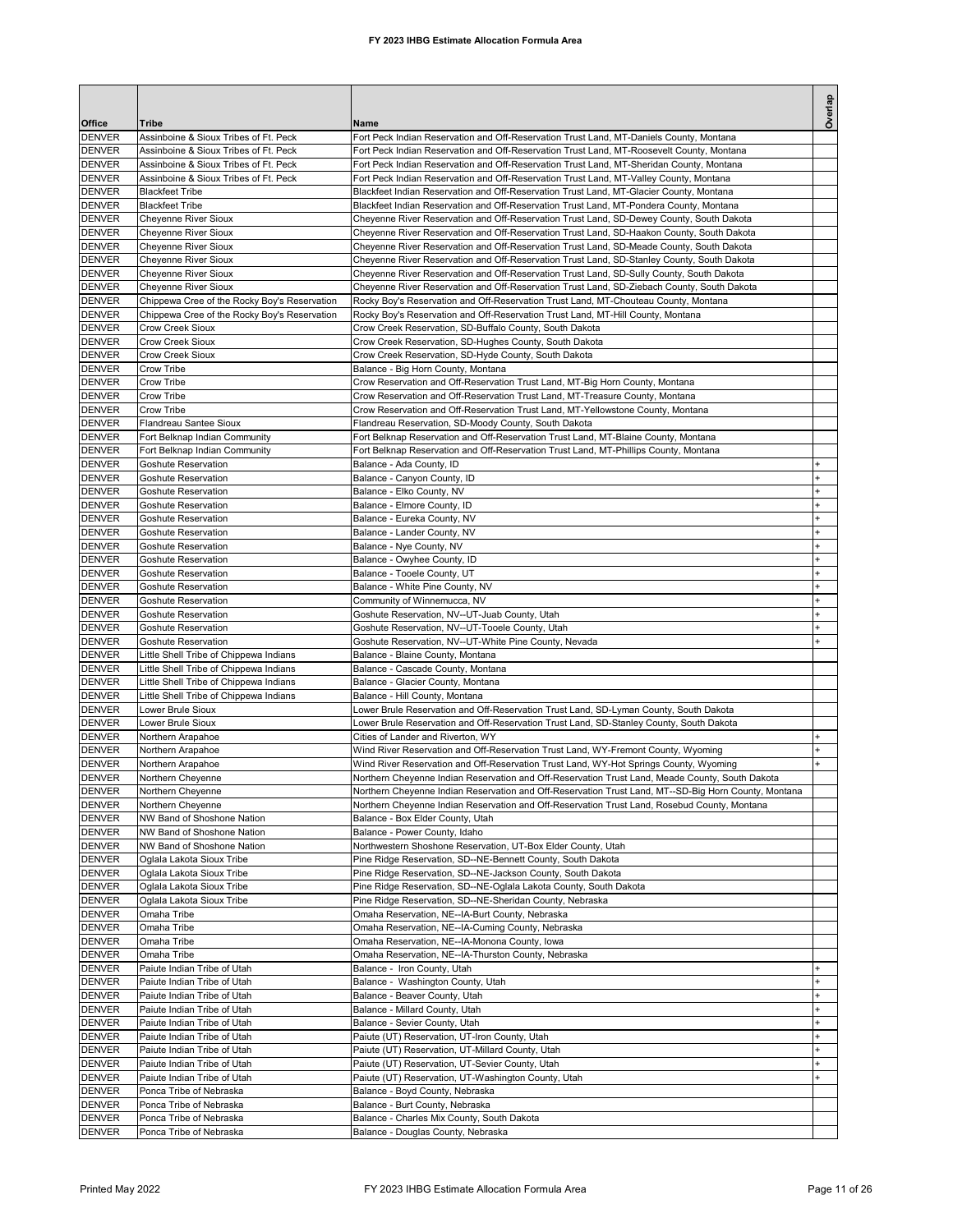|                                |                                                                                  |                                                                                                                                                                                                | Overlap |
|--------------------------------|----------------------------------------------------------------------------------|------------------------------------------------------------------------------------------------------------------------------------------------------------------------------------------------|---------|
| Office<br><b>DENVER</b>        | Tribe<br>Ponca Tribe of Nebraska                                                 | Name<br>Balance - Hall County, Nebraska                                                                                                                                                        |         |
| <b>DENVER</b>                  | Ponca Tribe of Nebraska                                                          | Balance - Holt County, Nebraska                                                                                                                                                                |         |
| <b>DENVER</b>                  | Ponca Tribe of Nebraska                                                          | Balance - Knox County, Nebraska                                                                                                                                                                |         |
| <b>DENVER</b>                  | Ponca Tribe of Nebraska                                                          | Balance - Lancaster County, Nebraska                                                                                                                                                           |         |
| <b>DENVER</b><br><b>DENVER</b> | Ponca Tribe of Nebraska<br>Ponca Tribe of Nebraska                               | Balance - Madison County, Nebraska<br>Balance - Platte County, Nebraska                                                                                                                        |         |
| <b>DENVER</b>                  | Ponca Tribe of Nebraska                                                          | Balance - Pottawattamie County, Iowa                                                                                                                                                           |         |
| <b>DENVER</b>                  | Ponca Tribe of Nebraska                                                          | Balance - Sarpy County, Nebraska                                                                                                                                                               |         |
| <b>DENVER</b>                  | Ponca Tribe of Nebraska                                                          | Balance - Stanton County, Nebraska                                                                                                                                                             |         |
| <b>DENVER</b>                  | Ponca Tribe of Nebraska                                                          | Balance - Wayne County, Nebraska                                                                                                                                                               |         |
| <b>DENVER</b>                  | Ponca Tribe of Nebraska<br>Ponca Tribe of Nebraska                               | Balance - Woodbury County, Iowa                                                                                                                                                                |         |
| <b>DENVER</b><br><b>DENVER</b> | Ponca Tribe of Nebraska                                                          | Ponca (NE) Trust Land, NE--IA-Knox County, Nebraska<br>Ponca (NE) Trust Land, NE-Lancaster County, Nebraska                                                                                    |         |
| <b>DENVER</b>                  | Ponca Tribe of Nebraska                                                          | Ponca (NE) Trust Land, NE-Pottawattamie County, Iowa                                                                                                                                           |         |
| <b>DENVER</b>                  | Rosebud Sioux                                                                    | Rosebud Indian Reservation and Off-Reservation Trust Land, SD-Gregory County, South Dakota                                                                                                     |         |
| <b>DENVER</b>                  | Rosebud Sioux                                                                    | Rosebud Indian Reservation and Off-Reservation Trust Land, SD-Lyman County, South Dakota                                                                                                       |         |
| <b>DENVER</b>                  | Rosebud Sioux                                                                    | Rosebud Indian Reservation and Off-Reservation Trust Land, SD-Mellette County, South Dakota                                                                                                    |         |
| <b>DENVER</b><br><b>DENVER</b> | Rosebud Sioux<br>Rosebud Sioux                                                   | Rosebud Indian Reservation and Off-Reservation Trust Land, SD-Todd County, South Dakota<br>Rosebud Indian Reservation and Off-Reservation Trust Land, SD-Tripp County, South Dakota            |         |
| <b>DENVER</b>                  | Salish and Kootenai Tribes                                                       | Flathead Reservation, MT-Flathead County, Montana                                                                                                                                              |         |
| <b>DENVER</b>                  | Salish and Kootenai Tribes                                                       | Flathead Reservation, MT-Lake County, Montana                                                                                                                                                  |         |
| <b>DENVER</b>                  | Salish and Kootenai Tribes                                                       | Flathead Reservation, MT-Missoula County, Montana                                                                                                                                              |         |
| <b>DENVER</b>                  | Salish and Kootenai Tribes                                                       | Flathead Reservation, MT-Sanders County, Montana                                                                                                                                               |         |
| <b>DENVER</b>                  | Santee Sioux Tribe                                                               | Santee Reservation, NE-Knox County, Nebraska                                                                                                                                                   |         |
| <b>DENVER</b><br><b>DENVER</b> | Shoshone Tribe of the Wind River Reser<br>Shoshone Tribe of the Wind River Reser | Wind River Reservation and Off-Reservation Trust Land, WY-Fremont County, Wyoming<br>Wind River Reservation and Off-Reservation Trust Land, WY-Hot Springs County, Wyoming                     |         |
| <b>DENVER</b>                  | Sisseton-Wahpeton Oyate                                                          | Lake Traverse Reservation and Off-Reservation Trust Land, SD--ND-Codington County, South Dakota                                                                                                |         |
| <b>DENVER</b>                  | Sisseton-Wahpeton Oyate                                                          | Lake Traverse Reservation and Off-Reservation Trust Land, SD--ND-Day County, South Dakota                                                                                                      |         |
| <b>DENVER</b>                  | Sisseton-Wahpeton Oyate                                                          | Lake Traverse Reservation and Off-Reservation Trust Land, SD--ND-Grant County, South Dakota                                                                                                    |         |
| <b>DENVER</b>                  | Sisseton-Wahpeton Oyate                                                          | Lake Traverse Reservation and Off-Reservation Trust Land, SD--ND-Marshall County, South Dakota                                                                                                 |         |
| <b>DENVER</b>                  | Sisseton-Wahpeton Oyate                                                          | Lake Traverse Reservation and Off-Reservation Trust Land, SD--ND-Richland County, North Dakota                                                                                                 |         |
| <b>DENVER</b><br><b>DENVER</b> | Sisseton-Wahpeton Oyate<br>Sisseton-Wahpeton Oyate                               | Lake Traverse Reservation and Off-Reservation Trust Land, SD--ND-Roberts County, South Dakota<br>Lake Traverse Reservation and Off-Reservation Trust Land, SD--ND-Sargent County, North Dakota |         |
| <b>DENVER</b>                  | Skull Valley Band of Goshute                                                     | Skull Valley Reservation, UT-Tooele County, Utah                                                                                                                                               |         |
| <b>DENVER</b>                  | Southern Ute Tribe                                                               | Southern Ute Reservation, CO-Archuleta County, Colorado                                                                                                                                        |         |
| <b>DENVER</b>                  | Southern Ute Tribe                                                               | Southern Ute Reservation, CO-La Plata County, Colorado                                                                                                                                         |         |
| <b>DENVER</b>                  | Southern Ute Tribe                                                               | Southern Ute Reservation, CO-Montezuma County, Colorado                                                                                                                                        |         |
| <b>DENVER</b>                  | Spirit Lake Sioux Tribe                                                          | Spirit Lake Reservation, ND-Benson County, North Dakota                                                                                                                                        |         |
| <b>DENVER</b><br><b>DENVER</b> | Spirit Lake Sioux Tribe<br>Spirit Lake Sioux Tribe                               | Spirit Lake Reservation, ND-Eddy County, North Dakota<br>Spirit Lake Reservation, ND-Nelson County, North Dakota                                                                               |         |
| <b>DENVER</b>                  | Spirit Lake Sioux Tribe                                                          | Spirit Lake Reservation, ND-Ramsey County, North Dakota                                                                                                                                        |         |
| <b>DENVER</b>                  | <b>Standing Rock Sioux</b>                                                       | Standing Rock Reservation, SD--ND-Corson County, South Dakota                                                                                                                                  |         |
| <b>DENVER</b>                  | <b>Standing Rock Sioux</b>                                                       | Standing Rock Reservation, SD--ND-Dewey County, South Dakota                                                                                                                                   |         |
| <b>DENVER</b>                  | <b>Standing Rock Sioux</b>                                                       | Standing Rock Reservation, SD--ND-Sioux County, North Dakota                                                                                                                                   |         |
| <b>DENVER</b><br><b>DENVER</b> | <b>Standing Rock Sioux</b><br>Three Affiliated Tribes Fort Berthold              | Standing Rock Reservation, SD--ND-Ziebach County, South Dakota<br>Fort Berthold Reservation, ND-Dunn County, North Dakota                                                                      |         |
| <b>DENVER</b>                  | Three Affiliated Tribes Fort Berthold                                            | Fort Berthold Reservation, ND-McKenzie County, North Dakota                                                                                                                                    |         |
| <b>DENVER</b>                  | Three Affiliated Tribes Fort Berthold                                            | Fort Berthold Reservation, ND-McLean County, North Dakota                                                                                                                                      |         |
| <b>DENVER</b>                  | Three Affiliated Tribes Fort Berthold                                            | Fort Berthold Reservation, ND-Mercer County, North Dakota                                                                                                                                      |         |
| <b>DENVER</b>                  | Three Affiliated Tribes Fort Berthold                                            | Fort Berthold Reservation, ND-Mountrail County, North Dakota                                                                                                                                   |         |
| <b>DENVER</b>                  | Three Affiliated Tribes Fort Berthold                                            | Fort Berthold Reservation, ND-Ward County, North Dakota                                                                                                                                        |         |
| <b>DENVER</b><br><b>DENVER</b> | Turtle Mountain Band of Chippewa<br>Turtle Mountain Band of Chippewa             | Balance - Divide County, North Dakota<br>Balance - McKenzie County, North Dakota                                                                                                               |         |
| <b>DENVER</b>                  | Turtle Mountain Band of Chippewa                                                 | Balance - Richland County, Montana                                                                                                                                                             |         |
| <b>DENVER</b>                  | Turtle Mountain Band of Chippewa                                                 | Balance - Rolette County, North Dakota                                                                                                                                                         |         |
| <b>DENVER</b>                  | Turtle Mountain Band of Chippewa                                                 | Balance - Roosevelt County, Montana                                                                                                                                                            |         |
| <b>DENVER</b>                  | Turtle Mountain Band of Chippewa                                                 | Balance - Sheridan County, Montana                                                                                                                                                             |         |
| DENVER<br><b>DENVER</b>        | Turtle Mountain Band of Chippewa<br>Turtle Mountain Band of Chippewa             | Balance - Williams County, North Dakota<br>Turtle Mountain Reservation and Off-Reservation Trust Land, Blaine County, Montana                                                                  |         |
| <b>DENVER</b>                  | Turtle Mountain Band of Chippewa                                                 | Turtle Mountain Reservation and Off-Reservation Trust Land, Burke County, North Dakota                                                                                                         |         |
| DENVER                         | Turtle Mountain Band of Chippewa                                                 | Turtle Mountain Reservation and Off-Reservation Trust Land, Carter County, Montana                                                                                                             |         |
| DENVER                         | Turtle Mountain Band of Chippewa                                                 | Turtle Mountain Reservation and Off-Reservation Trust Land, Cavalier County, North Dakota                                                                                                      |         |
| <b>DENVER</b>                  | Turtle Mountain Band of Chippewa                                                 | Turtle Mountain Reservation and Off-Reservation Trust Land, Chouteau County, Montana                                                                                                           |         |
| <b>DENVER</b>                  | Turtle Mountain Band of Chippewa                                                 | Turtle Mountain Reservation and Off-Reservation Trust Land, Daniels County, Montana                                                                                                            |         |
| <b>DENVER</b><br><b>DENVER</b> | Turtle Mountain Band of Chippewa<br>Turtle Mountain Band of Chippewa             | Turtle Mountain Reservation and Off-Reservation Trust Land, Divide County, North Dakota<br>Turtle Mountain Reservation and Off-Reservation Trust Land, McCone County, Montana                  |         |
| <b>DENVER</b>                  | Turtle Mountain Band of Chippewa                                                 | Turtle Mountain Reservation and Off-Reservation Trust Land, McHenry County, North Dakota                                                                                                       |         |
| <b>DENVER</b>                  | Turtle Mountain Band of Chippewa                                                 | Turtle Mountain Reservation and Off-Reservation Trust Land, McLean County, North Dakota                                                                                                        |         |
| <b>DENVER</b>                  | Turtle Mountain Band of Chippewa                                                 | Turtle Mountain Reservation and Off-Reservation Trust Land, Mountrail County, North Dakota                                                                                                     |         |
| <b>DENVER</b>                  | Turtle Mountain Band of Chippewa                                                 | Turtle Mountain Reservation and Off-Reservation Trust Land, Perkins County, South Dakota                                                                                                       |         |
| <b>DENVER</b><br><b>DENVER</b> | Turtle Mountain Band of Chippewa                                                 | Turtle Mountain Reservation and Off-Reservation Trust Land, Phillips County, Montana                                                                                                           |         |
| <b>DENVER</b>                  | Turtle Mountain Band of Chippewa<br>Turtle Mountain Band of Chippewa             | Turtle Mountain Reservation and Off-Reservation Trust Land, -Rolette County, North Dakota<br>Turtle Mountain Reservation and Off-Reservation Trust Land, Roosevelt County, Montana             |         |
| DENVER                         | Turtle Mountain Band of Chippewa                                                 | Turtle Mountain Reservation and Off-Reservation Trust Land, Sheridan County, Montana                                                                                                           |         |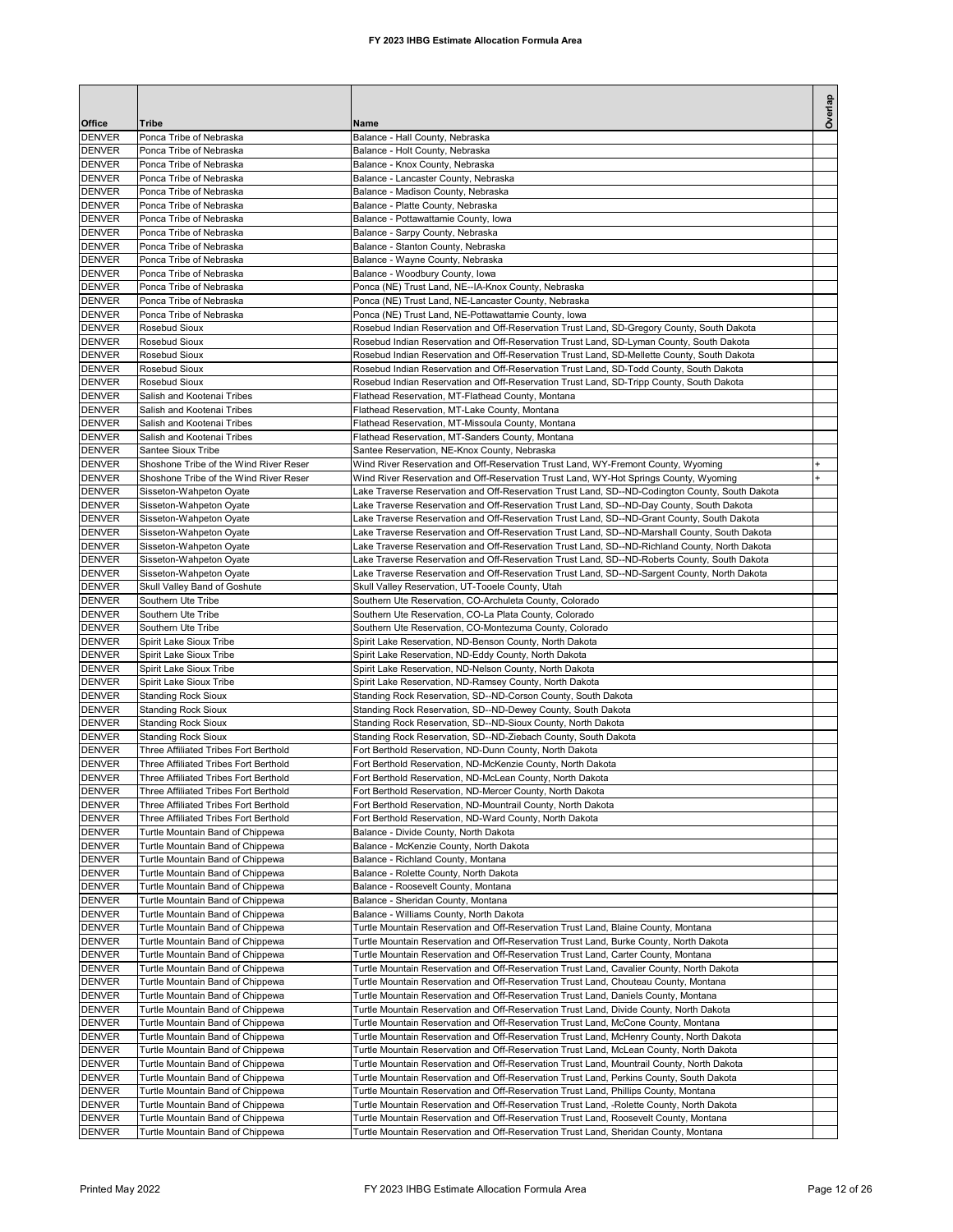| <b>Office</b> | <b>Tribe</b>                                | <b>Name</b>                                                                               | Overlap |
|---------------|---------------------------------------------|-------------------------------------------------------------------------------------------|---------|
| <b>DENVER</b> | Turtle Mountain Band of Chippewa            | Turtle Mountain Reservation and Off-Reservation Trust Land, Valley County, Montana        |         |
| <b>DENVER</b> | Turtle Mountain Band of Chippewa            | Turtle Mountain Reservation and Off-Reservation Trust Land, Williams County, North Dakota |         |
| <b>DENVER</b> | Ute Indian Tribe Uintah & Ouray Reservation | Uintah and Ouray Reservation and Off-Reservation Trust Land, UT-Carbon County, Utah       |         |
| <b>DENVER</b> | Ute Indian Tribe Uintah & Ouray Reservation | Uintah and Ouray Reservation and Off-Reservation Trust Land, UT-Duchesne County, Utah     |         |
| <b>DENVER</b> | Ute Indian Tribe Uintah & Ouray Reservation | Uintah and Ouray Reservation and Off-Reservation Trust Land, UT-Emery County, Utah        |         |
| <b>DENVER</b> | Ute Indian Tribe Uintah & Ouray Reservation | Uintah and Ouray Reservation and Off-Reservation Trust Land, UT-Grand County, Utah        |         |
| <b>DENVER</b> | Ute Indian Tribe Uintah & Ouray Reservation | Uintah and Ouray Reservation and Off-Reservation Trust Land, UT-Uintah County, Utah       |         |
| <b>DENVER</b> | Ute Indian Tribe Uintah & Ouray Reservation | Uintah and Ouray Reservation and Off-Reservation Trust Land, UT-Utah                      |         |
| <b>DENVER</b> | Ute Indian Tribe Uintah & Ouray Reservation | Uintah and Ouray Reservation and Off-Reservation Trust Land, UT-Wasatch County, Utah      |         |
| <b>DENVER</b> | Ute Mountain Tribe                          | Ute Mountain Reservation and Off-Reservation Trust Land, La Plata County, Colorado        |         |
| <b>DENVER</b> | Ute Mountain Tribe                          | Ute Mountain Reservation and Off-Reservation Trust Land, Montezuma County, Colorado       |         |
| <b>DENVER</b> | Ute Mountain Tribe                          | Ute Mountain Reservation and Off-Reservation Trust Land, San Juan County, New Mexico      |         |
| <b>DENVER</b> | Ute Mountain Tribe                          | Ute Mountain Reservation and Off-Reservation Trust Land, San Juan County, Utah            |         |
| <b>DENVER</b> | Winnebago Tribe                             | Winnebago Reservation and Off-Reservation Trust Land, NE--IA-Burt County, Nebraska        |         |
| <b>DENVER</b> | Winnebago Tribe                             | Winnebago Reservation and Off-Reservation Trust Land, NE--IA-Dixon County, Nebraska       |         |
| <b>DENVER</b> | Winnebago Tribe                             | Winnebago Reservation and Off-Reservation Trust Land, NE--IA-Thurston County, Nebraska    |         |
| <b>DENVER</b> | Winnebago Tribe                             | Winnebago Reservation and Off-Reservation Trust Land, NE--IA-Woodbury County, lowa        |         |
| <b>DENVER</b> | <b>Yankton Sioux</b>                        | Yankton Reservation, SD-Charles Mix County, South Dakota                                  |         |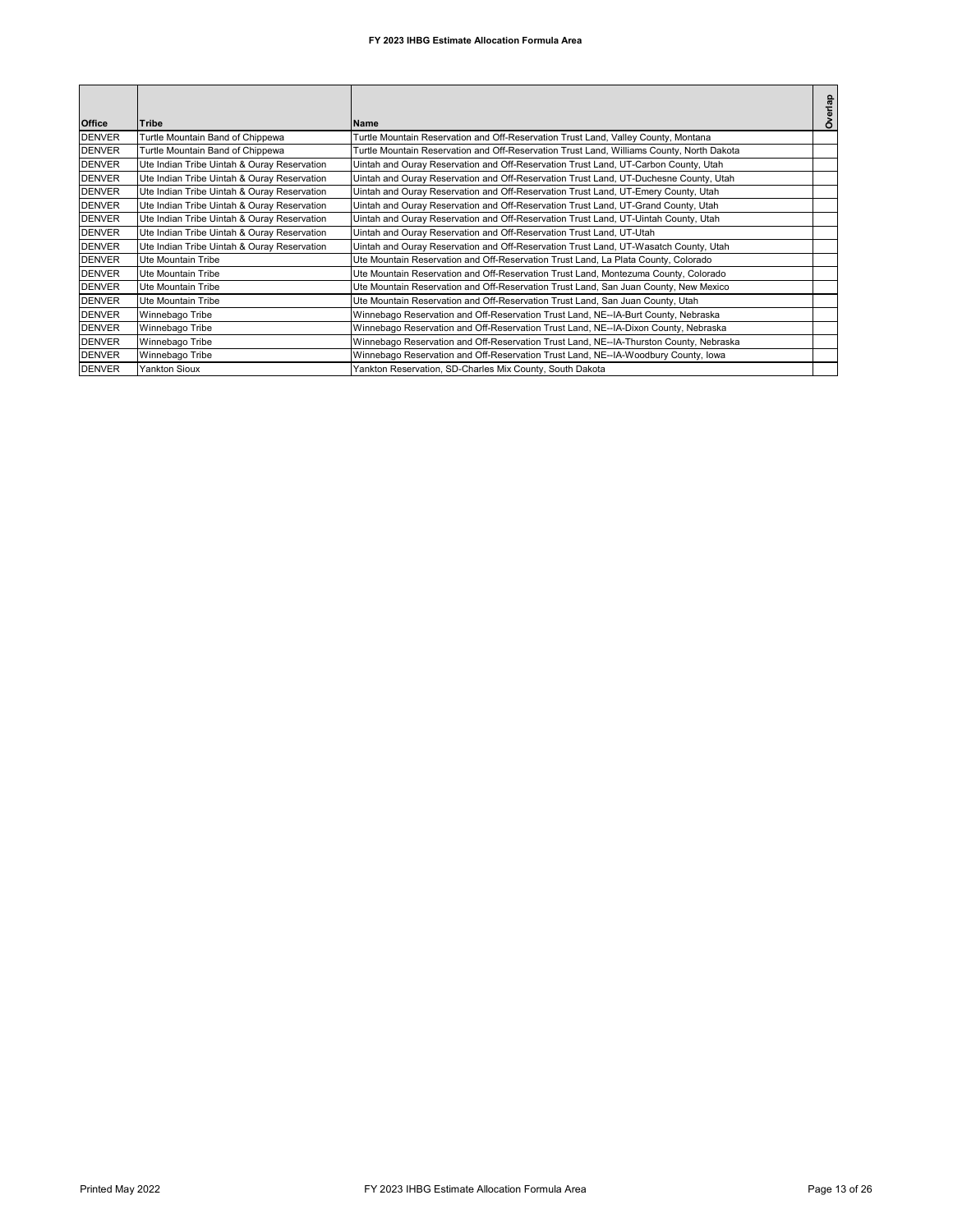| Office                      | Tribe                                                                | Name                                                                                                                                                               | Overlap                          |
|-----------------------------|----------------------------------------------------------------------|--------------------------------------------------------------------------------------------------------------------------------------------------------------------|----------------------------------|
| <b>OKLAHOMA</b>             | Absentee-Shawnee                                                     | Balance - Cleveland County, Oklahoma                                                                                                                               |                                  |
| <b>OKLAHOMA</b>             | Absentee-Shawnee                                                     | Balance - Lincoln County, Oklahoma                                                                                                                                 |                                  |
|                             | OKLAHOMA Absentee-Shawnee                                            | Citizen Potawatomi Nation-Absentee Shawnee OTSA, OK-Cleveland County, Oklahoma                                                                                     | $\ddot{}$                        |
|                             | OKLAHOMA Absentee-Shawnee<br>OKLAHOMA Absentee-Shawnee               | Citizen Potawatomi Nation-Absentee Shawnee OTSA, OK-Oklahoma County, Oklahoma<br>Citizen Potawatomi Nation-Absentee Shawnee OTSA, OK-Pottawatomie County, Oklahoma | $\ddot{}$                        |
|                             | OKLAHOMA Alabama-Couchatta                                           | Alabama-Coushatta Reservation and Off-Reservation Trust Land, TX-Polk County, Texas                                                                                |                                  |
|                             | OKLAHOMA Alabama-Quassarte Tribal Town                               | Creek OTSA, OK-Creek County, Oklahoma                                                                                                                              | $\ddot{}$                        |
|                             | OKLAHOMA Apache Tribe                                                | Kiowa-Comanche-Apache-Fort Sill Apache OTSA, OK-Caddo County, Oklahoma                                                                                             |                                  |
|                             | OKLAHOMA Apache Tribe<br>OKLAHOMA Apache Tribe                       | Kiowa-Comanche-Apache-Fort Sill Apache OTSA, OK-Comanche County, Oklahoma<br>Kiowa-Comanche-Apache-Fort Sill Apache OTSA, OK-Cotton County, Oklahoma               | +<br>$\pmb{+}$                   |
|                             | OKLAHOMA Apache Tribe                                                | Kiowa-Comanche-Apache-Fort Sill Apache OTSA, OK-Grady County, Oklahoma                                                                                             | $\ddot{}$                        |
|                             | OKLAHOMA Apache Tribe                                                | Kiowa-Comanche-Apache-Fort Sill Apache OTSA, OK-Greer County, Oklahoma                                                                                             | $\ddot{}$                        |
|                             | OKLAHOMA Apache Tribe                                                | Kiowa-Comanche-Apache-Fort Sill Apache OTSA, OK-Harmon County, Oklahoma                                                                                            | ÷                                |
|                             | OKLAHOMA Apache Tribe<br>OKLAHOMA Apache Tribe                       | Kiowa-Comanche-Apache-Fort Sill Apache OTSA, OK-Jackson County, Oklahoma                                                                                           |                                  |
|                             | OKLAHOMA Apache Tribe                                                | Kiowa-Comanche-Apache-Fort Sill Apache OTSA, OK-Jefferson County, Oklahoma<br>Kiowa-Comanche-Apache-Fort Sill Apache OTSA, OK-Kiowa County, Oklahoma               |                                  |
|                             | OKLAHOMA Apache Tribe                                                | Kiowa-Comanche-Apache-Fort Sill Apache OTSA, OK-Stephens County, Oklahoma                                                                                          | $\ddot{}$                        |
|                             | OKLAHOMA Apache Tribe                                                | Kiowa-Comanche-Apache-Fort Sill Apache OTSA, OK-Tillman County, Oklahoma                                                                                           |                                  |
|                             | OKLAHOMA Apache Tribe                                                | Kiowa-Comanche-Apache-Ft Sill Apache/Caddo-Wichita-Delaware joint-use OTSA, Caddo County, Oklahoma                                                                 | $+$                              |
| OKLAHOMA Caddo Tribe        | OKLAHOMA Apache Tribe                                                | Kiowa-Comanche-Apache-Ft Sill Apache/Caddo-Wichita-Delaware joint-use OTSA, Grady County, OK<br>Caddo-Wichita-Delaware OTSA, OK-Blaine County, Oklahoma            | $+$                              |
| OKLAHOMA Caddo Tribe        |                                                                      | Caddo-Wichita-Delaware OTSA, OK-Caddo County, Oklahoma                                                                                                             | $\begin{array}{c} + \end{array}$ |
| OKLAHOMA Caddo Tribe        |                                                                      | Caddo-Wichita-Delaware OTSA, OK-Canadian County, Oklahoma                                                                                                          | $\ddot{}$                        |
| OKLAHOMA Caddo Tribe        |                                                                      | Caddo-Wichita-Delaware OTSA, OK-Grady County, Oklahoma                                                                                                             |                                  |
| <b>OKLAHOMA</b>             | Caddo Tribe                                                          | Kiowa-Comanche-Apache-Ft Sill Apache/Caddo-Wichita-Delaware joint-use OTSA, Caddo County, Oklahoma  +                                                              |                                  |
| OKLAHOMA Caddo Tribe        | OKLAHOMA Cherokee Nation                                             | Kiowa-Comanche-Apache-Ft Sill Apache/Caddo-Wichita-Delaware joint-use OTSA, Grady County, Oklahoma<br>Cherokee OTSA, OK-Adair County, Oklahoma                     |                                  |
| <b>OKLAHOMA</b>             | <b>Cherokee Nation</b>                                               | Cherokee OTSA, OK-Cherokee County, Oklahoma                                                                                                                        |                                  |
|                             | OKLAHOMA Cherokee Nation                                             | Cherokee OTSA, OK-Craig County, Oklahoma                                                                                                                           | $\ddot{}$                        |
|                             | OKLAHOMA Cherokee Nation                                             | Cherokee OTSA, OK-Delaware County, Oklahoma                                                                                                                        |                                  |
| OKLAHOMA                    | <b>Cherokee Nation</b><br>OKLAHOMA Cherokee Nation                   | Cherokee OTSA, OK-Mayes County, Oklahoma<br>Cherokee OTSA, OK-McIntosh County, Oklahoma                                                                            |                                  |
|                             | OKLAHOMA Cherokee Nation                                             | Cherokee OTSA, OK-Muskogee County, Oklahoma                                                                                                                        |                                  |
|                             | OKLAHOMA Cherokee Nation                                             | Cherokee OTSA, OK-Nowata County, Oklahoma                                                                                                                          | +                                |
|                             | OKLAHOMA Cherokee Nation                                             | Cherokee OTSA, OK-Ottawa County, Oklahoma                                                                                                                          | $\pmb{+}$                        |
|                             | OKLAHOMA Cherokee Nation                                             | Cherokee OTSA, OK-Rogers County, Oklahoma                                                                                                                          | $\ddot{}$                        |
| OKLAHOMA                    | OKLAHOMA Cherokee Nation<br><b>Cherokee Nation</b>                   | Cherokee OTSA, OK-Sequoyah County, Oklahoma<br>Cherokee OTSA, OK-Tulsa County, Oklahoma                                                                            | $\ddot{}$<br>$\ddot{}$           |
| OKLAHOMA                    | <b>Cherokee Nation</b>                                               | Cherokee OTSA, OK-Wagoner County, Oklahoma                                                                                                                         |                                  |
|                             | OKLAHOMA Cherokee Nation                                             | Cherokee OTSA, OK-Washington County, Oklahoma                                                                                                                      |                                  |
|                             | OKLAHOMA Cheyenne-Arapaho Tribes                                     | Balance - Beckham County, Oklahoma                                                                                                                                 |                                  |
|                             | OKLAHOMA Cheyenne-Arapaho Tribes<br>OKLAHOMA Cheyenne-Arapaho Tribes | Balance - Blaine County, Oklahoma<br>Balance - Canadian County, Oklahoma                                                                                           |                                  |
|                             | OKLAHOMA Cheyenne-Arapaho Tribes                                     | Balance - Custer County, Oklahoma                                                                                                                                  |                                  |
|                             | OKLAHOMA Cheyenne-Arapaho Tribes                                     | Balance - Dewey County, Oklahoma                                                                                                                                   |                                  |
|                             | OKLAHOMA Cheyenne-Arapaho Tribes                                     | Balance - Kingfisher County, Oklahoma                                                                                                                              |                                  |
|                             | OKLAHOMA Cheyenne-Arapaho Tribes<br>OKLAHOMA Cheyenne-Arapaho Tribes | Balance - Major County, Oklahoma<br>Balance - Roger Mills County, Oklahoma                                                                                         |                                  |
|                             | OKLAHOMA Cheyenne-Arapaho Tribes                                     | Balance - Washita County, Oklahoma                                                                                                                                 |                                  |
|                             | OKLAHOMA Cheyenne-Arapaho Tribes                                     | Balance - Woodward County, Oklahoma                                                                                                                                |                                  |
|                             | OKLAHOMA Cheyenne-Arapaho Tribes                                     | Census Tracts 1026, 1040, OK                                                                                                                                       |                                  |
| OKLAHOMA<br><b>OKLAHOMA</b> | Cheyenne-Arapaho Tribes                                              | Cheyenne-Arapaho OTSA, OK-Beckham County, Oklahoma<br>Cheyenne-Arapaho OTSA, OK-Blaine County, Oklahoma                                                            |                                  |
| OKLAHOMA                    | Cheyenne-Arapaho Tribes<br>Cheyenne-Arapaho Tribes                   | Cheyenne-Arapaho OTSA, OK-Caddo County, Oklahoma                                                                                                                   |                                  |
| OKLAHOMA                    | Cheyenne-Arapaho Tribes                                              | Cheyenne-Arapaho OTSA, OK-Canadian County, Oklahoma                                                                                                                |                                  |
| OKLAHOMA                    | Cheyenne-Arapaho Tribes                                              | Cheyenne-Arapaho OTSA, OK-Custer County, Oklahoma                                                                                                                  |                                  |
|                             | OKLAHOMA Cheyenne-Arapaho Tribes                                     | Cheyenne-Arapaho OTSA, OK-Dewey County, Oklahoma                                                                                                                   |                                  |
| OKLAHOMA                    | OKLAHOMA Cheyenne-Arapaho Tribes<br>Cheyenne-Arapaho Tribes          | Cheyenne-Arapaho OTSA, OK-Ellis County, Oklahoma<br>Cheyenne-Arapaho OTSA, OK-Kingfisher County, Oklahoma                                                          |                                  |
|                             | OKLAHOMA Cheyenne-Arapaho Tribes                                     | Cheyenne-Arapaho OTSA, OK-Roger Mills County, Oklahoma                                                                                                             |                                  |
|                             | OKLAHOMA Cheyenne-Arapaho Tribes                                     | Cheyenne-Arapaho OTSA, OK-Washita County, Oklahoma                                                                                                                 |                                  |
| OKLAHOMA                    | Chickasaw                                                            | Chickasaw OTSA, OK-Bryan County, Oklahoma                                                                                                                          |                                  |
| <b>OKLAHOMA</b>             | Chickasaw                                                            | Chickasaw OTSA, OK-Carter County, Oklahoma                                                                                                                         |                                  |
| OKLAHOMA<br><b>OKLAHOMA</b> | Chickasaw<br>Chickasaw                                               | Chickasaw OTSA, OK-Garvin County, Oklahoma<br>Chickasaw OTSA, OK-Grady County, Oklahoma                                                                            |                                  |
| <b>OKLAHOMA</b>             | Chickasaw                                                            | Chickasaw OTSA, OK-Jefferson County, Oklahoma                                                                                                                      |                                  |
| OKLAHOMA                    | Chickasaw                                                            | Chickasaw OTSA, OK-Johnston County, Oklahoma                                                                                                                       |                                  |
| OKLAHOMA                    | Chickasaw                                                            | Chickasaw OTSA, OK-Love County, Oklahoma                                                                                                                           |                                  |
| <b>OKLAHOMA</b><br>OKLAHOMA | Chickasaw                                                            | Chickasaw OTSA, OK-Marshall County, Oklahoma                                                                                                                       |                                  |
| OKLAHOMA Chickasaw          | Chickasaw                                                            | Chickasaw OTSA, OK-McClain County, Oklahoma<br>Chickasaw OTSA, OK-Murray County, Oklahoma                                                                          |                                  |
| OKLAHOMA Chickasaw          |                                                                      | Chickasaw OTSA, OK-Pontotoc County, Oklahoma                                                                                                                       |                                  |
| OKLAHOMA Chickasaw          |                                                                      | Chickasaw OTSA, OK-Stephens County, Oklahoma                                                                                                                       |                                  |
|                             | OKLAHOMA Chitimacha Tribe                                            | Balance - St. Mary Parish, Louisiana                                                                                                                               |                                  |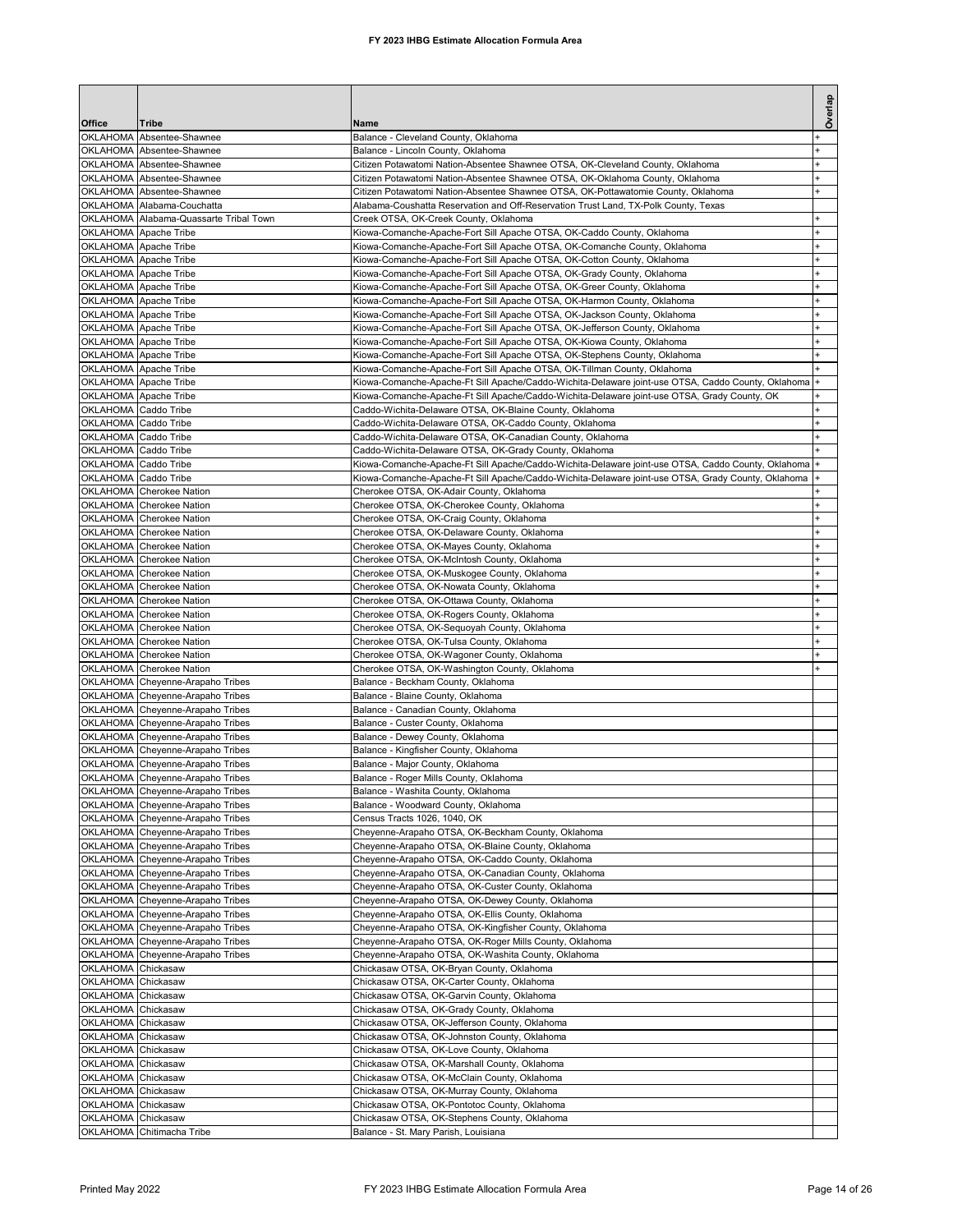| Office              | Tribe                                                                                  | Name                                                                                                                                                               | Overlap                |
|---------------------|----------------------------------------------------------------------------------------|--------------------------------------------------------------------------------------------------------------------------------------------------------------------|------------------------|
| <b>OKLAHOMA</b>     | Chitimacha Tribe                                                                       | Chitimacha Reservation, LA-St. Mary Parish, Louisiana                                                                                                              |                        |
|                     | OKLAHOMA Choctaw Nation                                                                | Choctaw OTSA, OK-Atoka County, Oklahoma                                                                                                                            |                        |
|                     | OKLAHOMA Choctaw Nation                                                                | Choctaw OTSA, OK-Bryan County, Oklahoma                                                                                                                            |                        |
|                     | OKLAHOMA Choctaw Nation                                                                | Choctaw OTSA, OK-Choctaw County, Oklahoma                                                                                                                          |                        |
| OKLAHOMA            | <b>Choctaw Nation</b>                                                                  | Choctaw OTSA, OK-Coal County, Oklahoma                                                                                                                             |                        |
| <b>OKLAHOMA</b>     | <b>Choctaw Nation</b><br>OKLAHOMA Choctaw Nation                                       | Choctaw OTSA, OK-Haskell County, Oklahoma<br>Choctaw OTSA, OK-Hughes County, Oklahoma                                                                              |                        |
| OKLAHOMA            | <b>Choctaw Nation</b>                                                                  | Choctaw OTSA, OK-Latimer County, Oklahoma                                                                                                                          |                        |
| <b>OKLAHOMA</b>     | <b>Choctaw Nation</b>                                                                  | Choctaw OTSA, OK-Le Flore County, Oklahoma                                                                                                                         |                        |
| OKLAHOMA            | <b>Choctaw Nation</b>                                                                  | Choctaw OTSA, OK-McCurtain County, Oklahoma                                                                                                                        |                        |
|                     | OKLAHOMA Choctaw Nation                                                                | Choctaw OTSA, OK-Pittsburg County, Oklahoma                                                                                                                        |                        |
|                     | OKLAHOMA Choctaw Nation                                                                | Choctaw OTSA, OK-Pushmataha County, Oklahoma                                                                                                                       |                        |
|                     | OKLAHOMA Citizen Potawatomi Nation                                                     | Balance - Lincoln County, OK                                                                                                                                       |                        |
|                     | OKLAHOMA Citizen Potawatomi Nation                                                     | Balance-Cleveland County, OK                                                                                                                                       | $\ddot{}$              |
| <b>OKLAHOMA</b>     | OKLAHOMA Citizen Potawatomi Nation<br>Citizen Potawatomi Nation                        | Citizen Potawatomi Nation-Absentee Shawnee OTSA, OK-Oklahoma County, Oklahoma<br>Citizen Potawatomi Nation-Absentee Shawnee OTSA, OK-Pottawatomie County, Oklahoma |                        |
| <b>OKLAHOMA</b>     | Citizen Potawatomi Nation                                                              | Citizen Potawatomi Nation-Absentee Shawnee Tribe OTSA, OK                                                                                                          |                        |
| <b>OKLAHOMA</b>     | Citizen Potawatomi Nation                                                              | Eastern Portion Oklahoma Co, OK                                                                                                                                    |                        |
| <b>OKLAHOMA</b>     | <b>Comanche Nation</b>                                                                 | Kiowa-Comanche-Apache-Fort Sill Apache OTSA, OK-Caddo County, Oklahoma                                                                                             |                        |
| <b>OKLAHOMA</b>     | Comanche Nation                                                                        | Kiowa-Comanche-Apache-Fort Sill Apache OTSA, OK-Comanche County, Oklahoma                                                                                          | $\ddot{}$              |
|                     | OKLAHOMA Comanche Nation                                                               | Kiowa-Comanche-Apache-Fort Sill Apache OTSA, OK-Cotton County, Oklahoma                                                                                            |                        |
|                     | OKLAHOMA Comanche Nation                                                               | Kiowa-Comanche-Apache-Fort Sill Apache OTSA, OK-Grady County, Oklahoma                                                                                             |                        |
|                     | OKLAHOMA Comanche Nation                                                               | Kiowa-Comanche-Apache-Fort Sill Apache OTSA, OK-Greer County, Oklahoma                                                                                             |                        |
|                     | OKLAHOMA Comanche Nation                                                               | Kiowa-Comanche-Apache-Fort Sill Apache OTSA, OK-Harmon County, Oklahoma                                                                                            |                        |
|                     | OKLAHOMA Comanche Nation<br>OKLAHOMA Comanche Nation                                   | Kiowa-Comanche-Apache-Fort Sill Apache OTSA, OK-Jackson County, Oklahoma                                                                                           | $\ddot{}$<br>$\ddot{}$ |
|                     | OKLAHOMA Comanche Nation                                                               | Kiowa-Comanche-Apache-Fort Sill Apache OTSA, OK-Jefferson County, Oklahoma<br>Kiowa-Comanche-Apache-Fort Sill Apache OTSA, OK-Kiowa County, Oklahoma               |                        |
| OKLAHOMA            | Comanche Nation                                                                        | Kiowa-Comanche-Apache-Fort Sill Apache OTSA, OK-Stephens County, Oklahoma                                                                                          |                        |
|                     | OKLAHOMA Comanche Nation                                                               | Kiowa-Comanche-Apache-Fort Sill Apache OTSA, OK-Tillman County, Oklahoma                                                                                           |                        |
| <b>OKLAHOMA</b>     | Comanche Nation                                                                        | Kiowa-Comanche-Apache-Ft Sill Apache/Caddo-Wichita-Delaware joint-use OTSA, Caddo County, Oklahoma                                                                 |                        |
| <b>OKLAHOMA</b>     | <b>Comanche Nation</b>                                                                 | Kiowa-Comanche-Apache-Ft Sill Apache/Caddo-Wichita-Delaware joint-use OTSA, Grady County, Oklahoma                                                                 |                        |
|                     | OKLAHOMA Coushatta Tribe                                                               | Coushatta Reservation and Off-Reservation Trust Land, LA-Allen Parish, Louisiana                                                                                   |                        |
|                     | OKLAHOMA Delaware Nation of West Oklahoma                                              | Caddo-Wichita-Delaware OTSA, OK-Blaine County, Oklahoma                                                                                                            |                        |
|                     | OKLAHOMA Delaware Nation of West Oklahoma                                              | Caddo-Wichita-Delaware OTSA, OK-Caddo County, Oklahoma                                                                                                             |                        |
|                     | OKLAHOMA Delaware Nation of West Oklahoma<br>OKLAHOMA Delaware Nation of West Oklahoma | Caddo-Wichita-Delaware OTSA, OK-Canadian County, Oklahoma<br>Caddo-Wichita-Delaware OTSA, OK-Grady County, Oklahoma                                                |                        |
|                     | OKLAHOMA   Delaware Nation of West Oklahoma                                            | Kiowa-Comanche-Apache-Ft Sill Apache/Caddo-Wichita-Delaware joint-use OTSA, Caddo County, Oklahoma                                                                 |                        |
|                     | OKLAHOMA Delaware Nation of West Oklahoma                                              | Kiowa-Comanche-Apache-Ft Sill Apache/Caddo-Wichita-Delaware joint-use OTSA, Grady County, Oklahoma                                                                 |                        |
|                     | OKLAHOMA Delaware Tribe (Eastern)                                                      | Tribe Re-Recognized, No Assigned Formula Area                                                                                                                      |                        |
|                     | OKLAHOMA Eastern Shawnee Tribe                                                         | Eastern Shawnee OTSA, OK-Ottawa County, Oklahoma                                                                                                                   |                        |
|                     | OKLAHOMA Fort Sill Apache Tribe                                                        | Kiowa-Comanche-Apache-Fort Sill Apache OTSA, OK-Caddo County, Oklahoma                                                                                             |                        |
|                     | OKLAHOMA Fort Sill Apache Tribe                                                        | Kiowa-Comanche-Apache-Fort Sill Apache OTSA, OK-Comanche County, Oklahoma                                                                                          |                        |
|                     | OKLAHOMA Fort Sill Apache Tribe                                                        | Kiowa-Comanche-Apache-Fort Sill Apache OTSA, OK-Cotton County, Oklahoma                                                                                            |                        |
|                     | OKLAHOMA Fort Sill Apache Tribe<br>OKLAHOMA Fort Sill Apache Tribe                     | Kiowa-Comanche-Apache-Fort Sill Apache OTSA, OK-Grady County, Oklahoma                                                                                             |                        |
|                     | OKLAHOMA Fort Sill Apache Tribe                                                        | Kiowa-Comanche-Apache-Fort Sill Apache OTSA, OK-Greer County, Oklahoma<br>Kiowa-Comanche-Apache-Fort Sill Apache OTSA, OK-Harmon County, Oklahoma                  |                        |
|                     | OKLAHOMA Fort Sill Apache Tribe                                                        | Kiowa-Comanche-Apache-Fort Sill Apache OTSA, OK-Jackson County, Oklahoma                                                                                           | $\ddot{}$              |
|                     | OKLAHOMA Fort Sill Apache Tribe                                                        | Kiowa-Comanche-Apache-Fort Sill Apache OTSA, OK-Jefferson County, Oklahoma                                                                                         | $\ddot{}$              |
|                     | OKLAHOMA Fort Sill Apache Tribe                                                        | Kiowa-Comanche-Apache-Fort Sill Apache OTSA, OK-Kiowa County, Oklahoma                                                                                             | $\ddot{}$              |
|                     | OKLAHOMA Fort Sill Apache Tribe                                                        | Kiowa-Comanche-Apache-Fort Sill Apache OTSA, OK-Stephens County, Oklahoma                                                                                          | $\pmb{+}$              |
|                     | OKLAHOMA Fort Sill Apache Tribe                                                        | Kiowa-Comanche-Apache-Fort Sill Apache OTSA, OK-Tillman County, Oklahoma                                                                                           |                        |
|                     | OKLAHOMA Fort Sill Apache Tribe                                                        | Kiowa-Comanche-Apache-Ft Sill Apache/Caddo-Wichita-Delaware joint-use OTSA, Caddo County, Oklahoma                                                                 |                        |
|                     | OKLAHOMA Fort Sill Apache Tribe<br>OKLAHOMA lowa Tribe of Kansas and Nebraska          | Kiowa-Comanche-Apache-Ft Sill Apache/Caddo-Wichita-Delaware joint-use OTSA, Grady County, Oklahoma<br>Balance - Brown County, Kansas                               |                        |
| OKLAHOMA            | lowa Tribe of Kansas and Nebraska                                                      | Balance - Doniphan County, Kansas                                                                                                                                  |                        |
| OKLAHOMA            | lowa Tribe of Kansas and Nebraska                                                      | Balance - Richardson County, Nebraska                                                                                                                              |                        |
|                     | OKLAHOMA lowa Tribe of Kansas and Nebraska                                             | lowa (KS-NE) Reservation and Off-Reservation Trust Land, KS--NE-Brown County, Kansas                                                                               |                        |
|                     | OKLAHOMA lowa Tribe of Kansas and Nebraska                                             | lowa (KS-NE) Reservation and Off-Reservation Trust Land, KS--NE-Doniphan County, Kansas                                                                            |                        |
| OKLAHOMA            | lowa Tribe of Kansas and Nebraska                                                      | lowa (KS-NE) Reservation and Off-Reservation Trust Land, KS--NE-Richardson County, Nebraska                                                                        |                        |
|                     | OKLAHOMA lowa Tribe of Oklahoma                                                        | Iowa OTSA, OK-Lincoln County, Oklahoma                                                                                                                             |                        |
|                     | OKLAHOMA lowa Tribe of Oklahoma                                                        | lowa OTSA, OK-Logan County, Oklahoma                                                                                                                               |                        |
|                     | OKLAHOMA lowa Tribe of Oklahoma                                                        | lowa OTSA, OK-Oklahoma County, Oklahoma                                                                                                                            |                        |
|                     | OKLAHOMA lowa Tribe of Oklahoma<br>OKLAHOMA Jena Band of Choctaw                       | Iowa OTSA, OK-Payne County, Oklahoma<br>Jena Band of Choctaw Reservation, LA-Grant Parish, Louisiana                                                               |                        |
|                     | OKLAHOMA Jena Band of Choctaw                                                          | Jena Band of Choctaw Reservation, LA-La Salle Parish, Louisiana                                                                                                    |                        |
| OKLAHOMA            | <b>Kaw Nation</b>                                                                      | Kaw OTSA, OK-Kay County, Oklahoma                                                                                                                                  |                        |
| OKLAHOMA Kaw Nation |                                                                                        | Kaw/Ponca joint-use OTSA, OK-Kay County, Oklahoma                                                                                                                  |                        |
|                     | OKLAHOMA Kialegee Tribal Town                                                          | Creek OTSA, OK-Creek County, Oklahoma                                                                                                                              |                        |
|                     | OKLAHOMA Kickapoo Traditional Tribe of Texas                                           | Balance - Maverick County, Texas                                                                                                                                   |                        |
|                     | OKLAHOMA Kickapoo Traditional Tribe of Texas                                           | Kickapoo (TX) Reservation, TX-Maverick County, Texas                                                                                                               |                        |
|                     | OKLAHOMA Kickapoo Tribe of Kansas                                                      | Kickapoo (KS) Reservation, KS-Atchison County, Kansas                                                                                                              |                        |
|                     | OKLAHOMA Kickapoo Tribe of Kansas<br>OKLAHOMA Kickapoo Tribe of Kansas                 | Kickapoo (KS) Reservation, KS-Brown County, Kansas<br>Kickapoo (KS) Reservation, KS-Jackson County, Kansas                                                         |                        |
|                     | OKLAHOMA Kickapoo Tribe of Oklahoma                                                    | Kickapoo OTSA, OK-Lincoln County, Oklahoma                                                                                                                         |                        |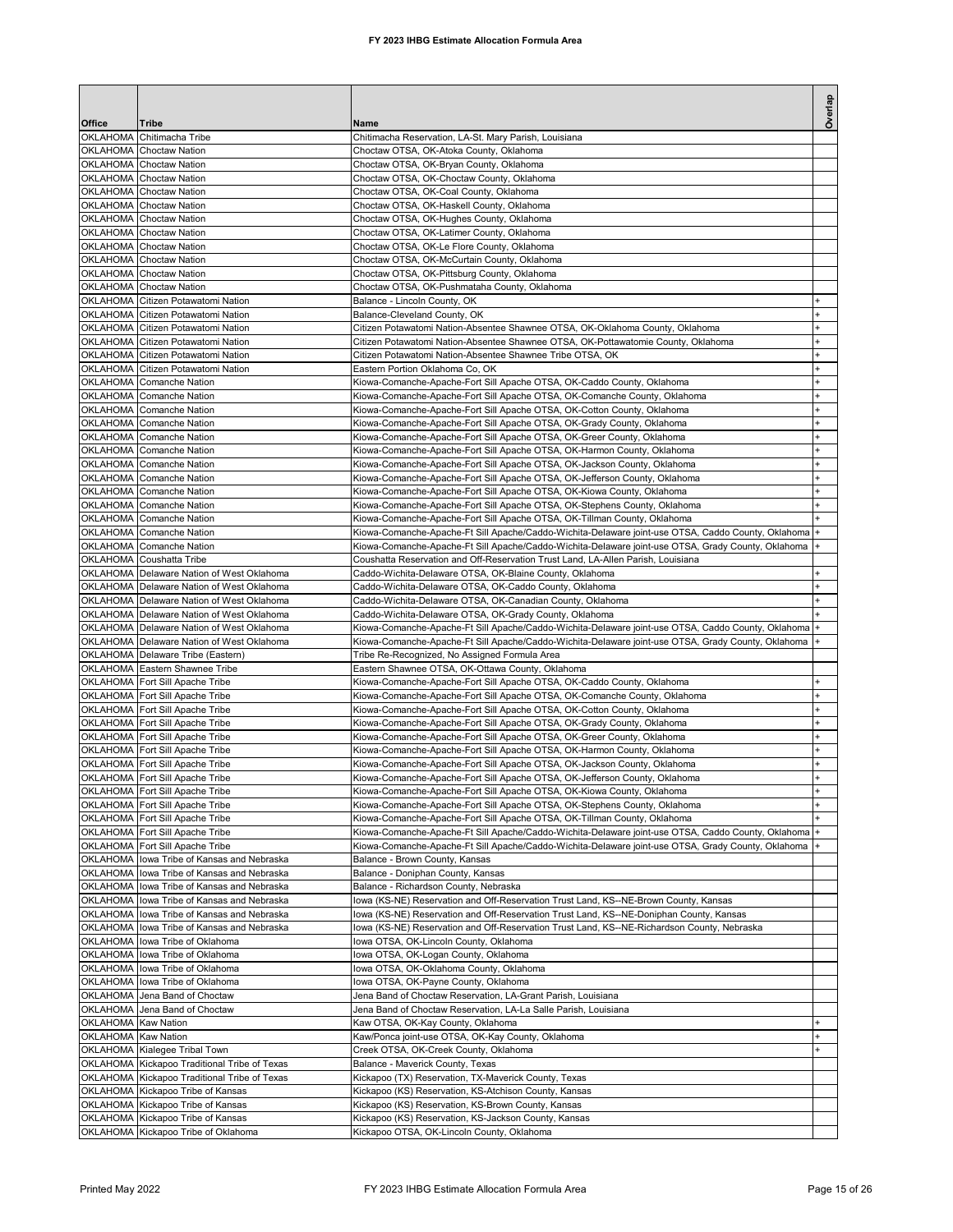## **FY 2023 IHBG Estimate Allocation Formula Area**

|                                              |                                            |                                                                                                                                                     | Overlap   |
|----------------------------------------------|--------------------------------------------|-----------------------------------------------------------------------------------------------------------------------------------------------------|-----------|
| Office                                       | Tribe                                      | Name                                                                                                                                                |           |
|                                              | OKLAHOMA Kickapoo Tribe of Oklahoma        | Kickapoo OTSA, OK-Pottawatomie County, Oklahoma                                                                                                     |           |
| OKLAHOMA Kiowa Tribe<br>OKLAHOMA Kiowa Tribe |                                            | Kiowa-Comanche-Apache-Fort Sill Apache OTSA, OK-Caddo County, Oklahoma<br>Kiowa-Comanche-Apache-Fort Sill Apache OTSA, OK-Comanche County, Oklahoma |           |
| OKLAHOMA Kiowa Tribe                         |                                            | Kiowa-Comanche-Apache-Fort Sill Apache OTSA, OK-Cotton County, Oklahoma                                                                             |           |
| OKLAHOMA Kiowa Tribe                         |                                            | Kiowa-Comanche-Apache-Fort Sill Apache OTSA, OK-Grady County, Oklahoma                                                                              |           |
| OKLAHOMA Kiowa Tribe                         |                                            | Kiowa-Comanche-Apache-Fort Sill Apache OTSA, OK-Greer County, Oklahoma                                                                              |           |
| OKLAHOMA Kiowa Tribe                         |                                            | Kiowa-Comanche-Apache-Fort Sill Apache OTSA, OK-Harmon County, Oklahoma                                                                             | $\ddot{}$ |
| OKLAHOMA Kiowa Tribe                         |                                            | Kiowa-Comanche-Apache-Fort Sill Apache OTSA, OK-Jackson County, Oklahoma                                                                            | +         |
| OKLAHOMA Kiowa Tribe                         |                                            | Kiowa-Comanche-Apache-Fort Sill Apache OTSA, OK-Jefferson County, Oklahoma                                                                          | $\ddot{}$ |
| OKLAHOMA Kiowa Tribe                         |                                            | Kiowa-Comanche-Apache-Fort Sill Apache OTSA, OK-Kiowa County, Oklahoma                                                                              |           |
| OKLAHOMA Kiowa Tribe                         |                                            | Kiowa-Comanche-Apache-Fort Sill Apache OTSA, OK-Stephens County, Oklahoma                                                                           |           |
| OKLAHOMA Kiowa Tribe                         |                                            | Kiowa-Comanche-Apache-Fort Sill Apache OTSA, OK-Tillman County, Oklahoma                                                                            |           |
| OKLAHOMA Kiowa Tribe                         |                                            | Kiowa-Comanche-Apache-Ft Sill Apache/Caddo-Wichita-Delaware joint-use OTSA, Caddo County, Oklahoma                                                  |           |
| OKLAHOMA Kiowa Tribe                         |                                            | Kiowa-Comanche-Apache-Ft Sill Apache/Caddo-Wichita-Delaware joint-use OTSA, Grady County, Oklahoma                                                  |           |
| OKLAHOMA Miami Tribe                         |                                            | Miami OTSA, OK-Ottawa County, Oklahoma                                                                                                              |           |
| OKLAHOMA Miami Tribe                         |                                            | Miami/Peoria joint-use OTSA, OK-Ottawa County, Oklahoma                                                                                             |           |
| OKLAHOMA Modoc Tribe                         |                                            | Modoc OTSA, OK-Ottawa County, Oklahoma                                                                                                              |           |
|                                              | OKLAHOMA Muscogee (Creek) Nation           | Creek OTSA, OK-Creek County, Oklahoma                                                                                                               |           |
|                                              | OKLAHOMA Muscogee (Creek) Nation           | Creek OTSA, OK-Hughes County, Oklahoma                                                                                                              |           |
|                                              | OKLAHOMA Muscogee (Creek) Nation           | Creek OTSA, OK-Mayes County, Oklahoma                                                                                                               | $\ddot{}$ |
|                                              | OKLAHOMA Muscogee (Creek) Nation           | Creek OTSA, OK-McIntosh County, Oklahoma                                                                                                            |           |
|                                              | OKLAHOMA Muscogee (Creek) Nation           | Creek OTSA, OK-Muskogee County, Oklahoma                                                                                                            |           |
|                                              | OKLAHOMA Muscogee (Creek) Nation           | Creek OTSA, OK-Okfuskee County, Oklahoma                                                                                                            |           |
|                                              | OKLAHOMA Muscogee (Creek) Nation           | Creek OTSA, OK-Okmulgee County, Oklahoma                                                                                                            |           |
|                                              | OKLAHOMA Muscogee (Creek) Nation           | Creek OTSA, OK-Rogers County, Oklahoma                                                                                                              |           |
|                                              | OKLAHOMA Muscogee (Creek) Nation           | Creek OTSA, OK-Tulsa County, Oklahoma                                                                                                               |           |
|                                              | OKLAHOMA Muscogee (Creek) Nation           | Creek OTSA, OK-Wagoner County, Oklahoma                                                                                                             |           |
|                                              | OKLAHOMA Muscogee (Creek) Nation           | Creek/Seminole joint-use OTSA, OK-Seminole County, Oklahoma                                                                                         |           |
|                                              | OKLAHOMA Osage Nation                      | Osage Reservation, OK-Osage County, Oklahoma                                                                                                        |           |
|                                              | OKLAHOMA Otoe-Missouria Tribe              | Otoe-Missouria OTSA, OK-Noble County, Oklahoma                                                                                                      |           |
|                                              | OKLAHOMA Otoe-Missouria Tribe              | Otoe-Missouria OTSA, OK-Pawnee County, Oklahoma                                                                                                     |           |
| OKLAHOMA Ottawa Tribe                        |                                            | Ottawa OTSA, OK-Ottawa County, Oklahoma                                                                                                             |           |
|                                              | OKLAHOMA Pawnee Nation                     | Pawnee OTSA, OK-Pawnee County, Oklahoma                                                                                                             |           |
| OKLAHOMA Peoria Tribe                        |                                            | Miami/Peoria joint-use OTSA, OK-Ottawa County, Oklahoma                                                                                             |           |
| OKLAHOMA Peoria Tribe                        |                                            | Peoria OTSA, OK-Ottawa County, Oklahoma                                                                                                             |           |
| OKLAHOMA Ponca Tribe                         |                                            | Kaw/Ponca joint-use OTSA, OK-Kay County, Oklahoma                                                                                                   |           |
| OKLAHOMA Ponca Tribe                         |                                            | Ponca OTSA, OK-Kay County, Oklahoma                                                                                                                 |           |
| OKLAHOMA Ponca Tribe                         | OKLAHOMA Prairie Band of Potawatomi Nation | Ponca OTSA, OK-Noble County, Oklahoma<br>Prairie Band of Potawatomi Nation Reservation, KS-Jackson County, Kansas                                   |           |
|                                              | OKLAHOMA Quapaw Tribe                      | Quapaw OTSA, OK-Ottawa County, Oklahoma                                                                                                             |           |
|                                              | OKLAHOMA Sac and Fox Nation of Missouri    | Sac and Fox Nation Reservation and Off-Reservation Trust Land, NE--KS-Brown County, Kansas                                                          |           |
|                                              | OKLAHOMA Sac and Fox Nation of Missouri    | Sac and Fox Nation Reservation and Off-Reservation Trust Land, NE--KS-Richardson County, Nebraska                                                   |           |
|                                              | OKLAHOMA Sac and Fox Nation, Oklahoma      | Sac and Fox OTSA, OK-Lincoln County, Oklahoma                                                                                                       |           |
|                                              | OKLAHOMA Sac and Fox Nation, Oklahoma      | Sac and Fox OTSA, OK-Payne County, Oklahoma                                                                                                         |           |
|                                              | OKLAHOMA Sac and Fox Nation, Oklahoma      | Sac and Fox OTSA, OK-Pottawatomie County, Oklahoma                                                                                                  |           |
|                                              | OKLAHOMA Seminole Nation                   | Seminole OTSA, OK-Seminole County, Oklahoma                                                                                                         |           |
|                                              | OKLAHOMA Seneca-Cayuga                     | Seneca-Cayuga OTSA, OK-Delaware County, Oklahoma                                                                                                    |           |
|                                              | OKLAHOMA Seneca-Cayuga                     | Seneca-Cayuga OTSA, OK-Ottawa County, Oklahoma                                                                                                      |           |
| OKLAHOMA Shawnee                             |                                            | Minimum Needs                                                                                                                                       |           |
| <b>OKLAHOMA</b>                              | <b>Thlopthlocco Tribal Town</b>            | Creek OTSA, OK-Creek County, Oklahoma                                                                                                               |           |
| <b>OKLAHOMA</b>                              | Tonkawa Tribe                              | Tonkawa OTSA, OK-Kay County, Oklahoma                                                                                                               |           |
| OKLAHOMA                                     | Tunica-Biloxi Tribe                        | Balance - Avoyelles Parish, Louisiana                                                                                                               |           |
| OKLAHOMA                                     | Tunica-Biloxi Tribe                        | Balance - Rapides Parish, Louisiana                                                                                                                 |           |
|                                              | OKLAHOMA Tunica-Biloxi Tribe               | Tunica-Biloxi Reservation and Off-Reservation Trust Land, LA-Avoyelles Parish, Louisiana                                                            |           |
|                                              | OKLAHOMA United Keetoowah                  | Cherokee OTSA, OK                                                                                                                                   |           |
| <b>OKLAHOMA</b>                              | Wichita Tribe                              | Caddo-Wichita-Delaware OTSA, OK-Blaine County, Oklahoma                                                                                             | $\pmb{+}$ |
|                                              | OKLAHOMA Wichita Tribe                     | Caddo-Wichita-Delaware OTSA, OK-Caddo County, Oklahoma                                                                                              | $\ddot{}$ |
| <b>OKLAHOMA</b>                              | Wichita Tribe                              | Caddo-Wichita-Delaware OTSA, OK-Canadian County, Oklahoma                                                                                           | $\ddot{}$ |
|                                              | OKLAHOMA Wichita Tribe                     | Caddo-Wichita-Delaware OTSA, OK-Grady County, Oklahoma                                                                                              |           |
|                                              | OKLAHOMA Wichita Tribe                     | Kiowa-Comanche-Apache-Ft Sill Apache/Caddo-Wichita-Delaware joint-use OTSA, Caddo County, Oklahoma +                                                |           |
|                                              | OKLAHOMA Wichita Tribe                     | Kiowa-Comanche-Apache-Ft Sill Apache/Caddo-Wichita-Delaware joint-use OTSA, Grady County, Oklahoma                                                  |           |
|                                              | OKLAHOMA Wyandotte Nation                  | Balance - Newton County, Missouri                                                                                                                   |           |
|                                              | OKLAHOMA Wyandotte Nation                  | Wyandotte OTSA, OK-Ottawa County, Oklahoma                                                                                                          |           |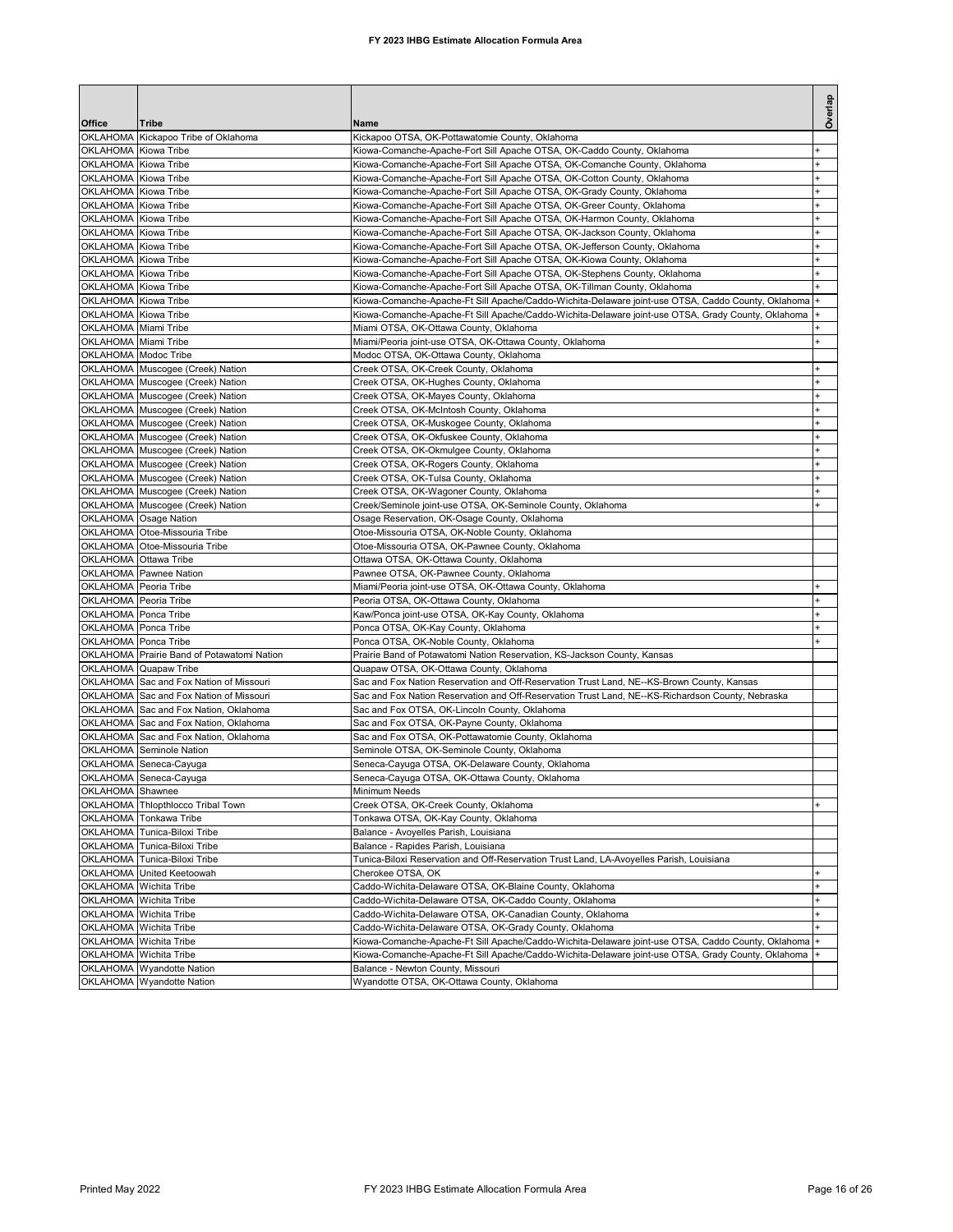|                                  |                                                                         |                                                                                                                          | Overlap                          |
|----------------------------------|-------------------------------------------------------------------------|--------------------------------------------------------------------------------------------------------------------------|----------------------------------|
| <b>Office</b><br><b>PHOENIX</b>  | Tribe<br>Acoma Pueblo                                                   | Name<br>Acoma Pueblo and Off-Reservation Trust Land, NM-Catron County, New Mexico                                        |                                  |
| <b>PHOENIX</b>                   | Acoma Pueblo                                                            | Acoma Pueblo and Off-Reservation Trust Land, NM-Cibola County, New Mexico                                                |                                  |
| PHOENIX                          | Acoma Pueblo                                                            | Acoma Pueblo and Off-Reservation Trust Land, NM-Socorro County, New Mexico                                               |                                  |
| PHOENIX                          | Agua Caliente Band of Cahuilla                                          | Agua Caliente Indian Reservation and Off-Reservation Trust Land, Riverside County, CA.                                   |                                  |
| PHOENIX                          | Ak-Chin                                                                 | Maricopa (Ak Chin) Indian Reservation, AZ-Pinal County, Arizona                                                          |                                  |
| PHOENIX                          | Alturas Rancheria                                                       | Alturas Indian Rancheria, CA-Modoc County, California                                                                    |                                  |
| PHOENIX                          | Augustine Band of Cahuilla                                              | Augustine Reservation, CA-Riverside County, California                                                                   |                                  |
| PHOENIX<br>PHOENIX               | Barona Group of Capitan Grande<br>Bear River Band Rohnerville Rancheria | Barona Reservation, CA-San Diego County, California<br>Newly Acquired Trust Land-CA-Humboldt County, CA                  |                                  |
| PHOENIX                          | Bear River Band Rohnerville Rancheria                                   | Rohnerville Rancheria, CA-Humboldt County, California                                                                    |                                  |
| PHOENIX                          | Berry Creek Rancheria                                                   | Balance - Butte County, CA                                                                                               |                                  |
| PHOENIX                          | Berry Creek Rancheria                                                   | Berry Creek Rancheria and Off-Reservation Trust Land, CA-Butte County, California                                        |                                  |
| PHOENIX                          | Big Lagoon Rancheria                                                    | Big Lagoon Rancheria, CA-Humboldt County, California                                                                     |                                  |
| <b>PHOENIX</b>                   | <b>Big Pine Paiute Tribe</b>                                            | Big Pine Reservation, CA-Inyo County, California                                                                         |                                  |
| PHOENIX                          | Big Sandy Rancheria                                                     | Balance - Fresno, CA                                                                                                     |                                  |
| PHOENIX<br>PHOENIX               | <b>Big Sandy Rancheria</b>                                              | Balance - Kings County, California                                                                                       | $\ddot{}$                        |
| PHOENIX                          | Big Sandy Rancheria<br>Big Sandy Rancheria                              | Balance Madera County, CA<br>Big Sandy Rancheria, CA-Fresno County, California                                           |                                  |
| <b>PHOENIX</b>                   | Big Valley Band of Pomo Indians                                         | Balance - Lake County, CA                                                                                                |                                  |
| <b>PHOENIX</b>                   | Big Valley Band of Pomo Indians                                         | Big Valley Rancheria, CA-Lake County, California                                                                         |                                  |
| PHOENIX                          | <b>Bishop Paiute Tribe</b>                                              | Bishop Reservation, CA-Inyo County, California                                                                           |                                  |
| PHOENIX                          | Blue Lake Rancheria                                                     | Blue Lake Rancheria and Off-Reservation Trust Land, CA-Humboldt County, California                                       |                                  |
| PHOENIX                          | Bridgeport Paiute Indian Colony                                         | Bridgeport Reservation, CA-Mono County, California                                                                       |                                  |
| <b>PHOENIX</b>                   | Buena Vista Rancheria                                                   | Balance - Amador County, California                                                                                      |                                  |
| PHOENIX                          | Cabazon Band                                                            | Cabazon Reservation, CA-Riverside County, California                                                                     |                                  |
| PHOENIX                          | Cahto Tribe (Laytonville)                                               | Balance - Mendocino County, CA                                                                                           | $\pmb{+}$                        |
| <b>PHOENIX</b><br>PHOENIX        | Cahto Tribe (Laytonville)<br>Cahuilla Band                              | Laytonville Rancheria, CA-Mendocino County, California<br>Cahuilla Reservation, CA-Riverside County, California          |                                  |
| PHOENIX                          | California Valley Miwok Tribe                                           | Balance - Calaveras County, California                                                                                   |                                  |
| PHOENIX                          | Campo Band                                                              | Campo Indian Reservation, CA-San Diego County, California                                                                |                                  |
| PHOENIX                          | Cedarville Rancheria                                                    | Cedarville Rancheria and Off-Reservation Trust Land, CA-Modoc County, California                                         |                                  |
| <b>PHOENIX</b>                   | Chemehuevi                                                              | Chemehuevi Reservation, CA-San Bernardino County, California                                                             |                                  |
| PHOENIX                          | Cher-ae Heights (Trinidad Rancheria)                                    | Trinidad Rancheria and Off-Reservation Trust Land, CA-Humboldt County, California                                        |                                  |
| PHOENIX                          | Cloverdale Rancheria                                                    | Balance - Sonoma County, California                                                                                      |                                  |
| PHOENIX                          | Cochiti Pueblo                                                          | Pueblo de Cochiti, NM-Sandoval County, New Mexico                                                                        |                                  |
| PHOENIX                          | Cochiti Pueblo                                                          | Pueblo de Cochiti, NM-Santa Fe County, New Mexico                                                                        |                                  |
| <b>PHOENIX</b>                   | Cocopah Tribe                                                           | Cocopah Reservation, AZ-Yuma County, Arizona                                                                             |                                  |
| PHOENIX<br>PHOENIX               | Cold Springs Rancheria<br>Colorado River Indian Tribes                  | Cold Springs Rancheria, CA-Fresno County, California<br>Colorado River Indian Reservation, AZ--CA-La Paz County, Arizona |                                  |
| PHOENIX                          | Colorado River Indian Tribes                                            | Colorado River Indian Reservation, AZ--CA-Riverside County, California                                                   |                                  |
| PHOENIX                          | Colorado River Indian Tribes                                            | Colorado River Indian Reservation, AZ--CA-San Bernardino County, California                                              |                                  |
| PHOENIX                          | Colusa-Cachil DeHe Band                                                 | Colusa Rancheria, CA-Colusa County, California                                                                           |                                  |
| PHOENIX                          | Cortina Rancheria of Wintun Indians                                     | Cortina Indian Rancheria, CA-Colusa County, California                                                                   |                                  |
| <b>PHOENIX</b>                   | Cortina Rancheria of Wintun Indians                                     | Yolo County (part), CA                                                                                                   |                                  |
| PHOENIX                          | Coyote Valley Band                                                      | Balance - Mendocino County, CA                                                                                           |                                  |
| PHOENIX                          | Coyote Valley Band                                                      | Balance - Sonoma County, CA                                                                                              |                                  |
| <b>PHOENIX</b><br><b>PHOENIX</b> | <b>Coyote Valley Band</b><br>Death Valley Timba-Sha Shoshone            | Coyote Valley Reservation, CA-Mendocino County, California<br>Balance - Inyo County, California                          |                                  |
| PHOENIX                          | Death Valley Timba-Sha Shoshone                                         | Timbi-Sha Shoshone Reservation and Off-Reservation Trust Land, Esmeralda County, Nevada                                  |                                  |
| PHOENIX                          | Death Valley Timba-Sha Shoshone                                         | Timbi-Sha Shoshone Reservation and Off-Reservation Trust Land, Inyo County, California                                   |                                  |
| PHOENIX                          | Death Valley Timba-Sha Shoshone                                         | Timbi-Sha Shoshone Reservation and Off-Reservation Trust Land, Nye County, Nevada                                        |                                  |
| PHOENIX                          | Dry Creek Rancheria                                                     | Balance - Sonoma County, CA                                                                                              |                                  |
| PHOENIX                          | Dry Creek Rancheria                                                     | Dry Creek Rancheria, CA-Sonoma County, California                                                                        | $\ddot{}$                        |
| PHOENIX                          | Duck Valley Shoshone-Paiute                                             | Balance - Ada County, ID                                                                                                 |                                  |
| PHOENIX                          | Duck Valley Shoshone-Paiute                                             | Balance - Canyon County, ID                                                                                              |                                  |
| PHOENIX<br>PHOENIX               | Duck Valley Shoshone-Paiute<br>Duck Valley Shoshone-Paiute              | Balance - Elko County, NV<br>Balance - Elmore County, ID                                                                 | $\ddot{}$                        |
| PHOENIX                          | Duck Valley Shoshone-Paiute                                             | Balance - Eureka County, NV                                                                                              |                                  |
| PHOENIX                          | Duck Valley Shoshone-Paiute                                             | Balance - Lander County, NV                                                                                              | $\ddot{}$                        |
| PHOENIX                          | Duck Valley Shoshone-Paiute                                             | Balance - Nye County, NV                                                                                                 | $\ddot{}$                        |
| PHOENIX                          | Duck Valley Shoshone-Paiute                                             | Balance - Owyhee County, ID                                                                                              |                                  |
| PHOENIX                          | Duck Valley Shoshone-Paiute                                             | Balance - Tooele County, UT                                                                                              | $\pmb{+}$                        |
| PHOENIX                          | Duck Valley Shoshone-Paiute                                             | Balance - White Pine County, NV                                                                                          | $\pmb{+}$                        |
| PHOENIX                          | Duck Valley Shoshone-Paiute                                             | Community of Winnemucca, NV                                                                                              | $\begin{array}{c} + \end{array}$ |
| PHOENIX                          | Duck Valley Shoshone-Paiute                                             | Duck Valley Reservation, NV--ID-Elko County, Nevada                                                                      | +                                |
| PHOENIX<br>PHOENIX               | Duck Valley Shoshone-Paiute                                             | Duck Valley Reservation, NV--ID-Owyhee County, Idaho                                                                     | $\ddot{}$                        |
| PHOENIX                          | Duckwater Shoshone<br>Duckwater Shoshone                                | Balance - Ada County, ID<br>Balance - Canyon County, ID                                                                  |                                  |
| PHOENIX                          | Duckwater Shoshone                                                      | Balance - Elko County, NV                                                                                                |                                  |
| PHOENIX                          | Duckwater Shoshone                                                      | Balance - Elmore County, ID                                                                                              | $\ddot{}$                        |
| PHOENIX                          | Duckwater Shoshone                                                      | Balance - Eureka County, NV                                                                                              | $\ddot{}$                        |
| PHOENIX                          | Duckwater Shoshone                                                      | Balance - Lander County, NV                                                                                              | $\ddot{}$                        |
| PHOENIX                          | Duckwater Shoshone                                                      | Balance - Owyhee County, ID                                                                                              | $\ddot{}$                        |
| <b>PHOENIX</b>                   | Duckwater Shoshone                                                      | Balance - Tooele County, UT                                                                                              |                                  |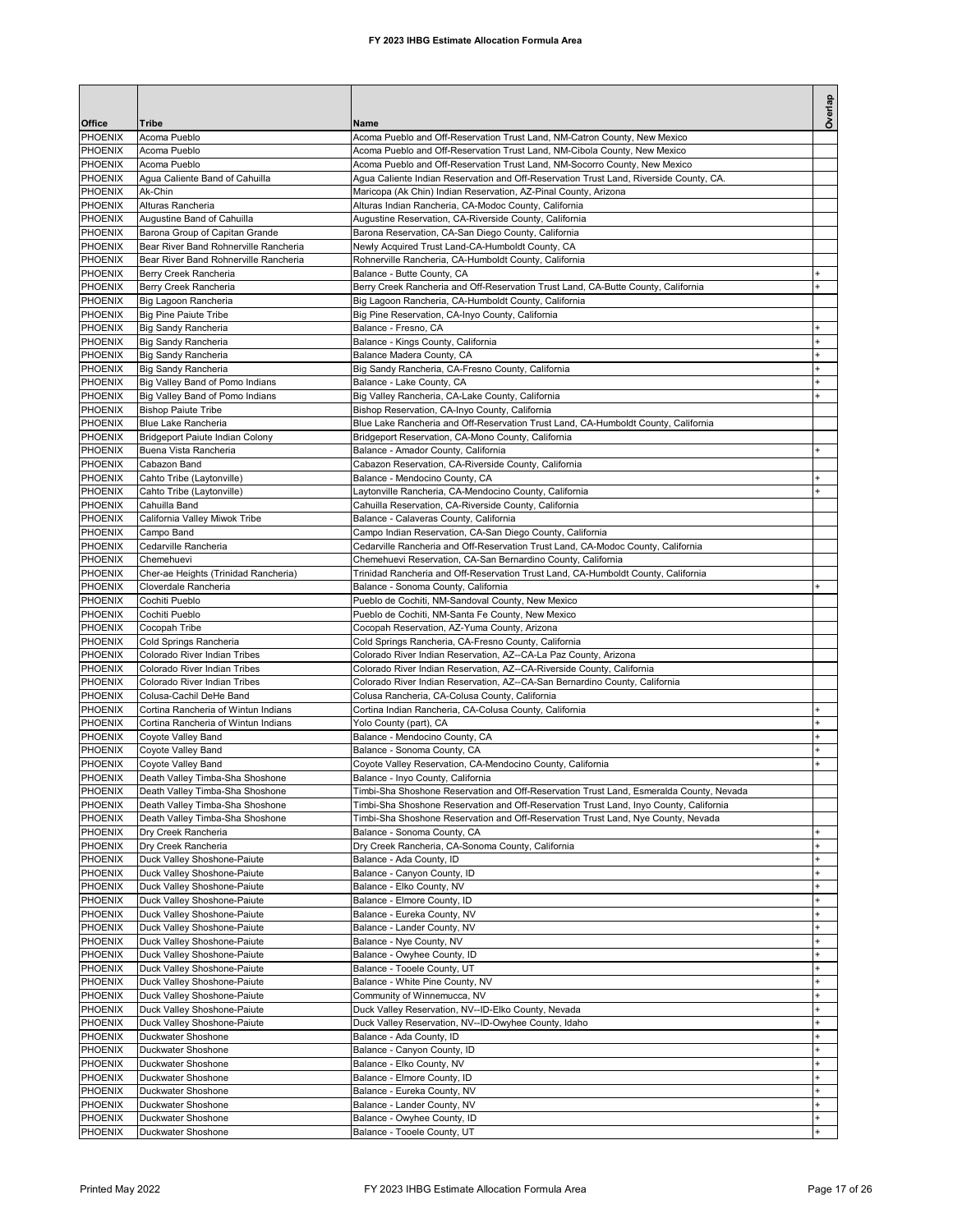| Office                    | <b>Tribe</b>                                                                     | Name                                                                                                                                                                              | Overlap                |
|---------------------------|----------------------------------------------------------------------------------|-----------------------------------------------------------------------------------------------------------------------------------------------------------------------------------|------------------------|
| PHOENIX                   | Duckwater Shoshone                                                               | Balance - White Pine County, NV                                                                                                                                                   |                        |
| PHOENIX                   | Duckwater Shoshone                                                               | Community of Winnemucca, NV                                                                                                                                                       |                        |
| PHOENIX                   | Duckwater Shoshone                                                               | Duckwater Reservation, NV-Nye County, Nevada                                                                                                                                      |                        |
| PHOENIX<br><b>PHOENIX</b> | Elem (Sulphur Bank Rancheria)<br>Elem (Sulphur Bank Rancheria)                   | Balance - Lake County, CA<br>Sulphur Bank Rancheria, CA-Lake County, California                                                                                                   |                        |
| PHOENIX                   | Elk Valley Rancheria                                                             | Elk Valley Rancheria and Off-Reservation Trust Land, CA-Del Norte County, California                                                                                              |                        |
| PHOENIX                   | Ely Shoshone                                                                     | Balance - Ada County, Idaho                                                                                                                                                       | $\ddot{}$              |
| PHOENIX                   | <b>Ely Shoshone</b>                                                              | Balance - Canyon County, Idaho                                                                                                                                                    |                        |
| PHOENIX                   | Ely Shoshone                                                                     | Balance - Elko County, Nevada                                                                                                                                                     |                        |
| PHOENIX<br>PHOENIX        | Ely Shoshone<br>Ely Shoshone                                                     | Balance - Elmore County, Idaho<br>Balance - Eureka County, Nevada                                                                                                                 | $\ddot{}$              |
| PHOENIX                   | Ely Shoshone                                                                     | Balance - Lander County, Nevada                                                                                                                                                   |                        |
| PHOENIX                   | Ely Shoshone                                                                     | Balance - Nye County, NV                                                                                                                                                          |                        |
| PHOENIX                   | Ely Shoshone                                                                     | Balance - Owyhee County, Idaho                                                                                                                                                    |                        |
| PHOENIX                   | <b>Ely Shoshone</b>                                                              | Balance - Tooele County, Utah                                                                                                                                                     |                        |
| PHOENIX<br>PHOENIX        | Ely Shoshone<br>Ely Shoshone                                                     | Balance - White Pine County, Nevada<br>Community of Winnemucca, NV                                                                                                                | $\ddot{}$<br>$\ddot{}$ |
| PHOENIX                   | Ely Shoshone                                                                     | Ely Reservation, NV-White Pine County, Nevada                                                                                                                                     | $\ddot{}$              |
| PHOENIX                   | Enterprise Rancheria                                                             | Balance - Butte County, CA                                                                                                                                                        | $\ddot{}$              |
| PHOENIX                   | Enterprise Rancheria                                                             | Enterprise Rancheria, CA-Butte County, California                                                                                                                                 | $\ddot{}$              |
| PHOENIX                   | Ewiiaapaayp Band of Kumeyaay                                                     | Ewiiaapaayp Reservation, CA-San Diego County, California                                                                                                                          |                        |
| PHOENIX                   | Fallon Paiute-Shoshone                                                           | Balance - Carson City, NV                                                                                                                                                         | $\pmb{+}$              |
| PHOENIX<br>PHOENIX        | Fallon Paiute-Shoshone<br>Fallon Paiute-Shoshone                                 | Fallon Paiute-Shoshone Colony and Off-Reservation Trust Land, NV-Churchill County, Nevada<br>Fallon Paiute-Shoshone Colony and Off-Reservation Trust Land, NV-Lyon County, Nevada | $\ddot{}$              |
| PHOENIX                   | Fallon Paiute-Shoshone                                                           | Fallon Paiute-Shoshone Reservation and Off-Reservation Trust Land, NV-Churchill County, Nevada                                                                                    |                        |
| PHOENIX                   | <b>Fort Bidwell</b>                                                              | Balance - Klamath County, OR                                                                                                                                                      |                        |
| PHOENIX                   | <b>Fort Bidwell</b>                                                              | Balance - Lake County, Oregon                                                                                                                                                     |                        |
| PHOENIX                   | <b>Fort Bidwell</b>                                                              | Fort Bidwell Reservation and Off-Reservation Trust Land, CA-Modoc County, California                                                                                              |                        |
| PHOENIX                   | Fort Independence                                                                | Fort Independence Reservation, CA-Inyo County, California                                                                                                                         |                        |
| PHOENIX<br>PHOENIX        | Fort McDermitt Paiute and Shoshone<br>Fort McDermitt Paiute and Shoshone         | Balance - Carson City, NV<br>Balance - Churchill County, NV                                                                                                                       |                        |
| PHOENIX                   | Fort McDermitt Paiute and Shoshone                                               | Balance - Clark County, NV                                                                                                                                                        |                        |
| PHOENIX                   | Fort McDermitt Paiute and Shoshone                                               | Balance - Douglas County, NV                                                                                                                                                      |                        |
| PHOENIX                   | Fort McDermitt Paiute and Shoshone                                               | Balance - Esmeralda County, NV                                                                                                                                                    | $\ddot{}$              |
| PHOENIX                   | Fort McDermitt Paiute and Shoshone                                               | Balance - Humboldt County, NV                                                                                                                                                     | $\ddot{}$              |
| PHOENIX<br>PHOENIX        | Fort McDermitt Paiute and Shoshone<br>Fort McDermitt Paiute and Shoshone         | Balance - Lyon County, NV<br>Balance - Mineral County, NV                                                                                                                         | $\ddot{}$<br>$\ddot{}$ |
| PHOENIX                   | Fort McDermitt Paiute and Shoshone                                               | Balance - Nye County, NV                                                                                                                                                          | $\ddot{}$              |
| PHOENIX                   | Fort McDermitt Paiute and Shoshone                                               | Balance - Pershing County, NV                                                                                                                                                     |                        |
| PHOENIX                   | Fort McDermitt Paiute and Shoshone                                               | Balance - Storey County, NV                                                                                                                                                       |                        |
| <b>PHOENIX</b>            | Fort McDermitt Paiute and Shoshone                                               | Balance - Washoe County, NV                                                                                                                                                       |                        |
| PHOENIX<br><b>PHOENIX</b> | Fort McDermitt Paiute and Shoshone<br>Fort McDermitt Paiute and Shoshone         | Fort McDermitt Indian Reservation, NV--OR-Humboldt County, Nevada<br>Fort McDermitt Indian Reservation, NV--OR-Malheur County, Oregon                                             |                        |
| PHOENIX                   | Fort McDowell Yavapai Nation                                                     | Fort McDowell Yavapai Nation Reservation, AZ-Maricopa County, Arizona                                                                                                             |                        |
| PHOENIX                   | Fort Mojave Tribe                                                                | Fort Mojave Reservation and Off-Reservation Trust Land, Clark Cnty, NV                                                                                                            |                        |
| <b>PHOENIX</b>            | Fort Mojave Tribe                                                                | Fort Mojave Reservation and Off-Reservation Trust Land, Mohave Cnty, AZ.                                                                                                          |                        |
| PHOENIX                   | Fort Mojave Tribe                                                                | Fort Mojave Reservation and Off-Reservation Trust Land, San Bernardino Cnty, CA                                                                                                   |                        |
| PHOENIX                   | Gila River                                                                       | Gila River Indian Reservation, AZ-Maricopa County, Arizona                                                                                                                        |                        |
| PHOENIX<br>PHOENIX        | Gila River<br>Graton Rancheria                                                   | Gila River Indian Reservation, AZ-Pinal County, Arizona<br>Balance - Marin County, California                                                                                     |                        |
| <b>PHOENIX</b>            | Greenville Rancheria                                                             | Balance - Yuba County, California                                                                                                                                                 |                        |
| PHOENIX                   | Grindstone Rancheria                                                             | Balance - Glenn County, California                                                                                                                                                |                        |
| PHOENIX                   | Grindstone Rancheria                                                             | Grindstone Indian Rancheria, CA-Glenn County, California                                                                                                                          |                        |
| PHOENIX                   | Guidiville Rancheria                                                             | Guidiville Rancheria and Off-Reservation Trust Land, CA-Mendocino County, California                                                                                              |                        |
| PHOENIX<br>PHOENIX        | Habermatolel Pomo Upper Lake Rancheria<br>Habermatolel Pomo Upper Lake Rancheria | Balance - Lake County, CA<br>Upper Lake Rancheria, CA-Lake County, California                                                                                                     | $\ddot{}$              |
| PHOENIX                   | Havasupai                                                                        | Havasupai Reservation, AZ-Coconino County, Arizona                                                                                                                                |                        |
| PHOENIX                   | Hoopa Valley                                                                     | Hoopa Valley Reservation, CA-Humboldt County, California                                                                                                                          |                        |
| PHOENIX                   | Hopi                                                                             | Communities of Flagstaff, Grand Canyon and Page, AZ                                                                                                                               | $\ddot{}$              |
| PHOENIX                   | Hopi                                                                             | Communities of Winslow and Homer, AZ                                                                                                                                              | $\ddot{}$              |
| PHOENIX<br><b>PHOENIX</b> | Hopi                                                                             | Hopi Reservation and Off-Reservation Trust Land, AZ-Coconino County, Arizona<br>Hopi Reservation and Off-Reservation Trust Land, AZ-Navajo County, Arizona                        | ÷<br>$\ddot{}$         |
| <b>PHOENIX</b>            | Hopi<br>Hopland Band of Pomo Indians                                             | Balance - Sonoma Co, CA                                                                                                                                                           |                        |
| <b>PHOENIX</b>            | Hopland Band of Pomo Indians                                                     | Hopland Rancheria, CA-Mendocino County, California                                                                                                                                |                        |
| PHOENIX                   | Hualapai                                                                         | Hualapai Indian Reservation and Off-Reservation Trust Land, Coconino County, Arizona                                                                                              |                        |
| <b>PHOENIX</b>            | Hualapai                                                                         | Hualapai Indian Reservation and Off-Reservation Trust Land, Mohave County, Arizona                                                                                                |                        |
| PHOENIX                   | Hualapai                                                                         | Hualapai Indian Reservation and Off-Reservation Trust Land, Yavapai County, Arizona                                                                                               |                        |
| PHOENIX<br>PHOENIX        | lipay Nation of Santa Ysabel<br>Inaja Band                                       | Santa Ysabel Reservation, CA-San Diego County, California<br>Inaja and Cosmit Reservation, CA-San Diego County, California                                                        |                        |
| PHOENIX                   | Ione Band of Miwok Indians                                                       | Balance - Amador County, CA                                                                                                                                                       | $\ddot{}$              |
| PHOENIX                   | Ione Band of Miwok Indians                                                       | Ione Band of Miwok TDSA, CA-Amador County, California                                                                                                                             |                        |
| PHOENIX                   | Isleta Pueblo                                                                    | Isleta Pueblo, NM-Bernalillo County, New Mexico                                                                                                                                   |                        |
| <b>PHOENIX</b>            | Isleta Pueblo                                                                    | Isleta Pueblo, NM-Torrance County, New Mexico                                                                                                                                     |                        |
| PHOENIX                   | Isleta Pueblo                                                                    | Isleta Pueblo, NM-Valencia County, New Mexico                                                                                                                                     |                        |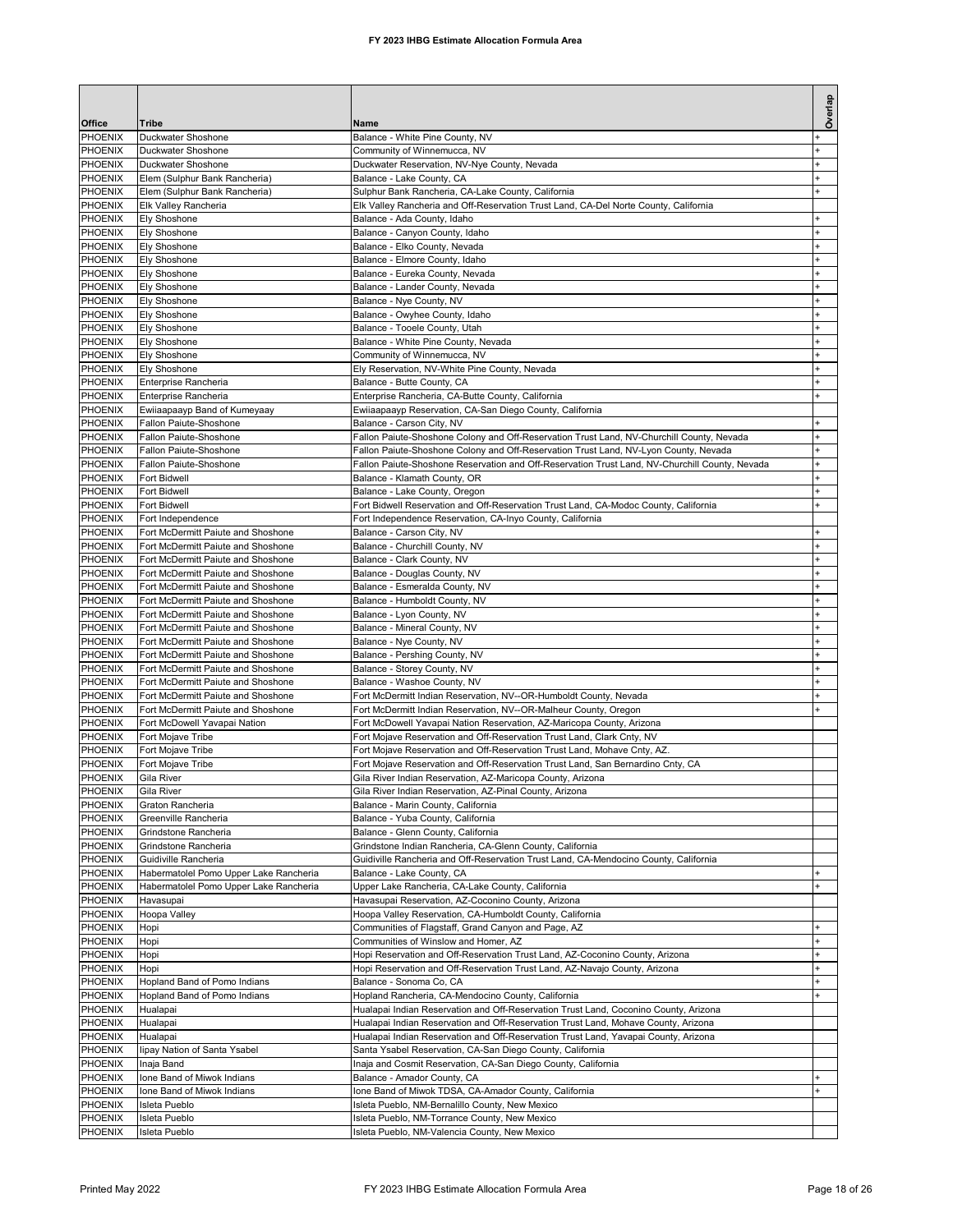| Office                           | Tribe                                                     | Name                                                                                                                                                                             | Overlap         |
|----------------------------------|-----------------------------------------------------------|----------------------------------------------------------------------------------------------------------------------------------------------------------------------------------|-----------------|
| PHOENIX                          | Jackson Rancheria                                         | Jackson Rancheria, CA-Amador County, California                                                                                                                                  |                 |
| PHOENIX                          | Jamul Indian Village                                      | Jamul Indian Village, CA-San Diego County, California                                                                                                                            |                 |
| PHOENIX                          | Jemez Pueblo                                              | Jemez Pueblo, NM-Sandoval County, New Mexico                                                                                                                                     |                 |
| <b>PHOENIX</b><br>PHOENIX        | Jicarilla Apache Nation<br>Jicarilla Apache Nation        | Jicarilla Apache Nation Reservation and Off-Reservation Trust Land, NM-Rio Arriba County, New Mexico                                                                             |                 |
| PHOENIX                          | Kaibab Band of Paiute                                     | Jicarilla Apache Nation Reservation and Off-Reservation Trust Land, NM-Sandoval County, New Mexico<br>Cedar City, UT                                                             | ÷.              |
| <b>PHOENIX</b>                   | Kaibab Band of Paiute                                     | Fredonia, AZ                                                                                                                                                                     | $\ddot{}$       |
| PHOENIX                          | Kaibab Band of Paiute                                     | Kaibab Indian Reservation, AZ-Coconino County, Arizona                                                                                                                           |                 |
| PHOENIX                          | Kaibab Band of Paiute                                     | Kaibab Indian Reservation, AZ-Mohave County, Arizona                                                                                                                             |                 |
| PHOENIX                          | Kaibab Band of Paiute                                     | Kanab, UT                                                                                                                                                                        | ÷               |
| PHOENIX<br>PHOENIX               | Kaibab Band of Paiute<br>Karuk                            | St. George, UT<br>Balance - Humbolt County, CA                                                                                                                                   |                 |
| PHOENIX                          | Karuk                                                     | Balance - Siskiyou County, CA                                                                                                                                                    |                 |
| PHOENIX                          | Karuk                                                     | Karuk Reservation and Off-Reservation Trust Land, CA-Humboldt County, California                                                                                                 |                 |
| PHOENIX                          | Karuk                                                     | Karuk Reservation and Off-Reservation Trust Land, CA-Siskiyou County, California                                                                                                 |                 |
| PHOENIX                          | Koi Nation of Northern California (Lower Lake)            | Balance - Sonoma County, CA                                                                                                                                                      |                 |
| <b>PHOENIX</b>                   | La Jolla Band<br>La Posta Band                            | La Jolla Reservation, CA-San Diego County, California                                                                                                                            |                 |
| PHOENIX<br><b>PHOENIX</b>        | Laguna Pueblo                                             | La Posta Indian Reservation, CA-San Diego County, California<br>Laguna Pueblo and Off-Reservation Trust Land, NM-Bernalillo County, New Mexico                                   |                 |
| <b>PHOENIX</b>                   | Laguna Pueblo                                             | Laguna Pueblo and Off-Reservation Trust Land, NM-Cibola County, New Mexico                                                                                                       |                 |
| PHOENIX                          | Laguna Pueblo                                             | Laguna Pueblo and Off-Reservation Trust Land, NM-Sandoval County, New Mexico                                                                                                     |                 |
| PHOENIX                          | Laguna Pueblo                                             | Laguna Pueblo and Off-Reservation Trust Land, NM-Valencia County, New Mexico                                                                                                     |                 |
| PHOENIX                          | Las Vegas Tribe of Paiute Indians                         | Las Vegas Indian Colony, NV-Clark County, Nevada                                                                                                                                 |                 |
| PHOENIX<br>PHOENIX               | Lone Pine Paiute-Shoshone                                 | Balance - Mono County, California                                                                                                                                                |                 |
| PHOENIX                          | Lone Pine Paiute-Shoshone<br>Los Coyotes Band of Cahuilla | Lone Pine Reservation, CA-Inyo County, California<br>Los Coyotes Reservation, CA-San Diego County, California                                                                    |                 |
| PHOENIX                          | Lovelock Paiute Tribe                                     | Balance - Carson City, NV                                                                                                                                                        |                 |
| PHOENIX                          | Lovelock Paiute Tribe                                     | Balance - Churchill County, NV                                                                                                                                                   |                 |
| <b>PHOENIX</b>                   | Lovelock Paiute Tribe                                     | Balance - Clark County, NV                                                                                                                                                       |                 |
| PHOENIX                          | Lovelock Paiute Tribe                                     | Balance - Douglas County, NV                                                                                                                                                     |                 |
| <b>PHOENIX</b><br><b>PHOENIX</b> | Lovelock Paiute Tribe<br><b>Lovelock Paiute Tribe</b>     | Balance - Esmeralda County, NV<br>Balance - Humboldt County, NV                                                                                                                  | ÷.<br>$\ddot{}$ |
| PHOENIX                          | Lovelock Paiute Tribe                                     | Balance - Lyon County, NV                                                                                                                                                        |                 |
| PHOENIX                          | Lovelock Paiute Tribe                                     | Balance - Mineral County, NV                                                                                                                                                     |                 |
| PHOENIX                          | Lovelock Paiute Tribe                                     | Balance - Nye County, NV                                                                                                                                                         | ÷               |
| PHOENIX                          | Lovelock Paiute Tribe                                     | Balance - Pershing County, NV                                                                                                                                                    |                 |
| PHOENIX                          | Lovelock Paiute Tribe                                     | Balance - Storey County, NV                                                                                                                                                      |                 |
| PHOENIX<br>PHOENIX               | Lovelock Paiute Tribe<br>Lovelock Paiute Tribe            | Balance - Washoe County, NV<br>Lovelock Indian Colony, NV-Pershing County, Nevada                                                                                                |                 |
| PHOENIX                          | Lytton Rancheria of California                            | Balance - Sonoma County, CA                                                                                                                                                      |                 |
| PHOENIX                          | Lytton Rancheria of California                            | Lytton Rancheria, CA-Contra Costa County, California                                                                                                                             |                 |
| <b>PHOENIX</b>                   | Manchester Point Arena Rancheria                          | Balance - Mendocino County, CA                                                                                                                                                   | $\ddot{}$       |
| <b>PHOENIX</b>                   | Manchester Point Arena Rancheria                          | Manchester-Point Arena Rancheria, CA-Mendocino County, California                                                                                                                | $\ddot{}$       |
| PHOENIX<br><b>PHOENIX</b>        | Manzanita Band<br>Mechoopda Tribe of Chico Rancheria      | Manzanita Reservation and Off-Reservation Trust Land, CA-San Diego County, California<br>Balance - Butte County, California                                                      | $\ddot{}$       |
| PHOENIX                          | Mechoopda Tribe of Chico Rancheria                        | Mechoopda TDSA, CA-Butte County, California                                                                                                                                      |                 |
| <b>PHOENIX</b>                   | Mesa Grande Band                                          | Mesa Grande Reservation, CA-San Diego County, California                                                                                                                         |                 |
| PHOENIX                          | Mescalero Apache Tribe                                    | Mescalero Reservation, NM-Lincoln County, New Mexico                                                                                                                             |                 |
| PHOENIX                          | Mescalero Apache Tribe                                    | Mescalero Reservation, NM-Otero County, New Mexico                                                                                                                               |                 |
| PHOENIX<br>PHOENIX               | Middletown Rancheria<br>Middletown Rancheria              | Balance - Lake County, CA                                                                                                                                                        |                 |
| PHOENIX                          | Moapa Band of Paiute                                      | Middletown Rancheria, CA-Lake County, California<br>Moapa River Indian Reservation, NV-Clark County, Nevada                                                                      |                 |
| PHOENIX                          | Mooretown Rancheria                                       | Balance - Butte County, CA                                                                                                                                                       |                 |
| PHOENIX                          | Mooretown Rancheria                                       | Mooretown Rancheria and Off-Reservation Trust Land, CA-Butte County, California                                                                                                  | $\ddot{}$       |
| PHOENIX                          | Morongo Band of Mission Indians                           | Morongo Reservation and Off-Reservation Trust Land, CA-Riverside County, California                                                                                              |                 |
| PHOENIX                          | Nambe Pueblo                                              | Nambe Pueblo and Off-Reservation Trust Land, NM-Santa Fe County, New Mexico                                                                                                      |                 |
| PHOENIX<br>PHOENIX               | Navajo Nation<br>Navajo Nation                            | Navajo Nation Reservation and Off-Reservation Trust Land, Apache County, Arizona<br>Navajo Nation Reservation and Off-Reservation Trust Land, Bernalillo County, New Mexico      |                 |
| PHOENIX                          | Navajo Nation                                             | Navajo Nation Reservation and Off-Reservation Trust Land, Cibola County, New Mexico                                                                                              |                 |
| PHOENIX                          | Navajo Nation                                             | Navajo Nation Reservation and Off-Reservation Trust Land, Coconino County, Arizona                                                                                               |                 |
| PHOENIX                          | Navajo Nation                                             | Navajo Nation Reservation and Off-Reservation Trust Land, McKinley County, New Mexico                                                                                            |                 |
| PHOENIX                          | Navajo Nation                                             | Navajo Nation Reservation and Off-Reservation Trust Land, Navajo County, Arizona                                                                                                 |                 |
| PHOENIX<br>PHOENIX               | Navajo Nation<br>Navajo Nation                            | Navajo Nation Reservation and Off-Reservation Trust Land, Rio Arriba County, New Mexico<br>Navajo Nation Reservation and Off-Reservation Trust Land, San Juan County, New Mexico |                 |
| PHOENIX                          | Navajo Nation                                             | Navajo Nation Reservation and Off-Reservation Trust Land, San Juan County, Utah                                                                                                  |                 |
| PHOENIX                          | Navajo Nation                                             | Navajo Nation Reservation and Off-Reservation Trust Land, Sandoval County, New Mexico                                                                                            |                 |
| PHOENIX                          | Navajo Nation                                             | Navajo Nation Reservation and Off-Reservation Trust Land, Socorro County, New Mexico                                                                                             |                 |
| PHOENIX                          | North Fork Rancheria                                      | Balance - Fresno, CA                                                                                                                                                             | ÷.              |
| PHOENIX                          | North Fork Rancheria                                      | Balance Madera County, CA                                                                                                                                                        | $\ddot{}$       |
| PHOENIX<br>PHOENIX               | North Fork Rancheria<br>North Fork Rancheria              | Balance Mariposa, CA<br>North Fork Rancheria and Off-Reservation Trust Land, CA-Madera County, California                                                                        | $\ddot{}$       |
| PHOENIX                          | Ohkay Owingeh (was San Juan Pueblo)                       | Balance - Rio Arriba County, New Mexico                                                                                                                                          |                 |
| PHOENIX                          | Ohkay Owingeh (was San Juan Pueblo)                       | Ohkay Owingeh, NM-Rio Arriba County, New Mexico                                                                                                                                  |                 |
| PHOENIX                          | Pala Band                                                 | Pala Reservation, CA-San Diego County, California                                                                                                                                |                 |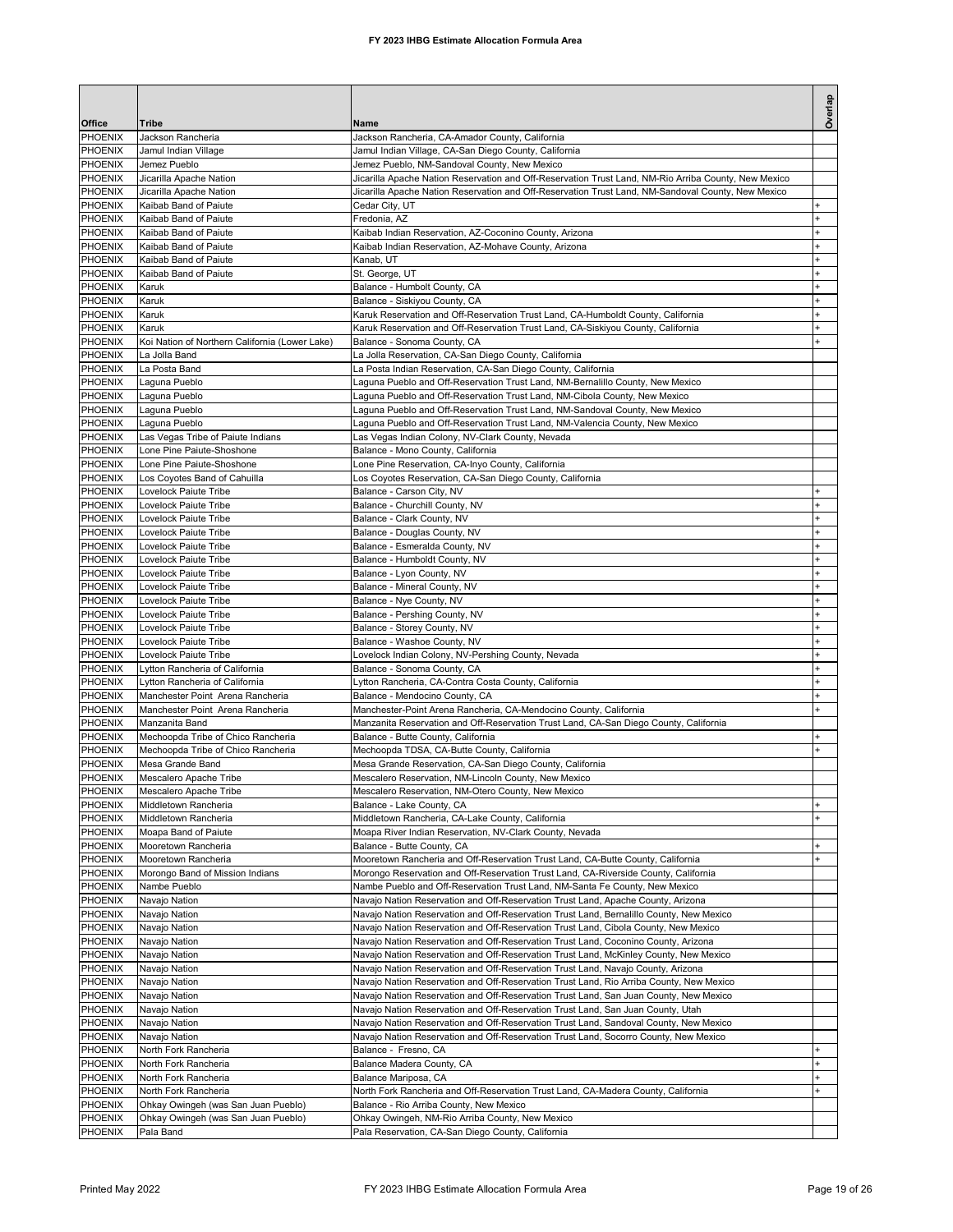| Overlap<br>Office<br>Tribe<br>Name<br><b>PHOENIX</b><br>Pascua Yaqui Tribe<br>Guadalupe Town, AZ<br>PHOENIX<br>Pascua Yaqui Tribe<br>Pascua Pueblo Yaqui Reservation and Off-Reservation Trust Land, AZ-Pima County, Arizona<br>PHOENIX<br>Pascua Yaqui Tribe<br>So. Tuscon, Old Pascua Village and Yoem Pueblo, AZ<br>PHOENIX<br>Paskenta Band of Nomlaki Indian<br>Balance - Tehama County, California<br>PHOENIX<br>Paskenta Band of Nomlaki Indian<br>Paskenta Rancheria, CA-Tehama County, California<br><b>PHOENIX</b><br>Pauma Band<br>Pauma and Yuima Reservation, CA-San Diego County, California<br>PHOENIX<br>Pechanga Band<br>Pechanga Reservation, CA-Riverside County, California<br>PHOENIX<br>Picayune Rancheria<br>Balance - Fresno County, California<br>PHOENIX<br>Picayune Rancheria<br>Balance - Madera County, California<br>÷<br>PHOENIX<br>Picayune Rancheria<br>Balance - Mariposa County, California<br>PHOENIX<br>Picayune Rancheria<br>Picayune Rancheria and Off-Reservation Trust Land, CA-Madera County, California<br>PHOENIX<br>Picuris Pueblo<br>Picuris Pueblo, NM-Taos County, New Mexico<br>PHOENIX<br>Pinoleville Rancheria<br>Balance - Mendocino County, CA<br>PHOENIX<br>Pinoleville Rancheria<br>Pinoleville Rancheria, CA-Mendocino County, California<br><b>PHOENIX</b><br><b>Pit River Tribe</b><br>Balance - Modoc County, California<br>PHOENIX<br>Balance - Shasta County, CA<br><b>Pit River Tribe</b><br>PHOENIX<br>Pit River Tribe<br>Big Bend Rancheria, CA-Shasta County, California<br><b>PHOENIX</b><br><b>Pit River Tribe</b><br>Likely Rancheria, CA-Modoc County, California<br>÷<br>PHOENIX<br><b>Pit River Tribe</b><br>Lookout Rancheria, CA-Modoc County, California<br>PHOENIX<br><b>Pit River Tribe</b><br>Montgomery Creek Rancheria, CA-Shasta County, California<br>PHOENIX<br><b>Pit River Tribe</b><br>Pit River Trust Land, CA-Shasta County, California<br>$\ddot{}$<br>PHOENIX<br><b>Pit River Tribe</b><br>Roaring Creek Rancheria, CA-Shasta County, California<br>$\overline{1}$<br>PHOENIX<br>Pit River Tribe<br>XL Ranch Rancheria, CA-Modoc County, California<br>PHOENIX<br>Pueblo of Pojoaque and Off-Reservation Trust Land, NM-Santa Fe County, New Mexico<br>Pojoaque Pueblo<br>PHOENIX<br>Balance - Mendocino County, California<br>Potter Valley Rancheria<br>PHOENIX<br>Balance - Carson City, NV<br>Pyramid Lake Paiute<br>PHOENIX<br>Balance - Churchill County, NV<br><b>Pyramid Lake Paiute</b><br>PHOENIX<br>Pyramid Lake Paiute<br>Balance - Clark County, NV<br>PHOENIX<br>Pyramid Lake Paiute<br>Balance - Douglas County, NV<br>PHOENIX<br>Pyramid Lake Paiute<br>Balance - Esmeralda County, NV<br>PHOENIX<br>Balance - Humboldt County, NV<br>Pyramid Lake Paiute<br>PHOENIX<br><b>Pyramid Lake Paiute</b><br>Balance - Lyon County, NV<br>PHOENIX<br>Balance - Mineral County, NV<br><b>Pyramid Lake Paiute</b><br>÷<br>PHOENIX<br>Pyramid Lake Paiute<br>Balance - Nye County, NV<br>$\ddot{}$<br>PHOENIX<br>Pyramid Lake Paiute<br>Balance - Pershing County, NV<br>PHOENIX<br>Pyramid Lake Paiute<br>Balance - Storey County, NV<br>PHOENIX<br>Balance - Washoe County, NV<br>Pyramid Lake Paiute<br>PHOENIX<br>Pyramid Lake Paiute Reservation, NV-Lyon County, Nevada<br><b>Pyramid Lake Paiute</b><br>PHOENIX<br>Pyramid Lake Paiute Reservation, NV-Storey County, Nevada<br><b>Pyramid Lake Paiute</b><br>PHOENIX<br>Pyramid Lake Paiute<br>Pyramid Lake Paiute Reservation, NV-Washoe County, Nevada<br>$\ddot{}$<br>PHOENIX<br>Quartz Valley Reservation<br>Balance - Siskiyou County, California<br>PHOENIX<br>Quartz Valley Reservation and Off-Reservation Trust Land, CA-Siskiyou County, California<br><b>Quartz Valley Reservation</b><br><b>PHOENIX</b><br>Quechan Tribe<br>Cities of Gadsen, Roll, San Luis, Somerton, Tacna, Yuma and Welton, AZ<br>PHOENIX<br>Fort Yuma Indian Reservation, CA--AZ-Imperial County, California<br>Quechan Tribe<br>PHOENIX<br>Quechan Tribe<br>Fort Yuma Indian Reservation, CA--AZ-Yuma County, Arizona<br>PHOENIX<br>Ramona Band<br>Ramona Village, CA-Riverside County, California<br>PHOENIX<br>Balance - Shasta County, California<br>Redding Rancheria<br>PHOENIX<br>Redding Rancheria<br>Redding Rancheria, CA-Shasta County, California<br>PHOENIX<br>Redwood Valley Rancheria<br>Balance - Mendocino County, CA<br>+<br>PHOENIX<br>Redwood Valley Rancheria<br>Balance - Sonoma Co, CA<br>PHOENIX<br>Redwood Valley Rancheria<br>Redwood Valley Rancheria, CA-Mendocino County, California<br>PHOENIX<br>Reno-Sparks Colony<br>Balance - Carson City, NV<br>PHOENIX<br>Reno-Sparks Colony<br>Balance - Churchill County, NV<br>PHOENIX<br>Reno-Sparks Colony<br>Balance - Clark County, NV<br>Balance - Douglas County, NV<br><b>PHOENIX</b><br>Reno-Sparks Colony<br><sup>+</sup><br>PHOENIX<br>Balance - Esmeralda County, NV<br>Reno-Sparks Colony<br>$\ddot{}$<br>PHOENIX<br>Reno-Sparks Colony<br>Balance - Humboldt County, NV<br>PHOENIX<br>Balance - Lyon County, NV<br>Reno-Sparks Colony<br>$\ddot{}$<br>PHOENIX<br>Balance - Mineral County, NV<br>Reno-Sparks Colony<br>$\ddot{}$<br>PHOENIX<br>Balance - Nye County, NV<br>Reno-Sparks Colony<br>$\ddot{}$<br>PHOENIX<br>Reno-Sparks Colony<br>Balance - Pershing County, NV<br>PHOENIX<br>Reno-Sparks Colony<br>Balance - Storey County, NV<br>PHOENIX<br>Reno-Sparks Colony<br>Balance - Washoe County, NV<br>PHOENIX<br>Reno-Sparks Colony<br>Reno-Sparks Indian Colony, NV-Washoe County, Nevada<br>PHOENIX<br>Resighini Rancheria<br>Resighini Rancheria, CA-Del Norte County, California<br>PHOENIX<br>Rincon Reservation, CA-San Diego County, California<br>Rincon Band<br>PHOENIX<br>Robinson Rancheria<br>Balance - Lake County, CA<br>$\ddot{}$<br>PHOENIX<br>Robinson Rancheria<br>Robinson Rancheria and Off-Reservation Trust Land, CA-Lake County, California<br>$\ddot{}$<br>PHOENIX<br>Round Valley Indian Tribe<br>Balance - Mendocino County, CA<br>PHOENIX<br>Balance - Sonoma County, CA<br>Round Valley Indian Tribe<br>PHOENIX<br>Round Valley Reservation and Off-Reservation Trust Land, CA-Trinity<br>Round Valley Indian Tribe<br>$\ddot{}$<br>PHOENIX<br>Round Valley Reservation<br>Round Valley Reservation and Off-Reservation Trust Land, CA-Mendocino County, California<br>PHOENIX<br>Salt River Plma-Maricopa<br>Salt River Reservation, AZ-Maricopa County, Arizona<br>PHOENIX<br>Cities of Eden, Thatcher, Pima, Safford and Fort Thomas, AZ<br>San Carlos Apache |  |  |
|------------------------------------------------------------------------------------------------------------------------------------------------------------------------------------------------------------------------------------------------------------------------------------------------------------------------------------------------------------------------------------------------------------------------------------------------------------------------------------------------------------------------------------------------------------------------------------------------------------------------------------------------------------------------------------------------------------------------------------------------------------------------------------------------------------------------------------------------------------------------------------------------------------------------------------------------------------------------------------------------------------------------------------------------------------------------------------------------------------------------------------------------------------------------------------------------------------------------------------------------------------------------------------------------------------------------------------------------------------------------------------------------------------------------------------------------------------------------------------------------------------------------------------------------------------------------------------------------------------------------------------------------------------------------------------------------------------------------------------------------------------------------------------------------------------------------------------------------------------------------------------------------------------------------------------------------------------------------------------------------------------------------------------------------------------------------------------------------------------------------------------------------------------------------------------------------------------------------------------------------------------------------------------------------------------------------------------------------------------------------------------------------------------------------------------------------------------------------------------------------------------------------------------------------------------------------------------------------------------------------------------------------------------------------------------------------------------------------------------------------------------------------------------------------------------------------------------------------------------------------------------------------------------------------------------------------------------------------------------------------------------------------------------------------------------------------------------------------------------------------------------------------------------------------------------------------------------------------------------------------------------------------------------------------------------------------------------------------------------------------------------------------------------------------------------------------------------------------------------------------------------------------------------------------------------------------------------------------------------------------------------------------------------------------------------------------------------------------------------------------------------------------------------------------------------------------------------------------------------------------------------------------------------------------------------------------------------------------------------------------------------------------------------------------------------------------------------------------------------------------------------------------------------------------------------------------------------------------------------------------------------------------------------------------------------------------------------------------------------------------------------------------------------------------------------------------------------------------------------------------------------------------------------------------------------------------------------------------------------------------------------------------------------------------------------------------------------------------------------------------------------------------------------------------------------------------------------------------------------------------------------------------------------------------------------------------------------------------------------------------------------------------------------------------------------------------------------------------------------------------------------------------------------------------------------------------------------------------------------------------------------------------------------------------------------------------------------------------------------------------------------------------------------------------------------------------------------------------------------------------------------------------------------------------------------------------------------------------------------------------------------------------------------------------------------------------------------------------------------------------------------------------------------------------------------------------------------------------------------------------------------------------------------------------------------------------------------------------------------------------------------------------------------------------------------------------------------------------------------------------------------------------------------------------------------------------------------------------------------------------------------------------------------------------------------------------------------------------------------------------------------------------------------------------------------------------------------------------------------------------------------------------------------|--|--|
|                                                                                                                                                                                                                                                                                                                                                                                                                                                                                                                                                                                                                                                                                                                                                                                                                                                                                                                                                                                                                                                                                                                                                                                                                                                                                                                                                                                                                                                                                                                                                                                                                                                                                                                                                                                                                                                                                                                                                                                                                                                                                                                                                                                                                                                                                                                                                                                                                                                                                                                                                                                                                                                                                                                                                                                                                                                                                                                                                                                                                                                                                                                                                                                                                                                                                                                                                                                                                                                                                                                                                                                                                                                                                                                                                                                                                                                                                                                                                                                                                                                                                                                                                                                                                                                                                                                                                                                                                                                                                                                                                                                                                                                                                                                                                                                                                                                                                                                                                                                                                                                                                                                                                                                                                                                                                                                                                                                                                                                                                                                                                                                                                                                                                                                                                                                                                                                                                                                                                                                                                                                                                                                                                                                                                                                                                                                                                                                                                                                                                                                                    |  |  |
|                                                                                                                                                                                                                                                                                                                                                                                                                                                                                                                                                                                                                                                                                                                                                                                                                                                                                                                                                                                                                                                                                                                                                                                                                                                                                                                                                                                                                                                                                                                                                                                                                                                                                                                                                                                                                                                                                                                                                                                                                                                                                                                                                                                                                                                                                                                                                                                                                                                                                                                                                                                                                                                                                                                                                                                                                                                                                                                                                                                                                                                                                                                                                                                                                                                                                                                                                                                                                                                                                                                                                                                                                                                                                                                                                                                                                                                                                                                                                                                                                                                                                                                                                                                                                                                                                                                                                                                                                                                                                                                                                                                                                                                                                                                                                                                                                                                                                                                                                                                                                                                                                                                                                                                                                                                                                                                                                                                                                                                                                                                                                                                                                                                                                                                                                                                                                                                                                                                                                                                                                                                                                                                                                                                                                                                                                                                                                                                                                                                                                                                                    |  |  |
|                                                                                                                                                                                                                                                                                                                                                                                                                                                                                                                                                                                                                                                                                                                                                                                                                                                                                                                                                                                                                                                                                                                                                                                                                                                                                                                                                                                                                                                                                                                                                                                                                                                                                                                                                                                                                                                                                                                                                                                                                                                                                                                                                                                                                                                                                                                                                                                                                                                                                                                                                                                                                                                                                                                                                                                                                                                                                                                                                                                                                                                                                                                                                                                                                                                                                                                                                                                                                                                                                                                                                                                                                                                                                                                                                                                                                                                                                                                                                                                                                                                                                                                                                                                                                                                                                                                                                                                                                                                                                                                                                                                                                                                                                                                                                                                                                                                                                                                                                                                                                                                                                                                                                                                                                                                                                                                                                                                                                                                                                                                                                                                                                                                                                                                                                                                                                                                                                                                                                                                                                                                                                                                                                                                                                                                                                                                                                                                                                                                                                                                                    |  |  |
|                                                                                                                                                                                                                                                                                                                                                                                                                                                                                                                                                                                                                                                                                                                                                                                                                                                                                                                                                                                                                                                                                                                                                                                                                                                                                                                                                                                                                                                                                                                                                                                                                                                                                                                                                                                                                                                                                                                                                                                                                                                                                                                                                                                                                                                                                                                                                                                                                                                                                                                                                                                                                                                                                                                                                                                                                                                                                                                                                                                                                                                                                                                                                                                                                                                                                                                                                                                                                                                                                                                                                                                                                                                                                                                                                                                                                                                                                                                                                                                                                                                                                                                                                                                                                                                                                                                                                                                                                                                                                                                                                                                                                                                                                                                                                                                                                                                                                                                                                                                                                                                                                                                                                                                                                                                                                                                                                                                                                                                                                                                                                                                                                                                                                                                                                                                                                                                                                                                                                                                                                                                                                                                                                                                                                                                                                                                                                                                                                                                                                                                                    |  |  |
|                                                                                                                                                                                                                                                                                                                                                                                                                                                                                                                                                                                                                                                                                                                                                                                                                                                                                                                                                                                                                                                                                                                                                                                                                                                                                                                                                                                                                                                                                                                                                                                                                                                                                                                                                                                                                                                                                                                                                                                                                                                                                                                                                                                                                                                                                                                                                                                                                                                                                                                                                                                                                                                                                                                                                                                                                                                                                                                                                                                                                                                                                                                                                                                                                                                                                                                                                                                                                                                                                                                                                                                                                                                                                                                                                                                                                                                                                                                                                                                                                                                                                                                                                                                                                                                                                                                                                                                                                                                                                                                                                                                                                                                                                                                                                                                                                                                                                                                                                                                                                                                                                                                                                                                                                                                                                                                                                                                                                                                                                                                                                                                                                                                                                                                                                                                                                                                                                                                                                                                                                                                                                                                                                                                                                                                                                                                                                                                                                                                                                                                                    |  |  |
|                                                                                                                                                                                                                                                                                                                                                                                                                                                                                                                                                                                                                                                                                                                                                                                                                                                                                                                                                                                                                                                                                                                                                                                                                                                                                                                                                                                                                                                                                                                                                                                                                                                                                                                                                                                                                                                                                                                                                                                                                                                                                                                                                                                                                                                                                                                                                                                                                                                                                                                                                                                                                                                                                                                                                                                                                                                                                                                                                                                                                                                                                                                                                                                                                                                                                                                                                                                                                                                                                                                                                                                                                                                                                                                                                                                                                                                                                                                                                                                                                                                                                                                                                                                                                                                                                                                                                                                                                                                                                                                                                                                                                                                                                                                                                                                                                                                                                                                                                                                                                                                                                                                                                                                                                                                                                                                                                                                                                                                                                                                                                                                                                                                                                                                                                                                                                                                                                                                                                                                                                                                                                                                                                                                                                                                                                                                                                                                                                                                                                                                                    |  |  |
|                                                                                                                                                                                                                                                                                                                                                                                                                                                                                                                                                                                                                                                                                                                                                                                                                                                                                                                                                                                                                                                                                                                                                                                                                                                                                                                                                                                                                                                                                                                                                                                                                                                                                                                                                                                                                                                                                                                                                                                                                                                                                                                                                                                                                                                                                                                                                                                                                                                                                                                                                                                                                                                                                                                                                                                                                                                                                                                                                                                                                                                                                                                                                                                                                                                                                                                                                                                                                                                                                                                                                                                                                                                                                                                                                                                                                                                                                                                                                                                                                                                                                                                                                                                                                                                                                                                                                                                                                                                                                                                                                                                                                                                                                                                                                                                                                                                                                                                                                                                                                                                                                                                                                                                                                                                                                                                                                                                                                                                                                                                                                                                                                                                                                                                                                                                                                                                                                                                                                                                                                                                                                                                                                                                                                                                                                                                                                                                                                                                                                                                                    |  |  |
|                                                                                                                                                                                                                                                                                                                                                                                                                                                                                                                                                                                                                                                                                                                                                                                                                                                                                                                                                                                                                                                                                                                                                                                                                                                                                                                                                                                                                                                                                                                                                                                                                                                                                                                                                                                                                                                                                                                                                                                                                                                                                                                                                                                                                                                                                                                                                                                                                                                                                                                                                                                                                                                                                                                                                                                                                                                                                                                                                                                                                                                                                                                                                                                                                                                                                                                                                                                                                                                                                                                                                                                                                                                                                                                                                                                                                                                                                                                                                                                                                                                                                                                                                                                                                                                                                                                                                                                                                                                                                                                                                                                                                                                                                                                                                                                                                                                                                                                                                                                                                                                                                                                                                                                                                                                                                                                                                                                                                                                                                                                                                                                                                                                                                                                                                                                                                                                                                                                                                                                                                                                                                                                                                                                                                                                                                                                                                                                                                                                                                                                                    |  |  |
|                                                                                                                                                                                                                                                                                                                                                                                                                                                                                                                                                                                                                                                                                                                                                                                                                                                                                                                                                                                                                                                                                                                                                                                                                                                                                                                                                                                                                                                                                                                                                                                                                                                                                                                                                                                                                                                                                                                                                                                                                                                                                                                                                                                                                                                                                                                                                                                                                                                                                                                                                                                                                                                                                                                                                                                                                                                                                                                                                                                                                                                                                                                                                                                                                                                                                                                                                                                                                                                                                                                                                                                                                                                                                                                                                                                                                                                                                                                                                                                                                                                                                                                                                                                                                                                                                                                                                                                                                                                                                                                                                                                                                                                                                                                                                                                                                                                                                                                                                                                                                                                                                                                                                                                                                                                                                                                                                                                                                                                                                                                                                                                                                                                                                                                                                                                                                                                                                                                                                                                                                                                                                                                                                                                                                                                                                                                                                                                                                                                                                                                                    |  |  |
|                                                                                                                                                                                                                                                                                                                                                                                                                                                                                                                                                                                                                                                                                                                                                                                                                                                                                                                                                                                                                                                                                                                                                                                                                                                                                                                                                                                                                                                                                                                                                                                                                                                                                                                                                                                                                                                                                                                                                                                                                                                                                                                                                                                                                                                                                                                                                                                                                                                                                                                                                                                                                                                                                                                                                                                                                                                                                                                                                                                                                                                                                                                                                                                                                                                                                                                                                                                                                                                                                                                                                                                                                                                                                                                                                                                                                                                                                                                                                                                                                                                                                                                                                                                                                                                                                                                                                                                                                                                                                                                                                                                                                                                                                                                                                                                                                                                                                                                                                                                                                                                                                                                                                                                                                                                                                                                                                                                                                                                                                                                                                                                                                                                                                                                                                                                                                                                                                                                                                                                                                                                                                                                                                                                                                                                                                                                                                                                                                                                                                                                                    |  |  |
|                                                                                                                                                                                                                                                                                                                                                                                                                                                                                                                                                                                                                                                                                                                                                                                                                                                                                                                                                                                                                                                                                                                                                                                                                                                                                                                                                                                                                                                                                                                                                                                                                                                                                                                                                                                                                                                                                                                                                                                                                                                                                                                                                                                                                                                                                                                                                                                                                                                                                                                                                                                                                                                                                                                                                                                                                                                                                                                                                                                                                                                                                                                                                                                                                                                                                                                                                                                                                                                                                                                                                                                                                                                                                                                                                                                                                                                                                                                                                                                                                                                                                                                                                                                                                                                                                                                                                                                                                                                                                                                                                                                                                                                                                                                                                                                                                                                                                                                                                                                                                                                                                                                                                                                                                                                                                                                                                                                                                                                                                                                                                                                                                                                                                                                                                                                                                                                                                                                                                                                                                                                                                                                                                                                                                                                                                                                                                                                                                                                                                                                                    |  |  |
|                                                                                                                                                                                                                                                                                                                                                                                                                                                                                                                                                                                                                                                                                                                                                                                                                                                                                                                                                                                                                                                                                                                                                                                                                                                                                                                                                                                                                                                                                                                                                                                                                                                                                                                                                                                                                                                                                                                                                                                                                                                                                                                                                                                                                                                                                                                                                                                                                                                                                                                                                                                                                                                                                                                                                                                                                                                                                                                                                                                                                                                                                                                                                                                                                                                                                                                                                                                                                                                                                                                                                                                                                                                                                                                                                                                                                                                                                                                                                                                                                                                                                                                                                                                                                                                                                                                                                                                                                                                                                                                                                                                                                                                                                                                                                                                                                                                                                                                                                                                                                                                                                                                                                                                                                                                                                                                                                                                                                                                                                                                                                                                                                                                                                                                                                                                                                                                                                                                                                                                                                                                                                                                                                                                                                                                                                                                                                                                                                                                                                                                                    |  |  |
|                                                                                                                                                                                                                                                                                                                                                                                                                                                                                                                                                                                                                                                                                                                                                                                                                                                                                                                                                                                                                                                                                                                                                                                                                                                                                                                                                                                                                                                                                                                                                                                                                                                                                                                                                                                                                                                                                                                                                                                                                                                                                                                                                                                                                                                                                                                                                                                                                                                                                                                                                                                                                                                                                                                                                                                                                                                                                                                                                                                                                                                                                                                                                                                                                                                                                                                                                                                                                                                                                                                                                                                                                                                                                                                                                                                                                                                                                                                                                                                                                                                                                                                                                                                                                                                                                                                                                                                                                                                                                                                                                                                                                                                                                                                                                                                                                                                                                                                                                                                                                                                                                                                                                                                                                                                                                                                                                                                                                                                                                                                                                                                                                                                                                                                                                                                                                                                                                                                                                                                                                                                                                                                                                                                                                                                                                                                                                                                                                                                                                                                                    |  |  |
|                                                                                                                                                                                                                                                                                                                                                                                                                                                                                                                                                                                                                                                                                                                                                                                                                                                                                                                                                                                                                                                                                                                                                                                                                                                                                                                                                                                                                                                                                                                                                                                                                                                                                                                                                                                                                                                                                                                                                                                                                                                                                                                                                                                                                                                                                                                                                                                                                                                                                                                                                                                                                                                                                                                                                                                                                                                                                                                                                                                                                                                                                                                                                                                                                                                                                                                                                                                                                                                                                                                                                                                                                                                                                                                                                                                                                                                                                                                                                                                                                                                                                                                                                                                                                                                                                                                                                                                                                                                                                                                                                                                                                                                                                                                                                                                                                                                                                                                                                                                                                                                                                                                                                                                                                                                                                                                                                                                                                                                                                                                                                                                                                                                                                                                                                                                                                                                                                                                                                                                                                                                                                                                                                                                                                                                                                                                                                                                                                                                                                                                                    |  |  |
|                                                                                                                                                                                                                                                                                                                                                                                                                                                                                                                                                                                                                                                                                                                                                                                                                                                                                                                                                                                                                                                                                                                                                                                                                                                                                                                                                                                                                                                                                                                                                                                                                                                                                                                                                                                                                                                                                                                                                                                                                                                                                                                                                                                                                                                                                                                                                                                                                                                                                                                                                                                                                                                                                                                                                                                                                                                                                                                                                                                                                                                                                                                                                                                                                                                                                                                                                                                                                                                                                                                                                                                                                                                                                                                                                                                                                                                                                                                                                                                                                                                                                                                                                                                                                                                                                                                                                                                                                                                                                                                                                                                                                                                                                                                                                                                                                                                                                                                                                                                                                                                                                                                                                                                                                                                                                                                                                                                                                                                                                                                                                                                                                                                                                                                                                                                                                                                                                                                                                                                                                                                                                                                                                                                                                                                                                                                                                                                                                                                                                                                                    |  |  |
|                                                                                                                                                                                                                                                                                                                                                                                                                                                                                                                                                                                                                                                                                                                                                                                                                                                                                                                                                                                                                                                                                                                                                                                                                                                                                                                                                                                                                                                                                                                                                                                                                                                                                                                                                                                                                                                                                                                                                                                                                                                                                                                                                                                                                                                                                                                                                                                                                                                                                                                                                                                                                                                                                                                                                                                                                                                                                                                                                                                                                                                                                                                                                                                                                                                                                                                                                                                                                                                                                                                                                                                                                                                                                                                                                                                                                                                                                                                                                                                                                                                                                                                                                                                                                                                                                                                                                                                                                                                                                                                                                                                                                                                                                                                                                                                                                                                                                                                                                                                                                                                                                                                                                                                                                                                                                                                                                                                                                                                                                                                                                                                                                                                                                                                                                                                                                                                                                                                                                                                                                                                                                                                                                                                                                                                                                                                                                                                                                                                                                                                                    |  |  |
|                                                                                                                                                                                                                                                                                                                                                                                                                                                                                                                                                                                                                                                                                                                                                                                                                                                                                                                                                                                                                                                                                                                                                                                                                                                                                                                                                                                                                                                                                                                                                                                                                                                                                                                                                                                                                                                                                                                                                                                                                                                                                                                                                                                                                                                                                                                                                                                                                                                                                                                                                                                                                                                                                                                                                                                                                                                                                                                                                                                                                                                                                                                                                                                                                                                                                                                                                                                                                                                                                                                                                                                                                                                                                                                                                                                                                                                                                                                                                                                                                                                                                                                                                                                                                                                                                                                                                                                                                                                                                                                                                                                                                                                                                                                                                                                                                                                                                                                                                                                                                                                                                                                                                                                                                                                                                                                                                                                                                                                                                                                                                                                                                                                                                                                                                                                                                                                                                                                                                                                                                                                                                                                                                                                                                                                                                                                                                                                                                                                                                                                                    |  |  |
|                                                                                                                                                                                                                                                                                                                                                                                                                                                                                                                                                                                                                                                                                                                                                                                                                                                                                                                                                                                                                                                                                                                                                                                                                                                                                                                                                                                                                                                                                                                                                                                                                                                                                                                                                                                                                                                                                                                                                                                                                                                                                                                                                                                                                                                                                                                                                                                                                                                                                                                                                                                                                                                                                                                                                                                                                                                                                                                                                                                                                                                                                                                                                                                                                                                                                                                                                                                                                                                                                                                                                                                                                                                                                                                                                                                                                                                                                                                                                                                                                                                                                                                                                                                                                                                                                                                                                                                                                                                                                                                                                                                                                                                                                                                                                                                                                                                                                                                                                                                                                                                                                                                                                                                                                                                                                                                                                                                                                                                                                                                                                                                                                                                                                                                                                                                                                                                                                                                                                                                                                                                                                                                                                                                                                                                                                                                                                                                                                                                                                                                                    |  |  |
|                                                                                                                                                                                                                                                                                                                                                                                                                                                                                                                                                                                                                                                                                                                                                                                                                                                                                                                                                                                                                                                                                                                                                                                                                                                                                                                                                                                                                                                                                                                                                                                                                                                                                                                                                                                                                                                                                                                                                                                                                                                                                                                                                                                                                                                                                                                                                                                                                                                                                                                                                                                                                                                                                                                                                                                                                                                                                                                                                                                                                                                                                                                                                                                                                                                                                                                                                                                                                                                                                                                                                                                                                                                                                                                                                                                                                                                                                                                                                                                                                                                                                                                                                                                                                                                                                                                                                                                                                                                                                                                                                                                                                                                                                                                                                                                                                                                                                                                                                                                                                                                                                                                                                                                                                                                                                                                                                                                                                                                                                                                                                                                                                                                                                                                                                                                                                                                                                                                                                                                                                                                                                                                                                                                                                                                                                                                                                                                                                                                                                                                                    |  |  |
|                                                                                                                                                                                                                                                                                                                                                                                                                                                                                                                                                                                                                                                                                                                                                                                                                                                                                                                                                                                                                                                                                                                                                                                                                                                                                                                                                                                                                                                                                                                                                                                                                                                                                                                                                                                                                                                                                                                                                                                                                                                                                                                                                                                                                                                                                                                                                                                                                                                                                                                                                                                                                                                                                                                                                                                                                                                                                                                                                                                                                                                                                                                                                                                                                                                                                                                                                                                                                                                                                                                                                                                                                                                                                                                                                                                                                                                                                                                                                                                                                                                                                                                                                                                                                                                                                                                                                                                                                                                                                                                                                                                                                                                                                                                                                                                                                                                                                                                                                                                                                                                                                                                                                                                                                                                                                                                                                                                                                                                                                                                                                                                                                                                                                                                                                                                                                                                                                                                                                                                                                                                                                                                                                                                                                                                                                                                                                                                                                                                                                                                                    |  |  |
|                                                                                                                                                                                                                                                                                                                                                                                                                                                                                                                                                                                                                                                                                                                                                                                                                                                                                                                                                                                                                                                                                                                                                                                                                                                                                                                                                                                                                                                                                                                                                                                                                                                                                                                                                                                                                                                                                                                                                                                                                                                                                                                                                                                                                                                                                                                                                                                                                                                                                                                                                                                                                                                                                                                                                                                                                                                                                                                                                                                                                                                                                                                                                                                                                                                                                                                                                                                                                                                                                                                                                                                                                                                                                                                                                                                                                                                                                                                                                                                                                                                                                                                                                                                                                                                                                                                                                                                                                                                                                                                                                                                                                                                                                                                                                                                                                                                                                                                                                                                                                                                                                                                                                                                                                                                                                                                                                                                                                                                                                                                                                                                                                                                                                                                                                                                                                                                                                                                                                                                                                                                                                                                                                                                                                                                                                                                                                                                                                                                                                                                                    |  |  |
|                                                                                                                                                                                                                                                                                                                                                                                                                                                                                                                                                                                                                                                                                                                                                                                                                                                                                                                                                                                                                                                                                                                                                                                                                                                                                                                                                                                                                                                                                                                                                                                                                                                                                                                                                                                                                                                                                                                                                                                                                                                                                                                                                                                                                                                                                                                                                                                                                                                                                                                                                                                                                                                                                                                                                                                                                                                                                                                                                                                                                                                                                                                                                                                                                                                                                                                                                                                                                                                                                                                                                                                                                                                                                                                                                                                                                                                                                                                                                                                                                                                                                                                                                                                                                                                                                                                                                                                                                                                                                                                                                                                                                                                                                                                                                                                                                                                                                                                                                                                                                                                                                                                                                                                                                                                                                                                                                                                                                                                                                                                                                                                                                                                                                                                                                                                                                                                                                                                                                                                                                                                                                                                                                                                                                                                                                                                                                                                                                                                                                                                                    |  |  |
|                                                                                                                                                                                                                                                                                                                                                                                                                                                                                                                                                                                                                                                                                                                                                                                                                                                                                                                                                                                                                                                                                                                                                                                                                                                                                                                                                                                                                                                                                                                                                                                                                                                                                                                                                                                                                                                                                                                                                                                                                                                                                                                                                                                                                                                                                                                                                                                                                                                                                                                                                                                                                                                                                                                                                                                                                                                                                                                                                                                                                                                                                                                                                                                                                                                                                                                                                                                                                                                                                                                                                                                                                                                                                                                                                                                                                                                                                                                                                                                                                                                                                                                                                                                                                                                                                                                                                                                                                                                                                                                                                                                                                                                                                                                                                                                                                                                                                                                                                                                                                                                                                                                                                                                                                                                                                                                                                                                                                                                                                                                                                                                                                                                                                                                                                                                                                                                                                                                                                                                                                                                                                                                                                                                                                                                                                                                                                                                                                                                                                                                                    |  |  |
|                                                                                                                                                                                                                                                                                                                                                                                                                                                                                                                                                                                                                                                                                                                                                                                                                                                                                                                                                                                                                                                                                                                                                                                                                                                                                                                                                                                                                                                                                                                                                                                                                                                                                                                                                                                                                                                                                                                                                                                                                                                                                                                                                                                                                                                                                                                                                                                                                                                                                                                                                                                                                                                                                                                                                                                                                                                                                                                                                                                                                                                                                                                                                                                                                                                                                                                                                                                                                                                                                                                                                                                                                                                                                                                                                                                                                                                                                                                                                                                                                                                                                                                                                                                                                                                                                                                                                                                                                                                                                                                                                                                                                                                                                                                                                                                                                                                                                                                                                                                                                                                                                                                                                                                                                                                                                                                                                                                                                                                                                                                                                                                                                                                                                                                                                                                                                                                                                                                                                                                                                                                                                                                                                                                                                                                                                                                                                                                                                                                                                                                                    |  |  |
|                                                                                                                                                                                                                                                                                                                                                                                                                                                                                                                                                                                                                                                                                                                                                                                                                                                                                                                                                                                                                                                                                                                                                                                                                                                                                                                                                                                                                                                                                                                                                                                                                                                                                                                                                                                                                                                                                                                                                                                                                                                                                                                                                                                                                                                                                                                                                                                                                                                                                                                                                                                                                                                                                                                                                                                                                                                                                                                                                                                                                                                                                                                                                                                                                                                                                                                                                                                                                                                                                                                                                                                                                                                                                                                                                                                                                                                                                                                                                                                                                                                                                                                                                                                                                                                                                                                                                                                                                                                                                                                                                                                                                                                                                                                                                                                                                                                                                                                                                                                                                                                                                                                                                                                                                                                                                                                                                                                                                                                                                                                                                                                                                                                                                                                                                                                                                                                                                                                                                                                                                                                                                                                                                                                                                                                                                                                                                                                                                                                                                                                                    |  |  |
|                                                                                                                                                                                                                                                                                                                                                                                                                                                                                                                                                                                                                                                                                                                                                                                                                                                                                                                                                                                                                                                                                                                                                                                                                                                                                                                                                                                                                                                                                                                                                                                                                                                                                                                                                                                                                                                                                                                                                                                                                                                                                                                                                                                                                                                                                                                                                                                                                                                                                                                                                                                                                                                                                                                                                                                                                                                                                                                                                                                                                                                                                                                                                                                                                                                                                                                                                                                                                                                                                                                                                                                                                                                                                                                                                                                                                                                                                                                                                                                                                                                                                                                                                                                                                                                                                                                                                                                                                                                                                                                                                                                                                                                                                                                                                                                                                                                                                                                                                                                                                                                                                                                                                                                                                                                                                                                                                                                                                                                                                                                                                                                                                                                                                                                                                                                                                                                                                                                                                                                                                                                                                                                                                                                                                                                                                                                                                                                                                                                                                                                                    |  |  |
|                                                                                                                                                                                                                                                                                                                                                                                                                                                                                                                                                                                                                                                                                                                                                                                                                                                                                                                                                                                                                                                                                                                                                                                                                                                                                                                                                                                                                                                                                                                                                                                                                                                                                                                                                                                                                                                                                                                                                                                                                                                                                                                                                                                                                                                                                                                                                                                                                                                                                                                                                                                                                                                                                                                                                                                                                                                                                                                                                                                                                                                                                                                                                                                                                                                                                                                                                                                                                                                                                                                                                                                                                                                                                                                                                                                                                                                                                                                                                                                                                                                                                                                                                                                                                                                                                                                                                                                                                                                                                                                                                                                                                                                                                                                                                                                                                                                                                                                                                                                                                                                                                                                                                                                                                                                                                                                                                                                                                                                                                                                                                                                                                                                                                                                                                                                                                                                                                                                                                                                                                                                                                                                                                                                                                                                                                                                                                                                                                                                                                                                                    |  |  |
|                                                                                                                                                                                                                                                                                                                                                                                                                                                                                                                                                                                                                                                                                                                                                                                                                                                                                                                                                                                                                                                                                                                                                                                                                                                                                                                                                                                                                                                                                                                                                                                                                                                                                                                                                                                                                                                                                                                                                                                                                                                                                                                                                                                                                                                                                                                                                                                                                                                                                                                                                                                                                                                                                                                                                                                                                                                                                                                                                                                                                                                                                                                                                                                                                                                                                                                                                                                                                                                                                                                                                                                                                                                                                                                                                                                                                                                                                                                                                                                                                                                                                                                                                                                                                                                                                                                                                                                                                                                                                                                                                                                                                                                                                                                                                                                                                                                                                                                                                                                                                                                                                                                                                                                                                                                                                                                                                                                                                                                                                                                                                                                                                                                                                                                                                                                                                                                                                                                                                                                                                                                                                                                                                                                                                                                                                                                                                                                                                                                                                                                                    |  |  |
|                                                                                                                                                                                                                                                                                                                                                                                                                                                                                                                                                                                                                                                                                                                                                                                                                                                                                                                                                                                                                                                                                                                                                                                                                                                                                                                                                                                                                                                                                                                                                                                                                                                                                                                                                                                                                                                                                                                                                                                                                                                                                                                                                                                                                                                                                                                                                                                                                                                                                                                                                                                                                                                                                                                                                                                                                                                                                                                                                                                                                                                                                                                                                                                                                                                                                                                                                                                                                                                                                                                                                                                                                                                                                                                                                                                                                                                                                                                                                                                                                                                                                                                                                                                                                                                                                                                                                                                                                                                                                                                                                                                                                                                                                                                                                                                                                                                                                                                                                                                                                                                                                                                                                                                                                                                                                                                                                                                                                                                                                                                                                                                                                                                                                                                                                                                                                                                                                                                                                                                                                                                                                                                                                                                                                                                                                                                                                                                                                                                                                                                                    |  |  |
|                                                                                                                                                                                                                                                                                                                                                                                                                                                                                                                                                                                                                                                                                                                                                                                                                                                                                                                                                                                                                                                                                                                                                                                                                                                                                                                                                                                                                                                                                                                                                                                                                                                                                                                                                                                                                                                                                                                                                                                                                                                                                                                                                                                                                                                                                                                                                                                                                                                                                                                                                                                                                                                                                                                                                                                                                                                                                                                                                                                                                                                                                                                                                                                                                                                                                                                                                                                                                                                                                                                                                                                                                                                                                                                                                                                                                                                                                                                                                                                                                                                                                                                                                                                                                                                                                                                                                                                                                                                                                                                                                                                                                                                                                                                                                                                                                                                                                                                                                                                                                                                                                                                                                                                                                                                                                                                                                                                                                                                                                                                                                                                                                                                                                                                                                                                                                                                                                                                                                                                                                                                                                                                                                                                                                                                                                                                                                                                                                                                                                                                                    |  |  |
|                                                                                                                                                                                                                                                                                                                                                                                                                                                                                                                                                                                                                                                                                                                                                                                                                                                                                                                                                                                                                                                                                                                                                                                                                                                                                                                                                                                                                                                                                                                                                                                                                                                                                                                                                                                                                                                                                                                                                                                                                                                                                                                                                                                                                                                                                                                                                                                                                                                                                                                                                                                                                                                                                                                                                                                                                                                                                                                                                                                                                                                                                                                                                                                                                                                                                                                                                                                                                                                                                                                                                                                                                                                                                                                                                                                                                                                                                                                                                                                                                                                                                                                                                                                                                                                                                                                                                                                                                                                                                                                                                                                                                                                                                                                                                                                                                                                                                                                                                                                                                                                                                                                                                                                                                                                                                                                                                                                                                                                                                                                                                                                                                                                                                                                                                                                                                                                                                                                                                                                                                                                                                                                                                                                                                                                                                                                                                                                                                                                                                                                                    |  |  |
|                                                                                                                                                                                                                                                                                                                                                                                                                                                                                                                                                                                                                                                                                                                                                                                                                                                                                                                                                                                                                                                                                                                                                                                                                                                                                                                                                                                                                                                                                                                                                                                                                                                                                                                                                                                                                                                                                                                                                                                                                                                                                                                                                                                                                                                                                                                                                                                                                                                                                                                                                                                                                                                                                                                                                                                                                                                                                                                                                                                                                                                                                                                                                                                                                                                                                                                                                                                                                                                                                                                                                                                                                                                                                                                                                                                                                                                                                                                                                                                                                                                                                                                                                                                                                                                                                                                                                                                                                                                                                                                                                                                                                                                                                                                                                                                                                                                                                                                                                                                                                                                                                                                                                                                                                                                                                                                                                                                                                                                                                                                                                                                                                                                                                                                                                                                                                                                                                                                                                                                                                                                                                                                                                                                                                                                                                                                                                                                                                                                                                                                                    |  |  |
|                                                                                                                                                                                                                                                                                                                                                                                                                                                                                                                                                                                                                                                                                                                                                                                                                                                                                                                                                                                                                                                                                                                                                                                                                                                                                                                                                                                                                                                                                                                                                                                                                                                                                                                                                                                                                                                                                                                                                                                                                                                                                                                                                                                                                                                                                                                                                                                                                                                                                                                                                                                                                                                                                                                                                                                                                                                                                                                                                                                                                                                                                                                                                                                                                                                                                                                                                                                                                                                                                                                                                                                                                                                                                                                                                                                                                                                                                                                                                                                                                                                                                                                                                                                                                                                                                                                                                                                                                                                                                                                                                                                                                                                                                                                                                                                                                                                                                                                                                                                                                                                                                                                                                                                                                                                                                                                                                                                                                                                                                                                                                                                                                                                                                                                                                                                                                                                                                                                                                                                                                                                                                                                                                                                                                                                                                                                                                                                                                                                                                                                                    |  |  |
|                                                                                                                                                                                                                                                                                                                                                                                                                                                                                                                                                                                                                                                                                                                                                                                                                                                                                                                                                                                                                                                                                                                                                                                                                                                                                                                                                                                                                                                                                                                                                                                                                                                                                                                                                                                                                                                                                                                                                                                                                                                                                                                                                                                                                                                                                                                                                                                                                                                                                                                                                                                                                                                                                                                                                                                                                                                                                                                                                                                                                                                                                                                                                                                                                                                                                                                                                                                                                                                                                                                                                                                                                                                                                                                                                                                                                                                                                                                                                                                                                                                                                                                                                                                                                                                                                                                                                                                                                                                                                                                                                                                                                                                                                                                                                                                                                                                                                                                                                                                                                                                                                                                                                                                                                                                                                                                                                                                                                                                                                                                                                                                                                                                                                                                                                                                                                                                                                                                                                                                                                                                                                                                                                                                                                                                                                                                                                                                                                                                                                                                                    |  |  |
|                                                                                                                                                                                                                                                                                                                                                                                                                                                                                                                                                                                                                                                                                                                                                                                                                                                                                                                                                                                                                                                                                                                                                                                                                                                                                                                                                                                                                                                                                                                                                                                                                                                                                                                                                                                                                                                                                                                                                                                                                                                                                                                                                                                                                                                                                                                                                                                                                                                                                                                                                                                                                                                                                                                                                                                                                                                                                                                                                                                                                                                                                                                                                                                                                                                                                                                                                                                                                                                                                                                                                                                                                                                                                                                                                                                                                                                                                                                                                                                                                                                                                                                                                                                                                                                                                                                                                                                                                                                                                                                                                                                                                                                                                                                                                                                                                                                                                                                                                                                                                                                                                                                                                                                                                                                                                                                                                                                                                                                                                                                                                                                                                                                                                                                                                                                                                                                                                                                                                                                                                                                                                                                                                                                                                                                                                                                                                                                                                                                                                                                                    |  |  |
|                                                                                                                                                                                                                                                                                                                                                                                                                                                                                                                                                                                                                                                                                                                                                                                                                                                                                                                                                                                                                                                                                                                                                                                                                                                                                                                                                                                                                                                                                                                                                                                                                                                                                                                                                                                                                                                                                                                                                                                                                                                                                                                                                                                                                                                                                                                                                                                                                                                                                                                                                                                                                                                                                                                                                                                                                                                                                                                                                                                                                                                                                                                                                                                                                                                                                                                                                                                                                                                                                                                                                                                                                                                                                                                                                                                                                                                                                                                                                                                                                                                                                                                                                                                                                                                                                                                                                                                                                                                                                                                                                                                                                                                                                                                                                                                                                                                                                                                                                                                                                                                                                                                                                                                                                                                                                                                                                                                                                                                                                                                                                                                                                                                                                                                                                                                                                                                                                                                                                                                                                                                                                                                                                                                                                                                                                                                                                                                                                                                                                                                                    |  |  |
|                                                                                                                                                                                                                                                                                                                                                                                                                                                                                                                                                                                                                                                                                                                                                                                                                                                                                                                                                                                                                                                                                                                                                                                                                                                                                                                                                                                                                                                                                                                                                                                                                                                                                                                                                                                                                                                                                                                                                                                                                                                                                                                                                                                                                                                                                                                                                                                                                                                                                                                                                                                                                                                                                                                                                                                                                                                                                                                                                                                                                                                                                                                                                                                                                                                                                                                                                                                                                                                                                                                                                                                                                                                                                                                                                                                                                                                                                                                                                                                                                                                                                                                                                                                                                                                                                                                                                                                                                                                                                                                                                                                                                                                                                                                                                                                                                                                                                                                                                                                                                                                                                                                                                                                                                                                                                                                                                                                                                                                                                                                                                                                                                                                                                                                                                                                                                                                                                                                                                                                                                                                                                                                                                                                                                                                                                                                                                                                                                                                                                                                                    |  |  |
|                                                                                                                                                                                                                                                                                                                                                                                                                                                                                                                                                                                                                                                                                                                                                                                                                                                                                                                                                                                                                                                                                                                                                                                                                                                                                                                                                                                                                                                                                                                                                                                                                                                                                                                                                                                                                                                                                                                                                                                                                                                                                                                                                                                                                                                                                                                                                                                                                                                                                                                                                                                                                                                                                                                                                                                                                                                                                                                                                                                                                                                                                                                                                                                                                                                                                                                                                                                                                                                                                                                                                                                                                                                                                                                                                                                                                                                                                                                                                                                                                                                                                                                                                                                                                                                                                                                                                                                                                                                                                                                                                                                                                                                                                                                                                                                                                                                                                                                                                                                                                                                                                                                                                                                                                                                                                                                                                                                                                                                                                                                                                                                                                                                                                                                                                                                                                                                                                                                                                                                                                                                                                                                                                                                                                                                                                                                                                                                                                                                                                                                                    |  |  |
|                                                                                                                                                                                                                                                                                                                                                                                                                                                                                                                                                                                                                                                                                                                                                                                                                                                                                                                                                                                                                                                                                                                                                                                                                                                                                                                                                                                                                                                                                                                                                                                                                                                                                                                                                                                                                                                                                                                                                                                                                                                                                                                                                                                                                                                                                                                                                                                                                                                                                                                                                                                                                                                                                                                                                                                                                                                                                                                                                                                                                                                                                                                                                                                                                                                                                                                                                                                                                                                                                                                                                                                                                                                                                                                                                                                                                                                                                                                                                                                                                                                                                                                                                                                                                                                                                                                                                                                                                                                                                                                                                                                                                                                                                                                                                                                                                                                                                                                                                                                                                                                                                                                                                                                                                                                                                                                                                                                                                                                                                                                                                                                                                                                                                                                                                                                                                                                                                                                                                                                                                                                                                                                                                                                                                                                                                                                                                                                                                                                                                                                                    |  |  |
|                                                                                                                                                                                                                                                                                                                                                                                                                                                                                                                                                                                                                                                                                                                                                                                                                                                                                                                                                                                                                                                                                                                                                                                                                                                                                                                                                                                                                                                                                                                                                                                                                                                                                                                                                                                                                                                                                                                                                                                                                                                                                                                                                                                                                                                                                                                                                                                                                                                                                                                                                                                                                                                                                                                                                                                                                                                                                                                                                                                                                                                                                                                                                                                                                                                                                                                                                                                                                                                                                                                                                                                                                                                                                                                                                                                                                                                                                                                                                                                                                                                                                                                                                                                                                                                                                                                                                                                                                                                                                                                                                                                                                                                                                                                                                                                                                                                                                                                                                                                                                                                                                                                                                                                                                                                                                                                                                                                                                                                                                                                                                                                                                                                                                                                                                                                                                                                                                                                                                                                                                                                                                                                                                                                                                                                                                                                                                                                                                                                                                                                                    |  |  |
|                                                                                                                                                                                                                                                                                                                                                                                                                                                                                                                                                                                                                                                                                                                                                                                                                                                                                                                                                                                                                                                                                                                                                                                                                                                                                                                                                                                                                                                                                                                                                                                                                                                                                                                                                                                                                                                                                                                                                                                                                                                                                                                                                                                                                                                                                                                                                                                                                                                                                                                                                                                                                                                                                                                                                                                                                                                                                                                                                                                                                                                                                                                                                                                                                                                                                                                                                                                                                                                                                                                                                                                                                                                                                                                                                                                                                                                                                                                                                                                                                                                                                                                                                                                                                                                                                                                                                                                                                                                                                                                                                                                                                                                                                                                                                                                                                                                                                                                                                                                                                                                                                                                                                                                                                                                                                                                                                                                                                                                                                                                                                                                                                                                                                                                                                                                                                                                                                                                                                                                                                                                                                                                                                                                                                                                                                                                                                                                                                                                                                                                                    |  |  |
|                                                                                                                                                                                                                                                                                                                                                                                                                                                                                                                                                                                                                                                                                                                                                                                                                                                                                                                                                                                                                                                                                                                                                                                                                                                                                                                                                                                                                                                                                                                                                                                                                                                                                                                                                                                                                                                                                                                                                                                                                                                                                                                                                                                                                                                                                                                                                                                                                                                                                                                                                                                                                                                                                                                                                                                                                                                                                                                                                                                                                                                                                                                                                                                                                                                                                                                                                                                                                                                                                                                                                                                                                                                                                                                                                                                                                                                                                                                                                                                                                                                                                                                                                                                                                                                                                                                                                                                                                                                                                                                                                                                                                                                                                                                                                                                                                                                                                                                                                                                                                                                                                                                                                                                                                                                                                                                                                                                                                                                                                                                                                                                                                                                                                                                                                                                                                                                                                                                                                                                                                                                                                                                                                                                                                                                                                                                                                                                                                                                                                                                                    |  |  |
|                                                                                                                                                                                                                                                                                                                                                                                                                                                                                                                                                                                                                                                                                                                                                                                                                                                                                                                                                                                                                                                                                                                                                                                                                                                                                                                                                                                                                                                                                                                                                                                                                                                                                                                                                                                                                                                                                                                                                                                                                                                                                                                                                                                                                                                                                                                                                                                                                                                                                                                                                                                                                                                                                                                                                                                                                                                                                                                                                                                                                                                                                                                                                                                                                                                                                                                                                                                                                                                                                                                                                                                                                                                                                                                                                                                                                                                                                                                                                                                                                                                                                                                                                                                                                                                                                                                                                                                                                                                                                                                                                                                                                                                                                                                                                                                                                                                                                                                                                                                                                                                                                                                                                                                                                                                                                                                                                                                                                                                                                                                                                                                                                                                                                                                                                                                                                                                                                                                                                                                                                                                                                                                                                                                                                                                                                                                                                                                                                                                                                                                                    |  |  |
|                                                                                                                                                                                                                                                                                                                                                                                                                                                                                                                                                                                                                                                                                                                                                                                                                                                                                                                                                                                                                                                                                                                                                                                                                                                                                                                                                                                                                                                                                                                                                                                                                                                                                                                                                                                                                                                                                                                                                                                                                                                                                                                                                                                                                                                                                                                                                                                                                                                                                                                                                                                                                                                                                                                                                                                                                                                                                                                                                                                                                                                                                                                                                                                                                                                                                                                                                                                                                                                                                                                                                                                                                                                                                                                                                                                                                                                                                                                                                                                                                                                                                                                                                                                                                                                                                                                                                                                                                                                                                                                                                                                                                                                                                                                                                                                                                                                                                                                                                                                                                                                                                                                                                                                                                                                                                                                                                                                                                                                                                                                                                                                                                                                                                                                                                                                                                                                                                                                                                                                                                                                                                                                                                                                                                                                                                                                                                                                                                                                                                                                                    |  |  |
|                                                                                                                                                                                                                                                                                                                                                                                                                                                                                                                                                                                                                                                                                                                                                                                                                                                                                                                                                                                                                                                                                                                                                                                                                                                                                                                                                                                                                                                                                                                                                                                                                                                                                                                                                                                                                                                                                                                                                                                                                                                                                                                                                                                                                                                                                                                                                                                                                                                                                                                                                                                                                                                                                                                                                                                                                                                                                                                                                                                                                                                                                                                                                                                                                                                                                                                                                                                                                                                                                                                                                                                                                                                                                                                                                                                                                                                                                                                                                                                                                                                                                                                                                                                                                                                                                                                                                                                                                                                                                                                                                                                                                                                                                                                                                                                                                                                                                                                                                                                                                                                                                                                                                                                                                                                                                                                                                                                                                                                                                                                                                                                                                                                                                                                                                                                                                                                                                                                                                                                                                                                                                                                                                                                                                                                                                                                                                                                                                                                                                                                                    |  |  |
|                                                                                                                                                                                                                                                                                                                                                                                                                                                                                                                                                                                                                                                                                                                                                                                                                                                                                                                                                                                                                                                                                                                                                                                                                                                                                                                                                                                                                                                                                                                                                                                                                                                                                                                                                                                                                                                                                                                                                                                                                                                                                                                                                                                                                                                                                                                                                                                                                                                                                                                                                                                                                                                                                                                                                                                                                                                                                                                                                                                                                                                                                                                                                                                                                                                                                                                                                                                                                                                                                                                                                                                                                                                                                                                                                                                                                                                                                                                                                                                                                                                                                                                                                                                                                                                                                                                                                                                                                                                                                                                                                                                                                                                                                                                                                                                                                                                                                                                                                                                                                                                                                                                                                                                                                                                                                                                                                                                                                                                                                                                                                                                                                                                                                                                                                                                                                                                                                                                                                                                                                                                                                                                                                                                                                                                                                                                                                                                                                                                                                                                                    |  |  |
|                                                                                                                                                                                                                                                                                                                                                                                                                                                                                                                                                                                                                                                                                                                                                                                                                                                                                                                                                                                                                                                                                                                                                                                                                                                                                                                                                                                                                                                                                                                                                                                                                                                                                                                                                                                                                                                                                                                                                                                                                                                                                                                                                                                                                                                                                                                                                                                                                                                                                                                                                                                                                                                                                                                                                                                                                                                                                                                                                                                                                                                                                                                                                                                                                                                                                                                                                                                                                                                                                                                                                                                                                                                                                                                                                                                                                                                                                                                                                                                                                                                                                                                                                                                                                                                                                                                                                                                                                                                                                                                                                                                                                                                                                                                                                                                                                                                                                                                                                                                                                                                                                                                                                                                                                                                                                                                                                                                                                                                                                                                                                                                                                                                                                                                                                                                                                                                                                                                                                                                                                                                                                                                                                                                                                                                                                                                                                                                                                                                                                                                                    |  |  |
|                                                                                                                                                                                                                                                                                                                                                                                                                                                                                                                                                                                                                                                                                                                                                                                                                                                                                                                                                                                                                                                                                                                                                                                                                                                                                                                                                                                                                                                                                                                                                                                                                                                                                                                                                                                                                                                                                                                                                                                                                                                                                                                                                                                                                                                                                                                                                                                                                                                                                                                                                                                                                                                                                                                                                                                                                                                                                                                                                                                                                                                                                                                                                                                                                                                                                                                                                                                                                                                                                                                                                                                                                                                                                                                                                                                                                                                                                                                                                                                                                                                                                                                                                                                                                                                                                                                                                                                                                                                                                                                                                                                                                                                                                                                                                                                                                                                                                                                                                                                                                                                                                                                                                                                                                                                                                                                                                                                                                                                                                                                                                                                                                                                                                                                                                                                                                                                                                                                                                                                                                                                                                                                                                                                                                                                                                                                                                                                                                                                                                                                                    |  |  |
|                                                                                                                                                                                                                                                                                                                                                                                                                                                                                                                                                                                                                                                                                                                                                                                                                                                                                                                                                                                                                                                                                                                                                                                                                                                                                                                                                                                                                                                                                                                                                                                                                                                                                                                                                                                                                                                                                                                                                                                                                                                                                                                                                                                                                                                                                                                                                                                                                                                                                                                                                                                                                                                                                                                                                                                                                                                                                                                                                                                                                                                                                                                                                                                                                                                                                                                                                                                                                                                                                                                                                                                                                                                                                                                                                                                                                                                                                                                                                                                                                                                                                                                                                                                                                                                                                                                                                                                                                                                                                                                                                                                                                                                                                                                                                                                                                                                                                                                                                                                                                                                                                                                                                                                                                                                                                                                                                                                                                                                                                                                                                                                                                                                                                                                                                                                                                                                                                                                                                                                                                                                                                                                                                                                                                                                                                                                                                                                                                                                                                                                                    |  |  |
|                                                                                                                                                                                                                                                                                                                                                                                                                                                                                                                                                                                                                                                                                                                                                                                                                                                                                                                                                                                                                                                                                                                                                                                                                                                                                                                                                                                                                                                                                                                                                                                                                                                                                                                                                                                                                                                                                                                                                                                                                                                                                                                                                                                                                                                                                                                                                                                                                                                                                                                                                                                                                                                                                                                                                                                                                                                                                                                                                                                                                                                                                                                                                                                                                                                                                                                                                                                                                                                                                                                                                                                                                                                                                                                                                                                                                                                                                                                                                                                                                                                                                                                                                                                                                                                                                                                                                                                                                                                                                                                                                                                                                                                                                                                                                                                                                                                                                                                                                                                                                                                                                                                                                                                                                                                                                                                                                                                                                                                                                                                                                                                                                                                                                                                                                                                                                                                                                                                                                                                                                                                                                                                                                                                                                                                                                                                                                                                                                                                                                                                                    |  |  |
|                                                                                                                                                                                                                                                                                                                                                                                                                                                                                                                                                                                                                                                                                                                                                                                                                                                                                                                                                                                                                                                                                                                                                                                                                                                                                                                                                                                                                                                                                                                                                                                                                                                                                                                                                                                                                                                                                                                                                                                                                                                                                                                                                                                                                                                                                                                                                                                                                                                                                                                                                                                                                                                                                                                                                                                                                                                                                                                                                                                                                                                                                                                                                                                                                                                                                                                                                                                                                                                                                                                                                                                                                                                                                                                                                                                                                                                                                                                                                                                                                                                                                                                                                                                                                                                                                                                                                                                                                                                                                                                                                                                                                                                                                                                                                                                                                                                                                                                                                                                                                                                                                                                                                                                                                                                                                                                                                                                                                                                                                                                                                                                                                                                                                                                                                                                                                                                                                                                                                                                                                                                                                                                                                                                                                                                                                                                                                                                                                                                                                                                                    |  |  |
|                                                                                                                                                                                                                                                                                                                                                                                                                                                                                                                                                                                                                                                                                                                                                                                                                                                                                                                                                                                                                                                                                                                                                                                                                                                                                                                                                                                                                                                                                                                                                                                                                                                                                                                                                                                                                                                                                                                                                                                                                                                                                                                                                                                                                                                                                                                                                                                                                                                                                                                                                                                                                                                                                                                                                                                                                                                                                                                                                                                                                                                                                                                                                                                                                                                                                                                                                                                                                                                                                                                                                                                                                                                                                                                                                                                                                                                                                                                                                                                                                                                                                                                                                                                                                                                                                                                                                                                                                                                                                                                                                                                                                                                                                                                                                                                                                                                                                                                                                                                                                                                                                                                                                                                                                                                                                                                                                                                                                                                                                                                                                                                                                                                                                                                                                                                                                                                                                                                                                                                                                                                                                                                                                                                                                                                                                                                                                                                                                                                                                                                                    |  |  |
|                                                                                                                                                                                                                                                                                                                                                                                                                                                                                                                                                                                                                                                                                                                                                                                                                                                                                                                                                                                                                                                                                                                                                                                                                                                                                                                                                                                                                                                                                                                                                                                                                                                                                                                                                                                                                                                                                                                                                                                                                                                                                                                                                                                                                                                                                                                                                                                                                                                                                                                                                                                                                                                                                                                                                                                                                                                                                                                                                                                                                                                                                                                                                                                                                                                                                                                                                                                                                                                                                                                                                                                                                                                                                                                                                                                                                                                                                                                                                                                                                                                                                                                                                                                                                                                                                                                                                                                                                                                                                                                                                                                                                                                                                                                                                                                                                                                                                                                                                                                                                                                                                                                                                                                                                                                                                                                                                                                                                                                                                                                                                                                                                                                                                                                                                                                                                                                                                                                                                                                                                                                                                                                                                                                                                                                                                                                                                                                                                                                                                                                                    |  |  |
|                                                                                                                                                                                                                                                                                                                                                                                                                                                                                                                                                                                                                                                                                                                                                                                                                                                                                                                                                                                                                                                                                                                                                                                                                                                                                                                                                                                                                                                                                                                                                                                                                                                                                                                                                                                                                                                                                                                                                                                                                                                                                                                                                                                                                                                                                                                                                                                                                                                                                                                                                                                                                                                                                                                                                                                                                                                                                                                                                                                                                                                                                                                                                                                                                                                                                                                                                                                                                                                                                                                                                                                                                                                                                                                                                                                                                                                                                                                                                                                                                                                                                                                                                                                                                                                                                                                                                                                                                                                                                                                                                                                                                                                                                                                                                                                                                                                                                                                                                                                                                                                                                                                                                                                                                                                                                                                                                                                                                                                                                                                                                                                                                                                                                                                                                                                                                                                                                                                                                                                                                                                                                                                                                                                                                                                                                                                                                                                                                                                                                                                                    |  |  |
|                                                                                                                                                                                                                                                                                                                                                                                                                                                                                                                                                                                                                                                                                                                                                                                                                                                                                                                                                                                                                                                                                                                                                                                                                                                                                                                                                                                                                                                                                                                                                                                                                                                                                                                                                                                                                                                                                                                                                                                                                                                                                                                                                                                                                                                                                                                                                                                                                                                                                                                                                                                                                                                                                                                                                                                                                                                                                                                                                                                                                                                                                                                                                                                                                                                                                                                                                                                                                                                                                                                                                                                                                                                                                                                                                                                                                                                                                                                                                                                                                                                                                                                                                                                                                                                                                                                                                                                                                                                                                                                                                                                                                                                                                                                                                                                                                                                                                                                                                                                                                                                                                                                                                                                                                                                                                                                                                                                                                                                                                                                                                                                                                                                                                                                                                                                                                                                                                                                                                                                                                                                                                                                                                                                                                                                                                                                                                                                                                                                                                                                                    |  |  |
|                                                                                                                                                                                                                                                                                                                                                                                                                                                                                                                                                                                                                                                                                                                                                                                                                                                                                                                                                                                                                                                                                                                                                                                                                                                                                                                                                                                                                                                                                                                                                                                                                                                                                                                                                                                                                                                                                                                                                                                                                                                                                                                                                                                                                                                                                                                                                                                                                                                                                                                                                                                                                                                                                                                                                                                                                                                                                                                                                                                                                                                                                                                                                                                                                                                                                                                                                                                                                                                                                                                                                                                                                                                                                                                                                                                                                                                                                                                                                                                                                                                                                                                                                                                                                                                                                                                                                                                                                                                                                                                                                                                                                                                                                                                                                                                                                                                                                                                                                                                                                                                                                                                                                                                                                                                                                                                                                                                                                                                                                                                                                                                                                                                                                                                                                                                                                                                                                                                                                                                                                                                                                                                                                                                                                                                                                                                                                                                                                                                                                                                                    |  |  |
|                                                                                                                                                                                                                                                                                                                                                                                                                                                                                                                                                                                                                                                                                                                                                                                                                                                                                                                                                                                                                                                                                                                                                                                                                                                                                                                                                                                                                                                                                                                                                                                                                                                                                                                                                                                                                                                                                                                                                                                                                                                                                                                                                                                                                                                                                                                                                                                                                                                                                                                                                                                                                                                                                                                                                                                                                                                                                                                                                                                                                                                                                                                                                                                                                                                                                                                                                                                                                                                                                                                                                                                                                                                                                                                                                                                                                                                                                                                                                                                                                                                                                                                                                                                                                                                                                                                                                                                                                                                                                                                                                                                                                                                                                                                                                                                                                                                                                                                                                                                                                                                                                                                                                                                                                                                                                                                                                                                                                                                                                                                                                                                                                                                                                                                                                                                                                                                                                                                                                                                                                                                                                                                                                                                                                                                                                                                                                                                                                                                                                                                                    |  |  |
|                                                                                                                                                                                                                                                                                                                                                                                                                                                                                                                                                                                                                                                                                                                                                                                                                                                                                                                                                                                                                                                                                                                                                                                                                                                                                                                                                                                                                                                                                                                                                                                                                                                                                                                                                                                                                                                                                                                                                                                                                                                                                                                                                                                                                                                                                                                                                                                                                                                                                                                                                                                                                                                                                                                                                                                                                                                                                                                                                                                                                                                                                                                                                                                                                                                                                                                                                                                                                                                                                                                                                                                                                                                                                                                                                                                                                                                                                                                                                                                                                                                                                                                                                                                                                                                                                                                                                                                                                                                                                                                                                                                                                                                                                                                                                                                                                                                                                                                                                                                                                                                                                                                                                                                                                                                                                                                                                                                                                                                                                                                                                                                                                                                                                                                                                                                                                                                                                                                                                                                                                                                                                                                                                                                                                                                                                                                                                                                                                                                                                                                                    |  |  |
|                                                                                                                                                                                                                                                                                                                                                                                                                                                                                                                                                                                                                                                                                                                                                                                                                                                                                                                                                                                                                                                                                                                                                                                                                                                                                                                                                                                                                                                                                                                                                                                                                                                                                                                                                                                                                                                                                                                                                                                                                                                                                                                                                                                                                                                                                                                                                                                                                                                                                                                                                                                                                                                                                                                                                                                                                                                                                                                                                                                                                                                                                                                                                                                                                                                                                                                                                                                                                                                                                                                                                                                                                                                                                                                                                                                                                                                                                                                                                                                                                                                                                                                                                                                                                                                                                                                                                                                                                                                                                                                                                                                                                                                                                                                                                                                                                                                                                                                                                                                                                                                                                                                                                                                                                                                                                                                                                                                                                                                                                                                                                                                                                                                                                                                                                                                                                                                                                                                                                                                                                                                                                                                                                                                                                                                                                                                                                                                                                                                                                                                                    |  |  |
|                                                                                                                                                                                                                                                                                                                                                                                                                                                                                                                                                                                                                                                                                                                                                                                                                                                                                                                                                                                                                                                                                                                                                                                                                                                                                                                                                                                                                                                                                                                                                                                                                                                                                                                                                                                                                                                                                                                                                                                                                                                                                                                                                                                                                                                                                                                                                                                                                                                                                                                                                                                                                                                                                                                                                                                                                                                                                                                                                                                                                                                                                                                                                                                                                                                                                                                                                                                                                                                                                                                                                                                                                                                                                                                                                                                                                                                                                                                                                                                                                                                                                                                                                                                                                                                                                                                                                                                                                                                                                                                                                                                                                                                                                                                                                                                                                                                                                                                                                                                                                                                                                                                                                                                                                                                                                                                                                                                                                                                                                                                                                                                                                                                                                                                                                                                                                                                                                                                                                                                                                                                                                                                                                                                                                                                                                                                                                                                                                                                                                                                                    |  |  |
|                                                                                                                                                                                                                                                                                                                                                                                                                                                                                                                                                                                                                                                                                                                                                                                                                                                                                                                                                                                                                                                                                                                                                                                                                                                                                                                                                                                                                                                                                                                                                                                                                                                                                                                                                                                                                                                                                                                                                                                                                                                                                                                                                                                                                                                                                                                                                                                                                                                                                                                                                                                                                                                                                                                                                                                                                                                                                                                                                                                                                                                                                                                                                                                                                                                                                                                                                                                                                                                                                                                                                                                                                                                                                                                                                                                                                                                                                                                                                                                                                                                                                                                                                                                                                                                                                                                                                                                                                                                                                                                                                                                                                                                                                                                                                                                                                                                                                                                                                                                                                                                                                                                                                                                                                                                                                                                                                                                                                                                                                                                                                                                                                                                                                                                                                                                                                                                                                                                                                                                                                                                                                                                                                                                                                                                                                                                                                                                                                                                                                                                                    |  |  |
|                                                                                                                                                                                                                                                                                                                                                                                                                                                                                                                                                                                                                                                                                                                                                                                                                                                                                                                                                                                                                                                                                                                                                                                                                                                                                                                                                                                                                                                                                                                                                                                                                                                                                                                                                                                                                                                                                                                                                                                                                                                                                                                                                                                                                                                                                                                                                                                                                                                                                                                                                                                                                                                                                                                                                                                                                                                                                                                                                                                                                                                                                                                                                                                                                                                                                                                                                                                                                                                                                                                                                                                                                                                                                                                                                                                                                                                                                                                                                                                                                                                                                                                                                                                                                                                                                                                                                                                                                                                                                                                                                                                                                                                                                                                                                                                                                                                                                                                                                                                                                                                                                                                                                                                                                                                                                                                                                                                                                                                                                                                                                                                                                                                                                                                                                                                                                                                                                                                                                                                                                                                                                                                                                                                                                                                                                                                                                                                                                                                                                                                                    |  |  |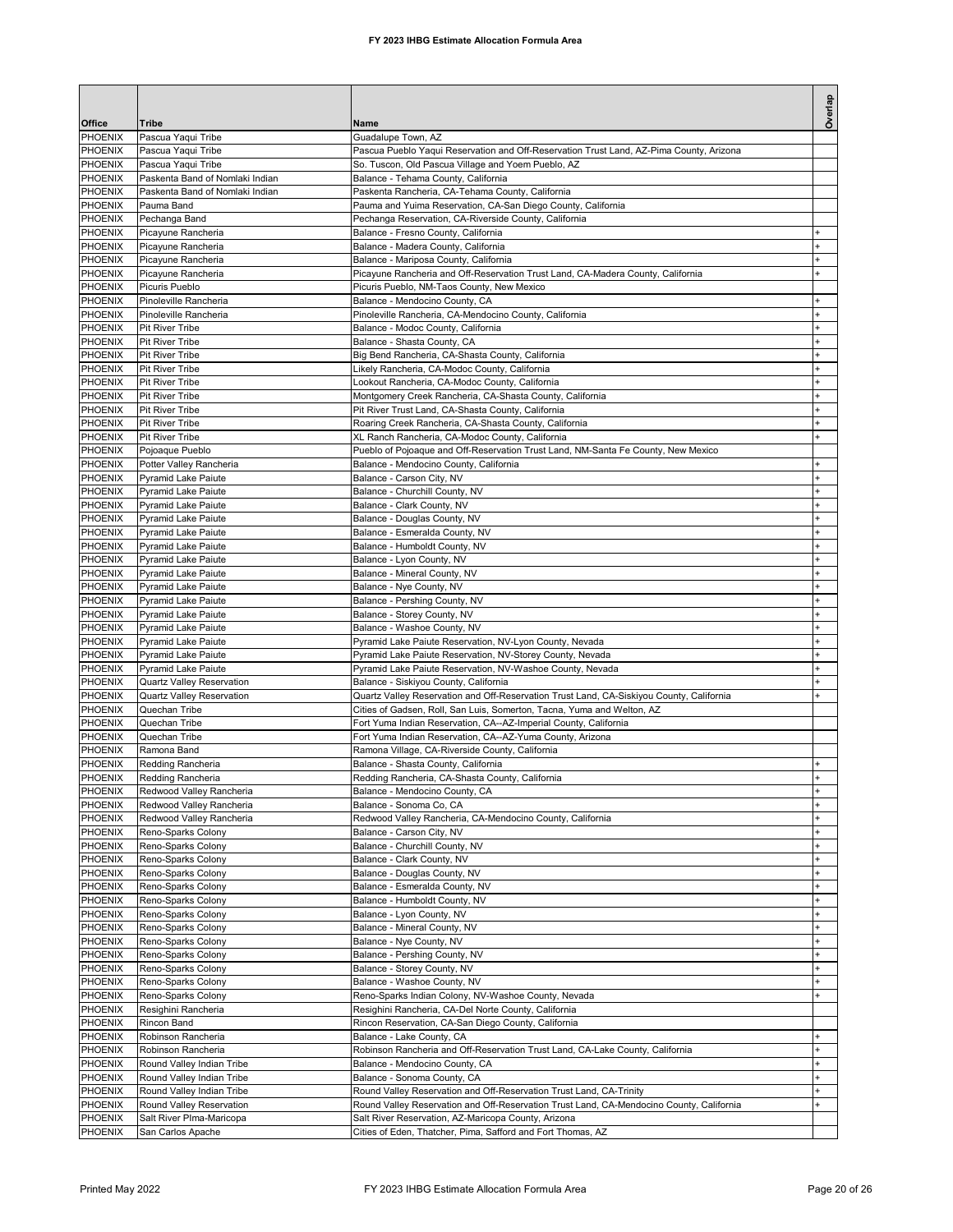| Office             | Tribe                                                     | Name                                                                                                                                                                     | Overlap                                       |
|--------------------|-----------------------------------------------------------|--------------------------------------------------------------------------------------------------------------------------------------------------------------------------|-----------------------------------------------|
| PHOENIX            | San Carlos Apache                                         | Cities of Hayden, Winkleman, Globe and Miami, AZ                                                                                                                         |                                               |
| PHOENIX            | San Carlos Apache                                         | City of Showlow, AZ                                                                                                                                                      |                                               |
| PHOENIX            | San Carlos Apache                                         | City of Superior, AZ                                                                                                                                                     |                                               |
| PHOENIX            | San Carlos Apache                                         | San Carlos Reservation, AZ-Gila County, Arizona                                                                                                                          |                                               |
| PHOENIX            | San Carlos Apache                                         | San Carlos Reservation, AZ-Graham County, Arizona                                                                                                                        |                                               |
| PHOENIX            | San Carlos Apache                                         | San Carlos Reservation, AZ-Pinal County, Arizona                                                                                                                         |                                               |
| PHOENIX<br>PHOENIX | San Felipe Pueblo<br>San Ildefonso Pueblo                 | San Felipe Pueblo, NM-Sandoval County, New Mexico<br>San Ildefonso Pueblo and Off-Reservation Trust Land, NM-Sandoval County, New Mexico                                 |                                               |
| PHOENIX            | San Ildefonso Pueblo                                      | San Ildefonso Pueblo and Off-Reservation Trust Land, NM-Santa Fe County, New Mexico                                                                                      |                                               |
| PHOENIX            | San Juan Southern Paiute Tribe                            | Balance - Coconino County, Arizona                                                                                                                                       |                                               |
| PHOENIX            | San Manuel Band                                           | San Manuel Reservation and Off-Reservation Trust Land, San Bernardino County, California                                                                                 |                                               |
| PHOENIX            | San Pasqual Band                                          | San Pasqual Reservation, CA-San Diego County, California                                                                                                                 |                                               |
| PHOENIX            | Sandia Pueblo                                             | Sandia Pueblo, NM-Bernalillo County, New Mexico                                                                                                                          |                                               |
| PHOENIX            | Sandia Pueblo                                             | Sandia Pueblo, NM-Sandoval County, New Mexico                                                                                                                            |                                               |
| PHOENIX            | Santa Ana Pueblo                                          | Santa Ana Pueblo, NM-Sandoval County, New Mexico                                                                                                                         |                                               |
| PHOENIX<br>PHOENIX | Santa Clara Pueblo<br>Santa Clara Pueblo                  | Santa Clara Pueblo and Off-Reservation Trust Land, NM-Rio Arriba County, New Mexico<br>Santa Clara Pueblo and Off-Reservation Trust Land, NM-Santa Fe County, New Mexico |                                               |
| PHOENIX            | Santa Clara Pueblo                                        | Santa Clara Pueblo, NM-Sandoval County, New Mexico                                                                                                                       |                                               |
| PHOENIX            | Santa Rosa Band of Cahuilla                               | Santa Rosa Reservation, CA-Riverside County, California                                                                                                                  |                                               |
| PHOENIX            | Santa Rosa Rancheria                                      | Santa Rosa Rancheria, CA-Kings County, California                                                                                                                        |                                               |
| PHOENIX            | Santa Ynez Band of Chumash                                | Santa Ynez Reservation, CA-Santa Barbara County, California                                                                                                              |                                               |
| PHOENIX            | Santo Domingo Pueblo                                      | Santo Domingo Pueblo, NM-Sandoval County, New Mexico                                                                                                                     |                                               |
| PHOENIX            | Santo Domingo Pueblo                                      | Santo Domingo Pueblo, NM-Santa Fe County, New Mexico                                                                                                                     |                                               |
| PHOENIX            | Scotts Valley (Pomo)                                      | Balance - Contra Costa County, California                                                                                                                                | $\pmb{+}$                                     |
| PHOENIX<br>PHOENIX | Scotts Valley (Pomo)<br>Scotts Valley (Pomo)              | Balance - Lake County, California<br>Balance - Mendocino County, CA                                                                                                      | $\ddot{}$<br>$\ddot{}$                        |
| PHOENIX            | Scotts Valley (Pomo)                                      | Balance - Sonoma County, CA                                                                                                                                              | $\ddot{}$                                     |
| PHOENIX            | Sherwood Valley Rancheria                                 | Balance - Lake County, CA                                                                                                                                                |                                               |
| PHOENIX            | Sherwood Valley Rancheria                                 | Balance - Mendocino County, CA                                                                                                                                           |                                               |
| PHOENIX            | Sherwood Valley Rancheria                                 | Balance - Sonoma County, CA                                                                                                                                              |                                               |
| PHOENIX            | Sherwood Valley Rancheria                                 | Sherwood Valley Rancheria and Off-Reservation Trust Land, CA-Mendocino County, California                                                                                | $\ddot{}$                                     |
| PHOENIX            | Shingle Springs Band of Miwok Indians                     | Balance - El Dorado County, California                                                                                                                                   |                                               |
| PHOENIX            | Shingle Springs Band of Miwok Indians                     | Shingle Springs Rancheria and Off-Reservation Trust Land, CA-El Dorado County, California                                                                                |                                               |
| PHOENIX            | Smith River Rancheria                                     | Balance - Coos County, OR                                                                                                                                                | $\ddot{}$                                     |
| PHOENIX            | Smith River Rancheria                                     | Balance - Curry County, OR                                                                                                                                               |                                               |
| PHOENIX<br>PHOENIX | Smith River Rancheria<br>Smith River Rancheria            | Balance - Del Norte County, CA<br>Balance - Humboldt County, CA                                                                                                          | $\ddot{}$<br>$\begin{array}{c} + \end{array}$ |
| PHOENIX            | Smith River Rancheria                                     | Balance - Josephine County, OR                                                                                                                                           | $\ddot{}$                                     |
| PHOENIX            | Smith River Rancheria                                     | Smith River Rancheria and Off-Reservation Trust Land, CA-Del Norte County, California                                                                                    | $\ddot{}$                                     |
| PHOENIX            | Soboba Band                                               | Soboba Reservation and Off-Reservation Trust Land, CA-Riverside County, California                                                                                       |                                               |
| PHOENIX            | Stewarts Point Rancheria                                  | Balance - Sonoma County, CA                                                                                                                                              |                                               |
| PHOENIX            | Stewarts Point Rancheria                                  | Stewarts Point Rancheria, CA-Sonoma County, California                                                                                                                   |                                               |
| PHOENIX            | Summit Lake Paiute Tribe                                  | Summit Lake Reservation and Off-Reservation Trust Land, NV-Humboldt County, Nevada                                                                                       |                                               |
| PHOENIX            | Susanville Rancheria                                      | Balance - Lassen County, California                                                                                                                                      |                                               |
| PHOENIX            | Susanville Rancheria                                      | Susanville Indian Rancheria and Off-Reservation Trust Land, CA-Lassen County, California                                                                                 |                                               |
| PHOENIX<br>PHOENIX | Sycuan Band of Kumeyaay Nation                            | Sycuan Reservation and Off-Reservation Trust Land, CA-San Diego County, California                                                                                       |                                               |
| PHOENIX            | Table Mountain Rancheria<br>Taos Pueblo                   | Table Mountain Rancheria, CA-Fresno County, California<br>Taos Pueblo and Off-Reservation Trust Land, NM-Taos County, New Mexico                                         |                                               |
| PHOENIX            | Tejon                                                     | Minimum Needs                                                                                                                                                            |                                               |
| PHOENIX            | Te-Moak                                                   | Battle Mountain Reservation, NV-Lander County, Nevada                                                                                                                    |                                               |
| PHOENIX            | Te-Moak                                                   | Elko Colony, NV-Elko County, Nevada                                                                                                                                      |                                               |
| PHOENIX            | Te-Moak                                                   | South Fork Reservation and Off-Reservation Trust Land, NV-Elko County, Nevada                                                                                            |                                               |
| PHOENIX            | Te-Moak                                                   | Wells Colony, NV-Elko County, Nevada                                                                                                                                     |                                               |
| PHOENIX            | Tesuque Pueblo                                            | Tesuque Pueblo and Off-Reservation Trust Land, NM-Santa Fe County, New Mexico                                                                                            |                                               |
| PHOENIX            | Tohono O'Odham Nation                                     | Buckeye and Gila Bend, AZ<br>Florence, Coolidge, Eloy, Red Rock, Picacho, Casa Grande, Arizona City and Stanfield, AZ.                                                   |                                               |
| PHOENIX<br>PHOENIX | Tohono O'Odham Nation<br>Tohono O'Odham Nation            | Tohono O'odham Nation Reservation and Off-Reservation Trust Land, Maricopa County, Arizona                                                                               |                                               |
| PHOENIX            | Tohono O'Odham Nation                                     | Tohono O'odham Nation Reservation and Off-Reservation Trust Land, Pima County, Arizona                                                                                   |                                               |
| PHOENIX            | Tohono O'Odham Nation                                     | Tohono O'odham Nation Reservation and Off-Reservation Trust Land, Pinal County, Arizona                                                                                  |                                               |
| PHOENIX            | Tohono O'Odham Nation                                     | Tucson, Sahuarita, Sasabe, Marana, Red Rock and Ajo, AZ                                                                                                                  |                                               |
| PHOENIX            | Tonto Apache of Arizona                                   | Tonto Apache Reservation and Off-Reservation Trust Land, AZ-Gila County, Arizona                                                                                         |                                               |
| PHOENIX            | Torres-Martinez Band of Cahuilla                          | Torres-Martinez Reservation, CA-Imperial County, California                                                                                                              |                                               |
| PHOENIX            | Torres-Martinez Band of Cahuilla                          | Torres-Martinez Reservation, CA-Riverside County, California                                                                                                             |                                               |
| PHOENIX            | Tule River Indian Tribe                                   | Balance - Tulare County, California                                                                                                                                      |                                               |
| PHOENIX            | Tule River Indian Tribe                                   | Tule River Reservation and Off-Reservation Trust Land, CA-Tulare County, California                                                                                      |                                               |
| PHOENIX<br>PHOENIX | Tuolumne Band of Me-Wuk Indians                           | Balance - Tuolumne County, California                                                                                                                                    |                                               |
| PHOENIX            | Tuolumne Band of Me-Wuk Indians<br>Twenty Nine Palms Band | Tuolumne Rancheria, CA-Tuolumne County, California<br>Twenty-Nine Palms Reservation, CA-Riverside County, California                                                     |                                               |
| PHOENIX            | Twenty Nine Palms Band                                    | Twenty-Nine Palms Reservation, CA-San Bernardino County, California                                                                                                      |                                               |
| PHOENIX            | United Auburn Indian Community                            | Auburn Rancheria and Off-Reservation Trust Land, CA-Placer County, California                                                                                            |                                               |
| PHOENIX            | United Auburn Indian Community                            | Balance - Placer County, California                                                                                                                                      |                                               |
| PHOENIX            | Utu Utu Gwaiti Paiute                                     | Benton Paiute Reservation and Off-Reservation Trust Land, CA-Mono County, California                                                                                     |                                               |
| PHOENIX            | Viejas Group of Capitan Grande                            | Viejas Reservation, CA-San Diego County, California                                                                                                                      |                                               |
| PHOENIX            | Walker River Paiute Tribe                                 | Balance - Carson City, NV                                                                                                                                                | $+$                                           |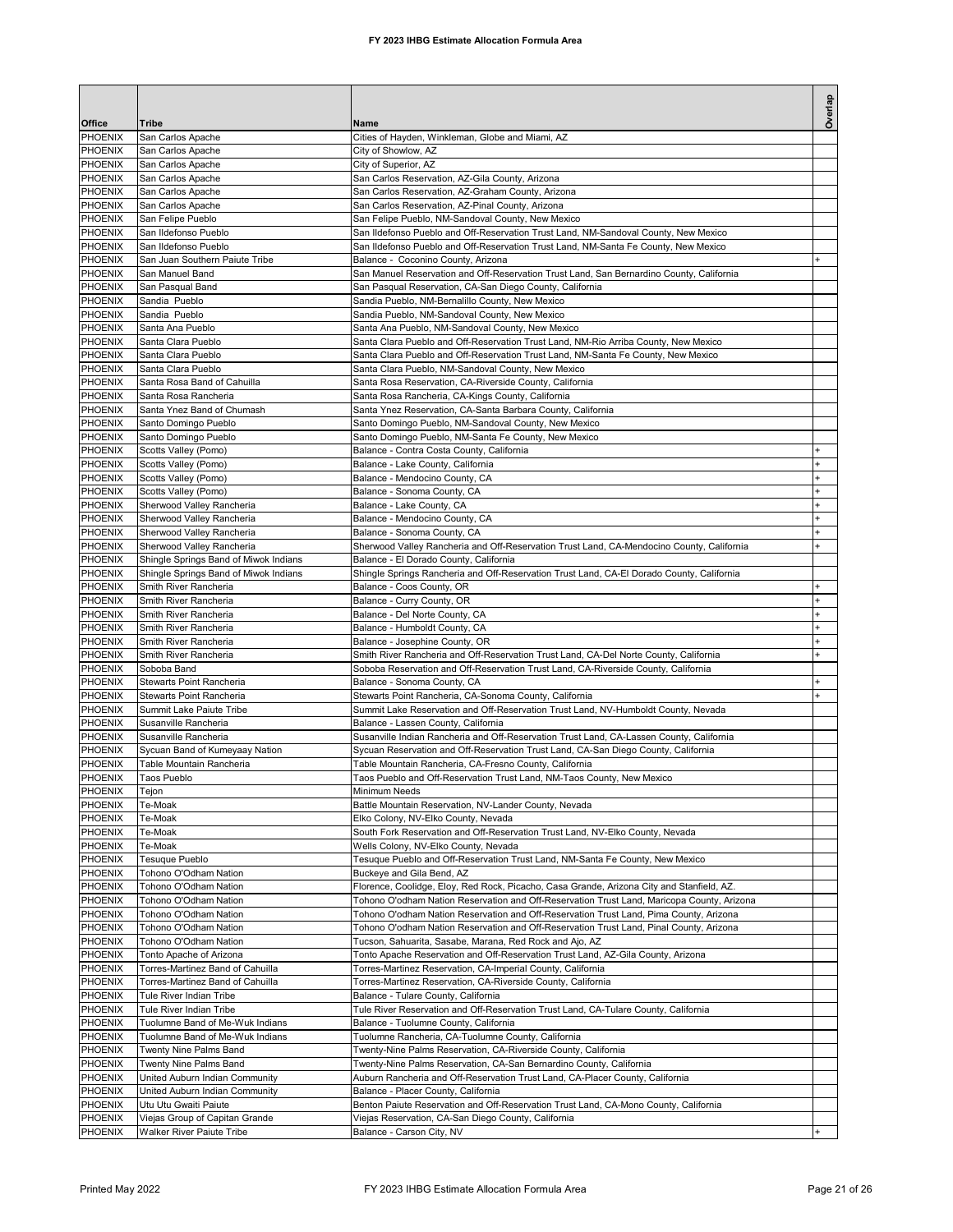| Office                    | Tribe                                                                | Name                                                                                                       | Overlap                |
|---------------------------|----------------------------------------------------------------------|------------------------------------------------------------------------------------------------------------|------------------------|
| PHOENIX                   | <b>Walker River Paiute Tribe</b>                                     | Balance - Churchill County, NV                                                                             |                        |
| <b>PHOENIX</b>            | <b>Walker River Paiute Tribe</b>                                     | Balance - Clark County, NV                                                                                 |                        |
| PHOENIX<br>PHOENIX        | <b>Walker River Paiute Tribe</b><br><b>Walker River Paiute Tribe</b> | Balance - Douglas County, NV<br>Balance - Esmeralda County, NV                                             |                        |
| PHOENIX                   | <b>Walker River Paiute Tribe</b>                                     | Balance - Humboldt County, NV                                                                              |                        |
| PHOENIX                   | <b>Walker River Paiute Tribe</b>                                     | Balance - Lyon County, NV                                                                                  |                        |
| PHOENIX                   | <b>Walker River Paiute Tribe</b>                                     | Balance - Mineral County, NV                                                                               |                        |
| PHOENIX<br>PHOENIX        | Walker River Paiute Tribe<br>Walker River Paiute Tribe               | Balance - Nye County, NV<br>Balance - Pershing County, NV                                                  |                        |
| PHOENIX                   | <b>Walker River Paiute Tribe</b>                                     | Balance - Storey County, NV                                                                                | $\ddot{}$              |
| PHOENIX                   | <b>Walker River Paiute Tribe</b>                                     | Balance - Washoe County, NV                                                                                |                        |
| PHOENIX                   | <b>Walker River Paiute Tribe</b>                                     | Walker River Reservation, NV-Churchill County, Nevada                                                      |                        |
| PHOENIX<br>PHOENIX        | <b>Walker River Paiute Tribe</b><br><b>Walker River Paiute Tribe</b> | Walker River Reservation, NV-Lyon County, Nevada<br>Walker River Reservation, NV-Mineral County, Nevada    |                        |
| PHOENIX                   | <b>Washoe Tribe</b>                                                  | Balance - Carson City, Nevada                                                                              |                        |
| PHOENIX                   | <b>Washoe Tribe</b>                                                  | Balance - Churchill County, Nevada                                                                         | $\ddot{}$              |
| PHOENIX                   | <b>Washoe Tribe</b>                                                  | Balance - Clark County, Nevada                                                                             | $\ddot{}$              |
| PHOENIX<br>PHOENIX        | <b>Washoe Tribe</b><br><b>Washoe Tribe</b>                           | Balance - Douglas County, Nevada                                                                           | $\ddot{}$<br>$\ddot{}$ |
| PHOENIX                   | <b>Washoe Tribe</b>                                                  | Balance - Esmeralda County, Nevada<br>Balance - Humboldt County, Nevada                                    | $\ddot{}$              |
| PHOENIX                   | <b>Washoe Tribe</b>                                                  | Balance - Lyon County, Nevada                                                                              | $\ddot{}$              |
| PHOENIX                   | <b>Washoe Tribe</b>                                                  | Balance - Mineral County, Nevada                                                                           | $\ddot{}$              |
| PHOENIX                   | <b>Washoe Tribe</b>                                                  | Balance - Nye County, Nevada                                                                               |                        |
| PHOENIX<br>PHOENIX        | <b>Washoe Tribe</b><br><b>Washoe Tribe</b>                           | Balance - Pershing County, Nevada<br>Balance - Storey County, Nevada                                       |                        |
| PHOENIX                   | <b>Washoe Tribe</b>                                                  | Balance - Washoe County, Nevada                                                                            |                        |
| PHOENIX                   | Washoe Tribe                                                         | Carson Colony, NV-Carson City, Nevada                                                                      |                        |
| PHOENIX                   | <b>Washoe Tribe</b>                                                  | Dresslerville Colony, NV-Douglas County, Nevada                                                            |                        |
| PHOENIX<br>PHOENIX        | <b>Washoe Tribe</b><br><b>Washoe Tribe</b>                           | Stewart Community, NV-Carson City, Nevada<br>Stewart Community, NV-Douglas County, Nevada                  |                        |
| PHOENIX                   | <b>Washoe Tribe</b>                                                  | Washoe Ranches Trust Land, NV--CA-Alpine County, California                                                | $\ddot{}$              |
| PHOENIX                   | <b>Washoe Tribe</b>                                                  | Washoe Ranches Trust Land, NV--CA-Carson City, Nevada                                                      |                        |
| PHOENIX                   | <b>Washoe Tribe</b>                                                  | Washoe Ranches Trust Land, NV--CA-Douglas County, Nevada                                                   |                        |
| PHOENIX<br>PHOENIX        | <b>Washoe Tribe</b><br><b>Washoe Tribe</b>                           | Washoe Ranches Trust Land, NV--CA-Lyon County, Nevada<br>Woodfords Community, CA-Alpine County, California |                        |
| PHOENIX                   | White Mountain Apache (Fort Apache)                                  | Fort Apache Reservation, AZ-Apache County, Arizona                                                         |                        |
| PHOENIX                   | White Mountain Apache (Fort Apache)                                  | Fort Apache Reservation, AZ-Gila County, Arizona                                                           |                        |
| PHOENIX                   | White Mountain Apache (Fort Apache)                                  | Fort Apache Reservation, AZ-Navajo County, Arizona                                                         |                        |
| PHOENIX<br>PHOENIX        | Wilton Rancheria<br>Winnemucca Colony                                | Balance - Sacramento County, California<br>Winnemucca Indian Colony, NV-Humboldt County, Nevada            |                        |
| PHOENIX                   | Wiyot Tribe (Table Bluff)                                            | Table Bluff Reservation, CA-Humboldt County, California                                                    |                        |
| <b>PHOENIX</b>            | Yavapai-Apache (Camp Verde)                                          | Yavapai-Apache Nation Reservation, AZ-Yavapai County, Arizona                                              |                        |
| PHOENIX                   | Yavapai-Prescott                                                     | Yavapai-Prescott Reservation, AZ-Yavapai County, Arizona                                                   |                        |
| <b>PHOENIX</b><br>PHOENIX | Yerington Paiute Tribe<br>Yerington Paiute Tribe                     | Balance - Carson City, NV<br>Balance - Churchill County, NV                                                | $\ddot{}$<br>$\ddot{}$ |
| PHOENIX                   | Yerington Paiute Tribe                                               | Balance - Clark County, NV                                                                                 |                        |
| PHOENIX                   | Yerington Paiute Tribe                                               | Balance - Douglas County, NV                                                                               | $\ddot{}$              |
| PHOENIX                   | Yerington Paiute Tribe                                               | Balance - Esmeralda County, NV                                                                             |                        |
| PHOENIX<br>PHOENIX        | <b>Yerington Paiute Tribe</b><br><b>Yerington Paiute Tribe</b>       | Balance - Humboldt County, NV                                                                              | +<br>$\ddot{}$         |
| PHOENIX                   | Yerington Paiute Tribe                                               | Balance - Lyon County, NV<br>Balance - Mineral County, NV                                                  |                        |
| PHOENIX                   | Yerington Paiute Tribe                                               | Balance - Nye County, NV                                                                                   |                        |
| PHOENIX                   | Yerington Paiute Tribe                                               | Balance - Pershing County, NV                                                                              |                        |
| PHOENIX                   | Yerington Paiute Tribe                                               | Balance - Storey County, NV<br>Balance - Washoe County, NV                                                 | $\ddot{}$              |
| PHOENIX<br>PHOENIX        | Yerington Paiute Tribe<br>Yerington Paiute Tribe                     | Campbell Ranch, NV-Lyon County, Nevada                                                                     | $\ddot{}$              |
| PHOENIX                   | Yerington Paiute Tribe                                               | Yerington Colony, NV-Lyon County, Nevada                                                                   | $\ddot{}$              |
| PHOENIX                   | Yocha Dehe Wintun (Rumsey Rancheria)                                 | Balance - Yolo County, California                                                                          |                        |
| PHOENIX                   | Yocha Dehe Wintun (Rumsey Rancheria)<br>Yomba Shoshone Tribe         | Rumsey Indian Rancheria, CA-Yolo County, California                                                        |                        |
| PHOENIX<br>PHOENIX        | Yomba Shoshone Tribe                                                 | Balance - Carson City, NV<br>Balance - Churchill County, NV                                                |                        |
| PHOENIX                   | Yomba Shoshone Tribe                                                 | Balance - Clark County, NV                                                                                 |                        |
| PHOENIX                   | Yomba Shoshone Tribe                                                 | Balance - Douglas County, NV                                                                               |                        |
| PHOENIX                   | Yomba Shoshone Tribe                                                 | Balance - Esmeralda County, NV                                                                             |                        |
| PHOENIX<br>PHOENIX        | Yomba Shoshone Tribe<br>Yomba Shoshone Tribe                         | Balance - Humboldt County, NV<br>Balance - Lyon County, NV                                                 |                        |
| PHOENIX                   | Yomba Shoshone Tribe                                                 | Balance - Mineral County, NV                                                                               | $\ddot{}$              |
| PHOENIX                   | Yomba Shoshone Tribe                                                 | Balance - Nye County, NV                                                                                   |                        |
| PHOENIX                   | Yomba Shoshone Tribe                                                 | Balance - Pershing County, NV                                                                              | $\ddot{}$              |
| PHOENIX<br>PHOENIX        | Yomba Shoshone Tribe<br>Yomba Shoshone Tribe                         | Balance - Storey County, NV<br>Balance - Washoe County, NV                                                 | $\ddot{}$              |
| PHOENIX                   | Yomba Shoshone Tribe                                                 | Yomba Reservation, NV-Nye County, Nevada                                                                   | $\ddot{}$              |
| PHOENIX                   | Ysleta Del Sur                                                       | Balance - El Paso County, Texas                                                                            |                        |
| PHOENIX                   | Ysleta Del Sur                                                       | Balance - Hudspeth County, Texas                                                                           |                        |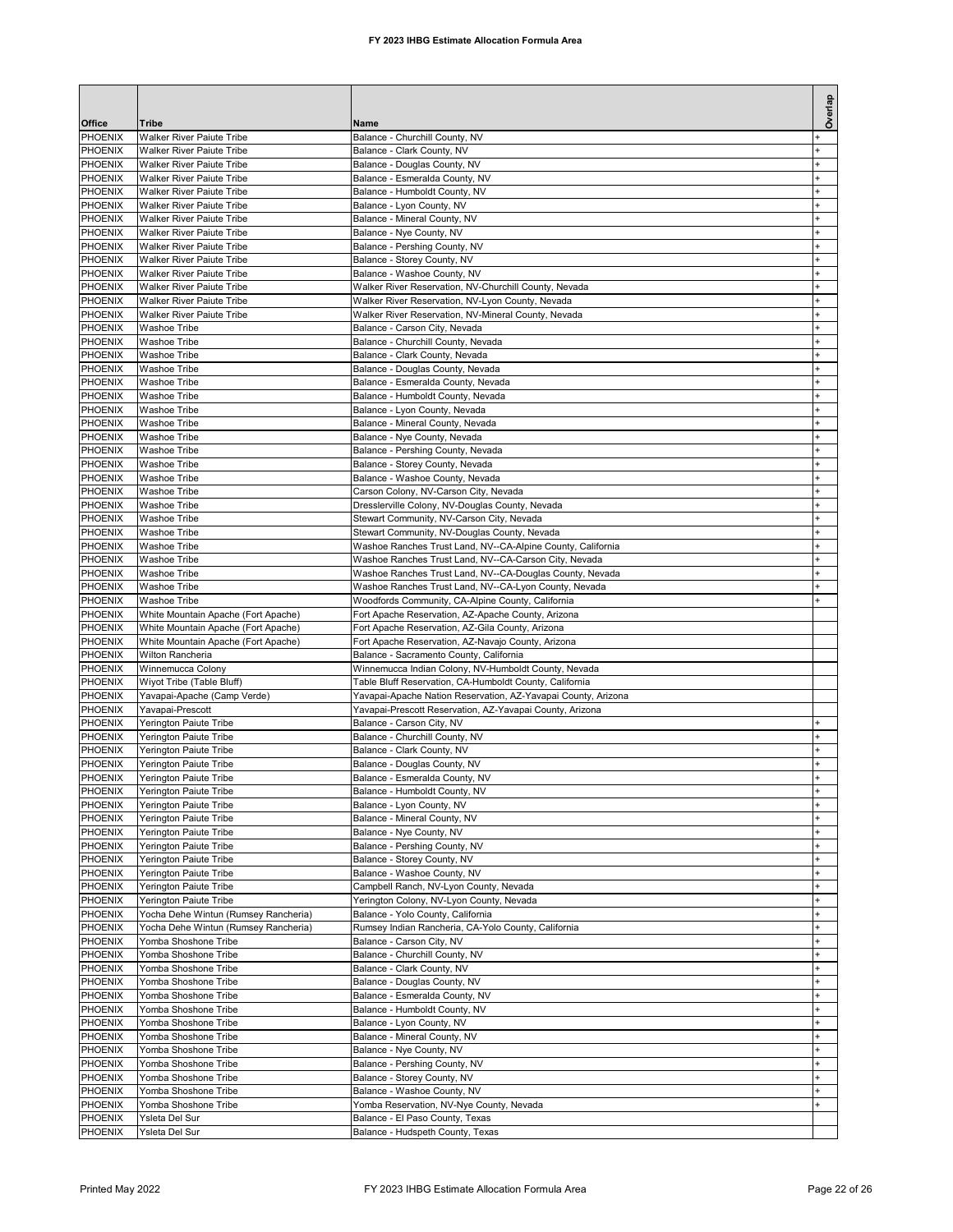## **FY 2023 IHBG Estimate Allocation Formula Area**

|                |                    |                                                                                     | verlap |
|----------------|--------------------|-------------------------------------------------------------------------------------|--------|
| <b>Office</b>  | <b>Tribe</b>       | <b>Name</b>                                                                         |        |
| <b>PHOENIX</b> | Ysleta Del Sur     | Ysleta del Sur Pueblo and Off-Reservation Trust Land, TX-El Paso County, Texas      |        |
| <b>PHOENIX</b> | <b>Yurok Tribe</b> | Balance - Del Norte County, California                                              |        |
| <b>PHOENIX</b> | <b>Yurok Tribe</b> | Balance - Humboldt County, California                                               |        |
| <b>PHOENIX</b> | <b>Yurok Tribe</b> | Yurok Reservation, CA-Del Norte County, California                                  |        |
| <b>PHOENIX</b> | Yurok Tribe        | Yurok Reservation, CA-Humboldt County, California                                   |        |
| <b>PHOENIX</b> | Zia Pueblo         | Zia Pueblo and Off-Reservation Trust Land, NM-Sandoval County, New Mexico           |        |
| PHOENIX        | Zuni Tribe         | Zuni Reservation and Off-Reservation Trust Land, NM--AZ-Apache County, Arizona      |        |
| <b>PHOENIX</b> | Zuni Tribe         | Zuni Reservation and Off-Reservation Trust Land, NM--AZ-Catron County, New Mexico   |        |
| <b>PHOENIX</b> | Zuni Tribe         | Zuni Reservation and Off-Reservation Trust Land, NM--AZ-Cibola County, New Mexico   |        |
| PHOENIX        | Zuni Tribe         | Zuni Reservation and Off-Reservation Trust Land, NM--AZ-McKinley County, New Mexico |        |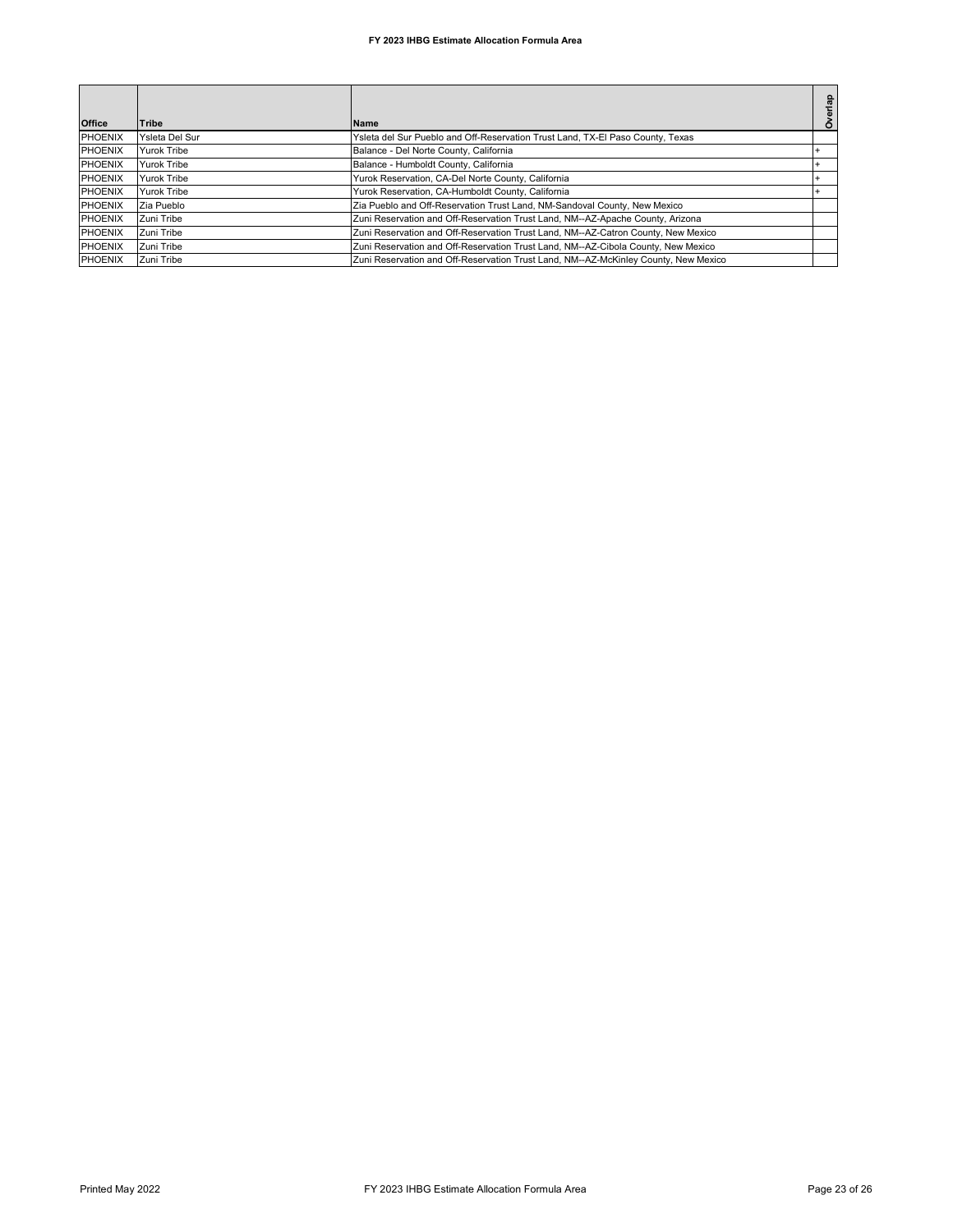| Office                           | <b>Tribe</b>                                                                     | Name                                                                                                                                                                                              | Overlap                          |
|----------------------------------|----------------------------------------------------------------------------------|---------------------------------------------------------------------------------------------------------------------------------------------------------------------------------------------------|----------------------------------|
| <b>SEATTLE</b>                   | <b>Burns-Paiute Colony</b>                                                       | Balance - Harney County, Oregon                                                                                                                                                                   |                                  |
| <b>SEATTLE</b>                   | <b>Burns-Paiute Colony</b>                                                       | Burns Paiute Indian Colony and Off-Reservation Trust Land, OR-Harney County, Oregon                                                                                                               |                                  |
| <b>SEATTLE</b>                   | <b>Chehalis Confederated Tribes</b><br><b>Chehalis Confederated Tribes</b>       | Balance - Grays Harbor County, WA<br>Balance - Mason County, WA                                                                                                                                   | $\ddot{}$                        |
| <b>SEATTLE</b><br>SEATTLE        | <b>Chehalis Confederated Tribes</b>                                              | Balance - Thurston County, WA                                                                                                                                                                     | $\ddot{}$                        |
| <b>SEATTLE</b>                   | <b>Chehalis Confederated Tribes</b>                                              | Chehalis Reservation and Off-Reservation Trust Land, WA-Grays Harbor County, Washington                                                                                                           | $\ddot{}$                        |
| <b>SEATTLE</b>                   | <b>Chehalis Confederated Tribes</b>                                              | Chehalis Reservation and Off-Reservation Trust Land, WA-Thurston County, Washington                                                                                                               | $\ddot{}$                        |
| <b>SEATTLE</b>                   | Coeur D'Alene Tribe                                                              | Coeur d'Alene Reservation, ID-Benewah County, Idaho                                                                                                                                               |                                  |
| <b>SEATTLE</b><br><b>SEATTLE</b> | Coeur D'Alene Tribe                                                              | Coeur d'Alene Reservation, ID-Kootenai County, Idaho                                                                                                                                              |                                  |
| <b>SEATTLE</b>                   | <b>Colville Confederated Tribes</b><br><b>Colville Confederated Tribes</b>       | Balance - Douglas County, Washington<br>Balance - Ferry County, Washington                                                                                                                        | $\ddot{}$                        |
| <b>SEATTLE</b>                   | <b>Colville Confederated Tribes</b>                                              | Balance - Okanogan County, Washington                                                                                                                                                             |                                  |
| <b>SEATTLE</b>                   | <b>Colville Confederated Tribes</b>                                              | Balance - Stevens County, Washington                                                                                                                                                              |                                  |
| <b>SEATTLE</b>                   | <b>Colville Confederated Tribes</b>                                              | Colville Reservation and Off-Reservation Trust Land, WA-Chelan County, Washington                                                                                                                 |                                  |
| <b>SEATTLE</b>                   | <b>Colville Confederated Tribes</b>                                              | Colville Reservation and Off-Reservation Trust Land, WA-Ferry County, Washington                                                                                                                  | $\ddot{}$                        |
| <b>SEATTLE</b><br><b>SEATTLE</b> | <b>Colville Confederated Tribes</b><br>Coos, Lower Umpqua and Siuslaw Tribes     | Colville Reservation and Off-Reservation Trust Land, WA-Okanogan County, Washington<br>Balance - Coos County, OR                                                                                  |                                  |
| <b>SEATTLE</b>                   | Coos, Lower Umpqua and Siuslaw Tribes                                            | Balance - Curry County, OR                                                                                                                                                                        | $\ddot{}$                        |
| <b>SEATTLE</b>                   | Coos, Lower Umpqua and Siuslaw Tribes                                            | Balance - Douglas County, OR                                                                                                                                                                      | ÷                                |
| <b>SEATTLE</b>                   | Coos, Lower Umpqua and Siuslaw Tribes                                            | Balance - Lane County, OR                                                                                                                                                                         | $\ddot{}$                        |
| <b>SEATTLE</b>                   | Coos, Lower Umpqua and Siuslaw Tribes                                            | Balance - Lincoln County, Oregon                                                                                                                                                                  | $\ddot{}$                        |
| SEATTLE<br><b>SEATTLE</b>        | Coos, Lower Umpqua and Siuslaw Tribes                                            | Coos, Lower Umpqua, and Siuslaw Reservation and Off-Reservation Trust Land, Curry County, OR                                                                                                      | $\ddot{}$                        |
| <b>SEATTLE</b>                   | Coos, Lower Umpqua and Siuslaw Tribes<br>Coos, Lower Umpqua and Siuslaw Tribes   | Coos, Lower Umpqua, and Siuslaw Reservation and Off-Reservation Trust Land, Lane County, Oregon<br>Coos, Lower Umpqua, and Siuslaw Reservation and Off-Reservation Trust Land, OR-Coos County, OR | $\ddot{}$                        |
| <b>SEATTLE</b>                   | Coquille Indian Tribe                                                            | Balance - Coos County, Oregon                                                                                                                                                                     |                                  |
| <b>SEATTLE</b>                   | Coquille Indian Tribe                                                            | Balance - Curry County, Oregon                                                                                                                                                                    |                                  |
| <b>SEATTLE</b>                   | Coquille Indian Tribe                                                            | Balance - Douglas County, Oregon                                                                                                                                                                  | $\ddot{}$                        |
| <b>SEATTLE</b>                   | Coquille Indian Tribe                                                            | Balance - Jackson County, Oregon                                                                                                                                                                  | $\ddot{}$                        |
| <b>SEATTLE</b>                   | Coquille Indian Tribe                                                            | Balance - Lane County, Oregon                                                                                                                                                                     | $\ddot{}$<br>$\ddot{}$           |
| <b>SEATTLE</b><br>SEATTLE        | Coquille Indian Tribe<br>Cow Creek Band of Umpqua Indians                        | Coquille Reservation, OR-Coos County, Oregon<br>Balance - Coos County, OR                                                                                                                         | $\ddot{}$                        |
| <b>SEATTLE</b>                   | Cow Creek Band of Umpqua Indians                                                 | Balance - Deschutes County, Oregon                                                                                                                                                                | $\ddot{}$                        |
| <b>SEATTLE</b>                   | Cow Creek Band of Umpqua Indians                                                 | Balance - Douglas County, OR                                                                                                                                                                      | $\begin{array}{c} + \end{array}$ |
| <b>SEATTLE</b>                   | Cow Creek Band of Umpqua Indians                                                 | Balance - Jackson County, OR                                                                                                                                                                      | $\ddot{}$                        |
| SEATTLE                          | Cow Creek Band of Umpqua Indians                                                 | Balance - Josephine County, Oregon                                                                                                                                                                |                                  |
| <b>SEATTLE</b><br><b>SEATTLE</b> | Cow Creek Band of Umpqua Indians<br>Cow Creek Band of Umpqua Indians             | Balance - Klamath County, Oregon<br>Balance - Lane County, OR                                                                                                                                     |                                  |
| <b>SEATTLE</b>                   | Cow Creek Band of Umpqua Indians                                                 | Cow Creek Reservation and Off-Reservation Trust Land, OR-Douglas County, Oregon                                                                                                                   |                                  |
| <b>SEATTLE</b>                   | <b>Cowlitz Tribe</b>                                                             | Balance - Clark County, Washington                                                                                                                                                                |                                  |
| <b>SEATTLE</b>                   | <b>Cowlitz Tribe</b>                                                             | Balance - Cowlitz County, Washington                                                                                                                                                              |                                  |
| <b>SEATTLE</b>                   | <b>Cowlitz Tribe</b>                                                             | Balance - Lewis County, Washington                                                                                                                                                                |                                  |
| <b>SEATTLE</b><br><b>SEATTLE</b> | <b>Grand Ronde Confederated Tribes</b><br><b>Grand Ronde Confederated Tribes</b> | Balance - Marion County, OR<br>Balance - Multnomah County, OR                                                                                                                                     | $\ddot{}$                        |
| SEATTLE                          | <b>Grand Ronde Confederated Tribes</b>                                           | Balance - Polk County, OR                                                                                                                                                                         | $\ddot{}$                        |
| <b>SEATTLE</b>                   | <b>Grand Ronde Confederated Tribes</b>                                           | Balance - Tillamook County, OR                                                                                                                                                                    | $\ddot{}$                        |
| <b>SEATTLE</b>                   | <b>Grand Ronde Confederated Tribes</b>                                           | Balance - Washington County, OR                                                                                                                                                                   | $\begin{array}{c} + \end{array}$ |
| SEATTLE                          | <b>Grand Ronde Confederated Tribes</b>                                           | Balance - Yamhill County, OR                                                                                                                                                                      | $\ddot{}$                        |
| <b>SEATTLE</b>                   | <b>Grand Ronde Confederated Tribes</b>                                           | Grand Ronde Community and Off-Reservation Trust Land, OR-Polk County, Oregon                                                                                                                      |                                  |
| SEATTLE<br><b>SEATTLE</b>        | Grand Ronde Confederated Tribes<br>Hoh Indian Tribe                              | Grand Ronde Community and Off-Reservation Trust Land, OR-Yamhill County, Oregon<br>Balance - Clallam County, WA                                                                                   | $\begin{array}{c} + \end{array}$ |
| SEATTLE                          | Hoh Indian Tribe                                                                 | Balance - Grays Harbor County, WA                                                                                                                                                                 | $\ddot{}$                        |
| <b>SEATTLE</b>                   | Hoh Indian Tribe                                                                 | Hoh Indian Reservation and Off-Reservation Trust Land, WA-Jefferson County, Washington                                                                                                            | $\ddot{}$                        |
| <b>SEATTLE</b>                   | Jamestown S'Klallam Tribe                                                        | Balance - Clallam County, Washington                                                                                                                                                              | $\ddot{}$                        |
| <b>SEATTLE</b>                   | Jamestown S'Klallam Tribe                                                        | Balance - Jefferson County, Washington                                                                                                                                                            | $\ddot{}$                        |
| <b>SEATTLE</b><br>SEATTLE        | Jamestown S'Klallam Tribe<br>Kalispel Indian Community                           | Jamestown S'Klallam Reservation and Off-Reservation Trust Land, WA-Clallam County, Washington<br>Balance - Pend Oreille County, Washington                                                        | $\ddot{}$<br>$\ddot{}$           |
| SEATTLE                          | Kalispel Indian Community                                                        | Balance - Spokane County, Washington                                                                                                                                                              | $\ddot{}$                        |
| SEATTLE                          | Kalispel Indian Community                                                        | Balance - Stevens County, Wa                                                                                                                                                                      | $\ddot{}$                        |
| SEATTLE                          | Kalispel Indian Community                                                        | Kalispel Reservation and Off-Reservation Trust Land, WA-Pend Oreille County, Washington                                                                                                           | $\ddot{}$                        |
| <b>SEATTLE</b>                   | Kalispel Indian Community                                                        | Kalispel Reservation and Off-Reservation Trust Land, WA-Spokane County, Washington                                                                                                                | ÷                                |
| <b>SEATTLE</b>                   | <b>Klamath Tribes</b>                                                            | Balance - Klamath County, OR                                                                                                                                                                      |                                  |
| SEATTLE<br><b>SEATTLE</b>        | Klamath Tribes<br>Kootenai Tribe                                                 | Klamath Reservation, OR-Klamath County, Oregon<br>Kootenai Reservation and Off-Reservation Trust Land, ID-Boundary County, Idaho                                                                  |                                  |
| <b>SEATTLE</b>                   | Lower Elwha Tribal Community                                                     | Balance - Clallam County, WA                                                                                                                                                                      |                                  |
| <b>SEATTLE</b>                   | Lower Elwha Tribal Community                                                     | Lower Elwha Reservation and Off-Reservation Trust Land, WA-Clallam County, Washington                                                                                                             | $\ddot{}$                        |
| <b>SEATTLE</b>                   | Lummi Tribe                                                                      | Lummi Reservation, WA-Whatcom County, Washington                                                                                                                                                  | $\ddot{}$                        |
| <b>SEATTLE</b>                   | Lummi Tribe                                                                      | Whatcom County (part), WA                                                                                                                                                                         |                                  |
| SEATTLE                          | Makah Indian Tribe                                                               | Makah Indian Reservation, WA-Clallam County, Washington                                                                                                                                           |                                  |
| <b>SEATTLE</b><br><b>SEATTLE</b> | Muckleshoot Indian Tribe<br>Muckleshoot Indian Tribe                             | Muckleshoot Reservation and Off-Reservation Trust Land, WA-King County, Washington<br>Muckleshoot Reservation and Off-Reservation Trust Land, WA-Pierce County, Washington                        |                                  |
| SEATTLE                          | Nez Perce Tribe                                                                  | Nez Perce Reservation, ID-Clearwater County, Idaho                                                                                                                                                |                                  |
| SEATTLE                          | Nez Perce Tribe                                                                  | Nez Perce Reservation, ID-Idaho County, Idaho                                                                                                                                                     |                                  |
| SEATTLE                          | Nez Perce Tribe                                                                  | Nez Perce Reservation, ID-Lewis County, Idaho                                                                                                                                                     |                                  |
| <b>SEATTLE</b>                   | Nez Perce Tribe                                                                  | Nez Perce Reservation, ID-Nez Perce County, Idaho                                                                                                                                                 |                                  |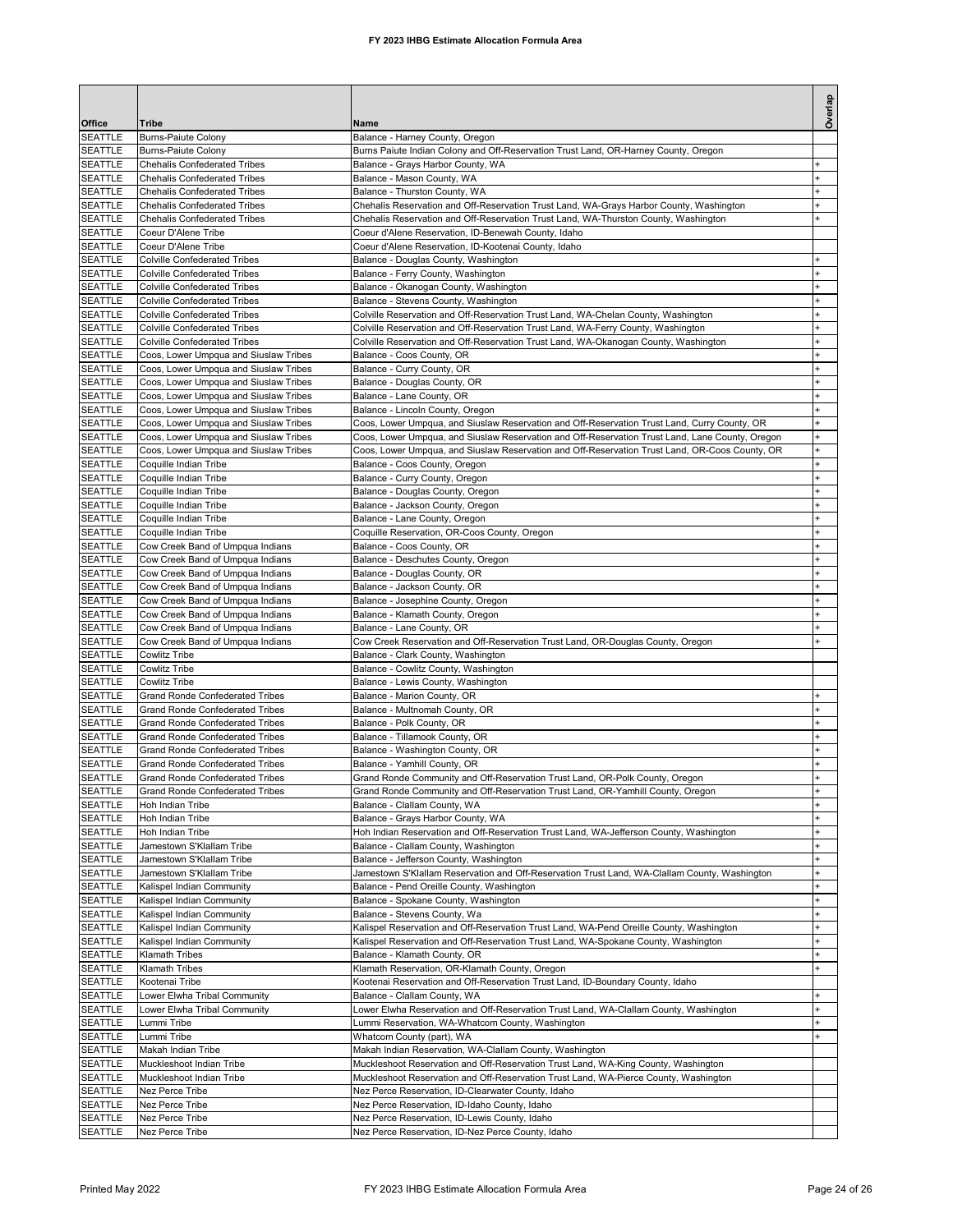|                                  |                                                                        |                                                                                                                                                                                | Overlap                |
|----------------------------------|------------------------------------------------------------------------|--------------------------------------------------------------------------------------------------------------------------------------------------------------------------------|------------------------|
| Office                           | <b>Tribe</b>                                                           | Name                                                                                                                                                                           |                        |
| <b>SEATTLE</b>                   | Nisqually Indian Community                                             | Balance - Thurston County, Washington                                                                                                                                          |                        |
| <b>SEATTLE</b>                   | Nisqually Indian Community                                             | Nisqually Reservation, WA-Pierce County, Washington                                                                                                                            | $\ddot{}$              |
| <b>SEATTLE</b><br><b>SEATTLE</b> | Nisqually Indian Community<br>Nisqually Indian Community               | Nisqually Reservation, WA-Thurston County, Washington<br>Pierce County, WA                                                                                                     | $\ddot{}$<br>$\ddot{}$ |
| <b>SEATTLE</b>                   | Nooksack Tribe                                                         | Balance - Whatcom County, WA                                                                                                                                                   | $\ddot{}$              |
| <b>SEATTLE</b>                   | Nooksack Tribe                                                         | Nooksack Reservation and Off-Reservation Trust Land, WA-Whatcom County, Washington                                                                                             | $\ddot{}$              |
| <b>SEATTLE</b>                   | Port Gamble Indian Community                                           | Balance - Kitsap County, Washington                                                                                                                                            | ÷                      |
| <b>SEATTLE</b><br><b>SEATTLE</b> | Port Gamble Indian Community<br>Puyallup Tribe                         | Port Gamble Reservation and Off-Reservation Trust Land, WA-Kitsap County, Washington<br>Balance - Pierce County, Washington                                                    | ÷                      |
| <b>SEATTLE</b>                   | Puyallup Tribe                                                         | Puyallup Reservation and Off-Reservation Trust Land, WA-King County, Washington                                                                                                |                        |
| <b>SEATTLE</b>                   | Puyallup Tribe                                                         | Puyallup Reservation and Off-Reservation Trust Land, WA-Pierce County, Washington                                                                                              |                        |
| <b>SEATTLE</b>                   | Quileute Tribe                                                         | Quileute Reservation, WA-Clallam County, Washington                                                                                                                            |                        |
| <b>SEATTLE</b><br><b>SEATTLE</b> | <b>Quinault Tribe</b><br>Quinault Tribe                                | Balance - Grays Harbor County, Washington<br>Balance - Jefferson County, WA                                                                                                    |                        |
| <b>SEATTLE</b>                   | Quinault Tribe                                                         | Quinault Reservation, WA-Grays Harbor County, Washington                                                                                                                       |                        |
| <b>SEATTLE</b>                   | Quinault Tribe                                                         | Quinault Reservation, WA-Jefferson County, Washington                                                                                                                          |                        |
| <b>SEATTLE</b>                   | Samish Nation                                                          | Balance - Island County, Washington                                                                                                                                            | ÷                      |
| <b>SEATTLE</b>                   | Samish Nation                                                          | Balance - Skagit County, WA                                                                                                                                                    | $\ddot{}$<br>$\ddot{}$ |
| <b>SEATTLE</b><br><b>SEATTLE</b> | Samish Nation<br>Samish Nation                                         | Balance - Snohomish County, WA<br>Balance - Whatcom County, Washington                                                                                                         | ÷                      |
| <b>SEATTLE</b>                   | Samish Nation                                                          | Samish TDSA, WA-San Juan County, Washington                                                                                                                                    |                        |
| <b>SEATTLE</b>                   | Samish Nation                                                          | Samish TDSA, WA-Skagit County, Washington                                                                                                                                      |                        |
| <b>SEATTLE</b>                   | Sauk-Suiattle Indian Tribe                                             | Balance - King County, Washington                                                                                                                                              |                        |
| <b>SEATTLE</b><br><b>SEATTLE</b> | Sauk-Suiattle Indian Tribe<br>Sauk-Suiattle Indian Tribe               | Balance - Pierce County, WA<br>Balance - Snohomish County, Washington                                                                                                          | $\ddot{}$              |
| <b>SEATTLE</b>                   | Sauk-Suiattle Indian Tribe                                             | Sauk-Suiattle Reservation, WA-Skagit County, Washington                                                                                                                        |                        |
| <b>SEATTLE</b>                   | Sauk-Suiattle Indian Tribe                                             | Sauk-Suiattle Reservation, WA-Snohomish County, Washington                                                                                                                     |                        |
| <b>SEATTLE</b>                   | Shoalwater Bay Tribe                                                   | Balance - Pacific County, Washington                                                                                                                                           |                        |
| <b>SEATTLE</b><br><b>SEATTLE</b> | Shoalwater Bay Tribe<br>Shoshone-Bannock Tribes Ft. Hall Res.          | Shoalwater Bay Indian Reservation and Off-Reservation Trust Land, Pacific County, Washington<br>Fort Hall Reservation and Off-Reservation Trust Land, ID-Bannock County, Idaho |                        |
| SEATTLE                          | Shoshone-Bannock Tribes Ft. Hall Res.                                  | Fort Hall Reservation and Off-Reservation Trust Land, ID-Bingham County, Idaho                                                                                                 |                        |
| <b>SEATTLE</b>                   | Shoshone-Bannock Tribes Ft. Hall Res.                                  | Fort Hall Reservation and Off-Reservation Trust Land, ID-Caribou County, Idaho                                                                                                 |                        |
| <b>SEATTLE</b>                   | Shoshone-Bannock Tribes Ft. Hall Res.                                  | Fort Hall Reservation and Off-Reservation Trust Land, ID-Power County, Idaho                                                                                                   |                        |
| <b>SEATTLE</b><br><b>SEATTLE</b> | <b>Siletz Confederated Tribes</b>                                      | Balance - Benton County, Oregon                                                                                                                                                |                        |
| <b>SEATTLE</b>                   | <b>Siletz Confederated Tribes</b><br><b>Siletz Confederated Tribes</b> | Balance - Clackamas County, Oregon<br>Balance - Lane County, OR                                                                                                                |                        |
| <b>SEATTLE</b>                   | <b>Siletz Confederated Tribes</b>                                      | Balance - Lincoln County, OR                                                                                                                                                   |                        |
| <b>SEATTLE</b>                   | <b>Siletz Confederated Tribes</b>                                      | Balance - Linn County, Oregon                                                                                                                                                  |                        |
| <b>SEATTLE</b><br><b>SEATTLE</b> | <b>Siletz Confederated Tribes</b><br><b>Siletz Confederated Tribes</b> | Balance - Marion County, Oregon<br>Balance - Multnomah County, Oregon                                                                                                          | ÷                      |
| <b>SEATTLE</b>                   | <b>Siletz Confederated Tribes</b>                                      | Balance - Polk County, Oregon                                                                                                                                                  |                        |
| <b>SEATTLE</b>                   | <b>Siletz Confederated Tribes</b>                                      | Balance - Tillamook County, Oregon                                                                                                                                             |                        |
| <b>SEATTLE</b>                   | <b>Siletz Confederated Tribes</b>                                      | Balance - Washington County, Oregon                                                                                                                                            | $\ddot{}$              |
| <b>SEATTLE</b><br><b>SEATTLE</b> | <b>Siletz Confederated Tribes</b><br><b>Siletz Confederated Tribes</b> | Balance - Yamhill County, Oregon<br>Siletz Reservation and Off-Reservation Trust Land, OR-Lincoln County, Oregon                                                               | ÷<br>$\ddot{}$         |
| <b>SEATTLE</b>                   | <b>Siletz Confederated Tribes</b>                                      | Siletz Reservation and Off-Reservation Trust Land, OR-Marion County, Oregon                                                                                                    |                        |
| <b>SEATTLE</b>                   | Skokomish Indian Tribe                                                 | Balance - Mason County, Washington                                                                                                                                             |                        |
| <b>SEATTLE</b>                   | Skokomish Indian Tribe                                                 | Skokomish Reservation, WA-Mason County, Washington                                                                                                                             |                        |
| SEATTLE                          | Snoqualmie                                                             | Balance - King County, WA                                                                                                                                                      | $\overline{1}$         |
| SEATTLE<br><b>SEATTLE</b>        | Snoqualmie<br>Snoqualmie                                               | Balance - Snohomish County, WA<br>Snoqualmie Reservation, WA-King County, Washington                                                                                           | $\ddot{}$              |
| <b>SEATTLE</b>                   | Spokane Tribe                                                          | Balance - Lincoln County, Washington                                                                                                                                           | $\ddot{}$              |
| SEATTLE                          | Spokane Tribe                                                          | Balance - Pend Oreille County, Washington                                                                                                                                      | $\ddot{}$              |
| SEATTLE                          | Spokane Tribe                                                          | Balance - Spokane County, Washington                                                                                                                                           | $\ddot{}$              |
| SEATTLE<br>SEATTLE               | Spokane Tribe<br>Spokane Tribe                                         | Spokane Reservation and Off-Reservation Trust Land, WA-Lincoln County, Washington<br>Spokane Reservation and Off-Reservation Trust Land, WA-Spokane County, Washington         | $\ddot{}$<br>$\ddot{}$ |
| SEATTLE                          | Spokane Tribe                                                          | Spokane Reservation and Off-Reservation Trust Land, WA-Stevens County, Washington                                                                                              | $\ddot{}$              |
| SEATTLE                          | Squaxin Island Tribe                                                   | Balance - Grays Harbor County, WA                                                                                                                                              | $\ddot{}$              |
| <b>SEATTLE</b>                   | Squaxin Island Tribe                                                   | Balance - Mason County, WA                                                                                                                                                     |                        |
| SEATTLE<br>SEATTLE               | Squaxin Island Tribe<br>Squaxin Island Tribe                           | Balance - Thurston County, WA<br>Squaxin Island Reservation and Off-Reservation Trust Land, WA-Mason County, Washington                                                        |                        |
| <b>SEATTLE</b>                   | Stillaguamish Tribe                                                    | Balance - Snohomish County, WA                                                                                                                                                 | $\ddot{}$              |
| SEATTLE                          | Stillaguamish Tribe                                                    | Stillaguamish Reservation and Off-Reservation Trust Land, WA-Snohomish County, Washington                                                                                      | ÷.                     |
| SEATTLE                          | Suquamish Tribe                                                        | Balance - King County, WA                                                                                                                                                      | $\ddot{}$              |
| SEATTLE<br>SEATTLE               | Suquamish Tribe<br>Suquamish Tribe                                     | Balance - Kitsap County, WA<br>Balance - Mason County, WA                                                                                                                      | $\ddot{}$              |
| SEATTLE                          | Suquamish Tribe                                                        | Balance - Pierce County, WA                                                                                                                                                    | $\ddot{}$              |
| SEATTLE                          | Suquamish Tribe                                                        | Balance - Snohomish County, WA                                                                                                                                                 | $\ddot{}$              |
| SEATTLE                          | Suquamish Tribe                                                        | Balance - Thurston County, WA                                                                                                                                                  | $\ddot{}$              |
| SEATTLE                          | Suquamish Tribe                                                        | Port Madison Reservation, WA-Kitsap County, Washington                                                                                                                         | $\ddot{}$<br>$\ddot{}$ |
| SEATTLE<br>SEATTLE               | Swinomish Indians<br>Swinomish Indians                                 | Balance - Skagit Co, WA<br>Swinomish Reservation and Off-Reservation Trust Land, WA-Skagit County, Washington                                                                  |                        |
| SEATTLE                          | <b>Tulalip Tribes</b>                                                  | Balance - Snohomish County, WA                                                                                                                                                 | $\ddot{}$              |
| SEATTLE                          | <b>Tulalip Tribes</b>                                                  | Tulalip Reservation and Off-Reservation Trust Land, WA-Snohomish County, Washington                                                                                            | $\ddot{}$              |